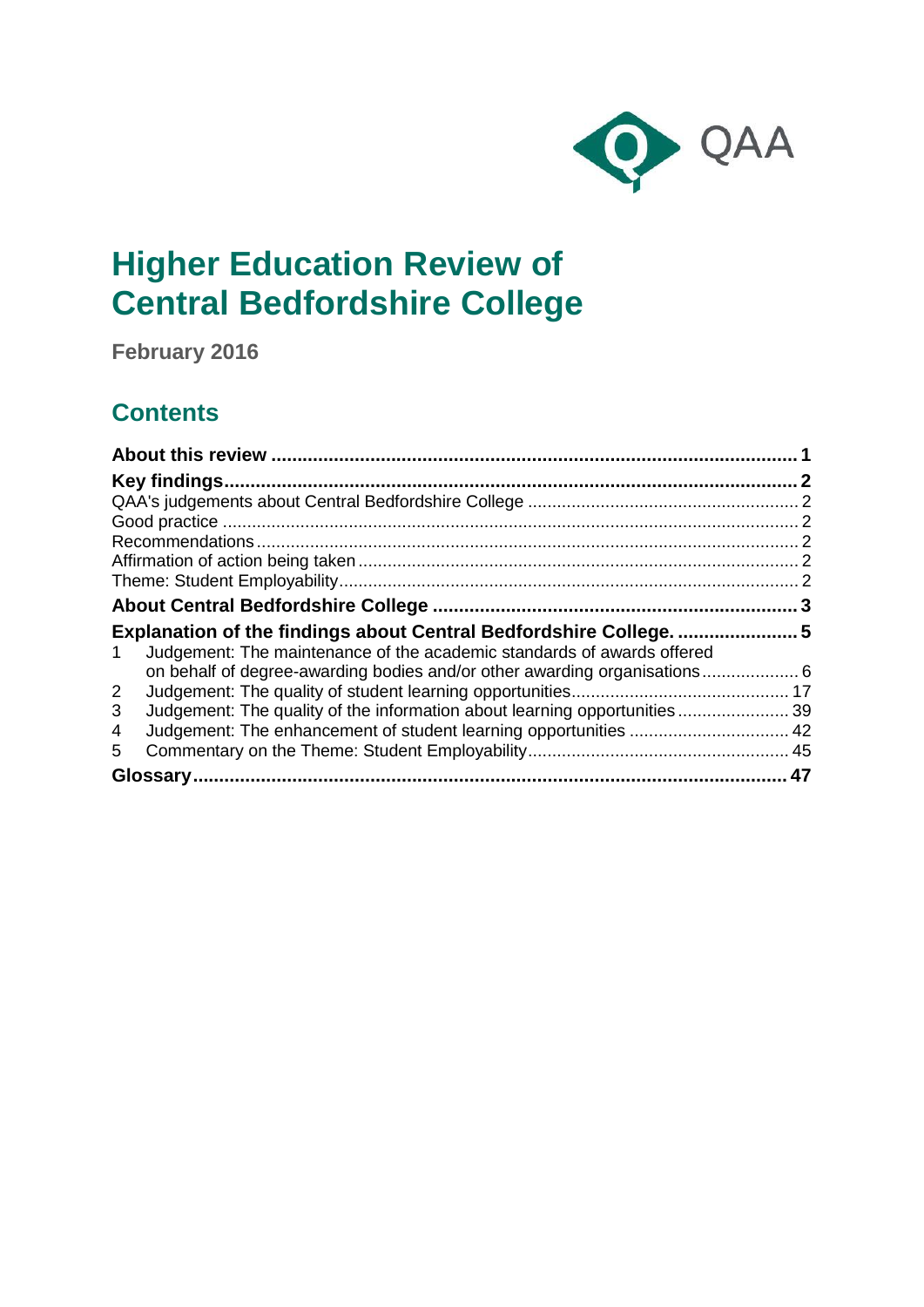## <span id="page-1-0"></span>**About this review**

This is a report of a Higher Education Review conducted by the Quality Assurance Agency for Higher Education (QAA) at [Central](#page-3-0) Bedfordshire College. The review took place from 16 to 18 February 2016 and was conducted by a team of three reviewers, as follows:

- Mr Mike Ridout
- Dr David Blackwell
- Ms Cara Williams (student reviewer).

The main purpose of the review was to investigate the higher education provided by [Central](#page-3-0) Bedfordshire College and to make judgements as to whether or not its academic standards and quality meet UK expectations. These expectations are the statements in the UK Quality [Code for Higher Education](http://www.qaa.ac.uk/assuring-standards-and-quality/the-quality-code) (the Quality Code)<sup>1</sup> setting out what all UK higher education [providers](http://newlive.qaa.ac.uk/AboutUs/glossary/Pages/glossary-h.aspx#h2.1) expect of themselves and of each other, and what the general public can therefore expect of them.

In Higher Education Review, the QAA review team:

- makes judgements on
	- the setting and maintenance of academic standards
	- the quality of student learning opportunities
	- the information provided about higher education provision
	- the enhancement of student learning opportunities
	- provides a commentary on the selected theme
- makes recommendations
- identifies features of good practice
- affirms action that the provider is taking or plans to take.

A summary of the findings can be found in the section starting on page 2. [Explanations of](#page-5-0)  [the findings](#page-5-0) are given in numbered paragraphs in the section starting on page 6.

In reviewing [Central](#page-3-0) Bedfordshire College the review team has also considered a theme selected for particular focus across higher education in England and Northern Ireland.

The [themes](http://www.qaa.ac.uk/publications/information-and-guidance/publication?PubID=106) for the academic year 2015-16 are Student Employability and Digital Literacy,<sup>2</sup> and the provider is required to select, in consultation with student representatives, one of these themes to be explored through the review process.

The QAA website gives more information [about QAA](http://www.qaa.ac.uk/aboutus/pages/default.aspx) and its mission.<sup>3</sup> A dedicated section explains the method for **Higher Education Review<sup>4</sup>** and has links to the review handbook and other informative documents. For an explanation of terms see the [glossary](#page-46-0) at the end of this report.

-

<sup>&</sup>lt;sup>1</sup> The UK Quality Code for Higher Education is published at:

[www.qaa.ac.uk/assuring-standards-and-quality/the-quality-code.](http://www.qaa.ac.uk/assuring-standards-and-quality/the-quality-code) <sup>2</sup> Higher Education Review themes:

[www.qaa.ac.uk/publications/information-and-guidance/publication?PubID=2859.](http://www.qaa.ac.uk/publications/information-and-guidance/publication?PubID=2859)

<sup>&</sup>lt;sup>3</sup> QAA website: [www.qaa.ac.uk/about-us.](http://www.qaa.ac.uk/about-us)

<sup>4</sup> Higher Education Review web pages:

[www.qaa.ac.uk/reviews-and-reports/how-we-review-higher-education/higher-education-review.](http://www.qaa.ac.uk/reviews-and-reports/how-we-review-higher-education/higher-education-review)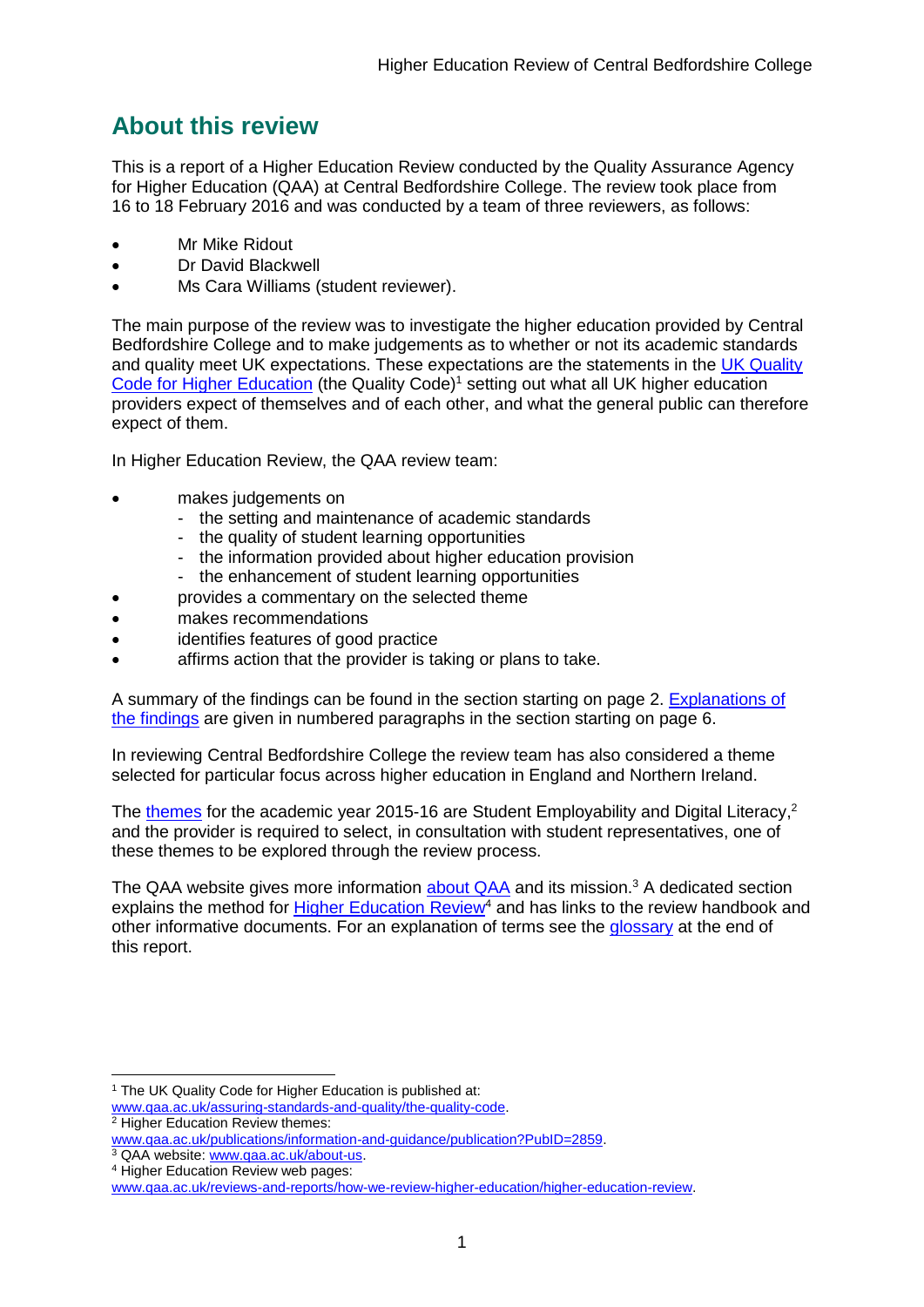## <span id="page-2-0"></span>**Key findings**

## <span id="page-2-1"></span>**QAA's judgements about [Central](#page-3-0) Bedfordshire College**

The QAA review team formed the following judgements about the higher education provision at [Central](https://reviewextranet.qaa.ac.uk/sites/her/4610/T15%20Review%20Findings%20Tool%20and%20Report%20Template%202015-16.doc#_About_[INSERT_Full) Bedfordshire College.

- The setting and maintenance of the academic standards of awards offered on behalf of its degree-awarding body and other awarding organisation **meets** UK expectations.
- The quality of student learning opportunities **meets** UK expectations.
- The quality of the information about learning opportunities **meets** UK expectations.
- The enhancement of student learning opportunities **meets** UK expectations.

## <span id="page-2-2"></span>**Good practice**

The QAA review team identified the following features of **good practice** at [Central](https://reviewextranet.qaa.ac.uk/sites/her/4610/T15%20Review%20Findings%20Tool%20and%20Report%20Template%202015-16.doc#_About_[INSERT_Full) Bedfordshire College.

- The impartial and inclusive nature of advice and guidance provided for students during the recruitment process (Expectation B2).
- The introduction of philosophical enquiry as a methodology across all programmes to enhance student capacity for analytical, critical and creative thinking (Expectation B3 and Enhancement).

## <span id="page-2-3"></span>**Recommendations**

The QAA review team makes the following **recommendations** to [Central](#page-3-0) Bedfordshire College.

By September 2016:

- formalise a mechanism for the capture and dissemination of information about employer relationships (Expectations B1, B3 and B10)
- ensure that plagiarism-detection software is applied to all programmes (Expectation B6)
- ensure a systematic approach to the timely production of accessible public information (Expectation C).

## <span id="page-2-4"></span>**Affirmation of action being taken**

The QAA review team **affirms** the following actions that [Central](#page-3-0) Bedfordshire College is already taking to make academic standards secure and/or improve the educational provision offered to its students.

 The recent steps taken to involve students in decisions that impact on the enhancement of their educational experience (Expectation B5).

## <span id="page-2-5"></span>**Theme: Student Employability**

The College made the strategic decision in 2001, reiterated in the 2012 Strategy for Higher Education, and again in the new Strategy, to focus its efforts on vocational programmes preparing students for employment or to enhance their opportunities for promotion at work, and decided to offer foundation degrees and Higher Nationals. Student employability is at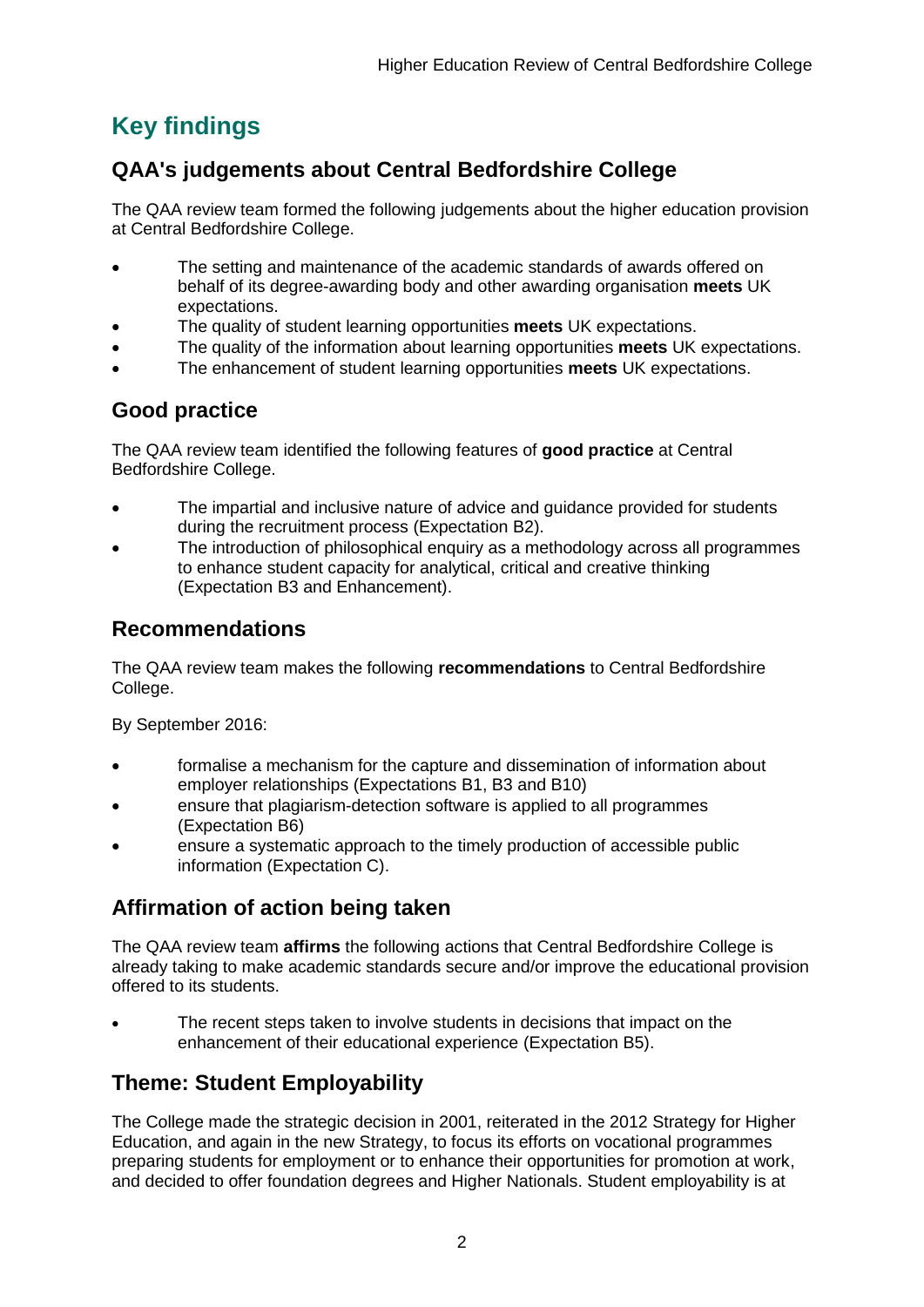the heart of the College's higher education offer, which is reviewed annually by Learning Area Managers (LAMs) and shaped in the light of labour market intelligence gleaned from employers and partners. Approximately 70 per cent of the current student cohort is in employment relevant to the subject of their course, with 30 per cent having progressed from Level 3, mostly within the College.

Further explanation of the key findings can be found in the handbook available on the QAA webpage explaining [Higher Education Review.](http://www.qaa.ac.uk/reviews-and-reports/how-we-review-higher-education/higher-education-review)

## <span id="page-3-0"></span>**About [Central](#page-3-0) Bedfordshire College**

Central Bedfordshire College is a general further education college. The College's primary focus is to provide vocational and technical education and training for its local community, which consists of Dunstable, Luton, Leighton Buzzard, and surrounding villages. The College provides vocational learning in all 15 of the government's sector subject areas. The College has a total of 4,420 students: 180 apprentices and 174 higher education students, with the remainder taking vocational programmes from entry level to Level 5. Prescribed higher education programmes currently provide approximately 6 per cent of the College's income.

All College activity is informed by the College's strategic objectives, as detailed in the Strategic Plan. Aims and Objectives for Higher Education are established in, and developed from, the Higher Education Strategy.

The curriculum is managed through the College's Learning Areas. Each Learning Area has a LAM. Higher education provision sits in the Learning Area relevant to its sectors, and is managed by the relevant LAM. There is a dedicated LAM for higher education, who acts as coordinator for all higher education activity. Higher education activity is coordinated in a practical way through the Higher Education Strategy Group (HESG), which meets monthly.

Currently, the College has higher education provision in four subject areas: Media, Childcare, Technology and Education. In order to ensure relevance, the College has directed its development of higher education in line with local government data on the number of local residents who remain in education to NVQ Level 4, South East Midlands Local Education Partnership skills priorities, and feedback from the College's Level 3 students, who are looking for local progression routes into higher education. In summer 2015, after analysis of student recruitment over time, the decision was made to close all provision in Art and Design. As a consequence, HNC/D in Fine Art and Fashion will no longer be run by the College. There were no students continuing on these programmes.

The College formed a relationship with the University of Bedfordshire shortly after the government gave permission to universities to validate the delivery of foundation degrees in general further education colleges in 2001. Foundation degrees aligned with the ethos of the College in that they are work-based, seek to make higher education more accessible to those less likely to engage in higher education qualifications, and provide opportunity for students to enter the workplace or progress to technical roles within and beyond it. The College partnered with the University to offer foundation degrees in Creative Arts and Education. The College continues to offer Pearson-validated courses in Education and Graphic Design. Child and Family Studies was added in 2013 and has recruited successfully for three successive years.

A new partnership with the University of Northampton offers further opportunity for growth. The College is seeking validation for a Foundation Degree in Health and Social Care and an HND in Business this year.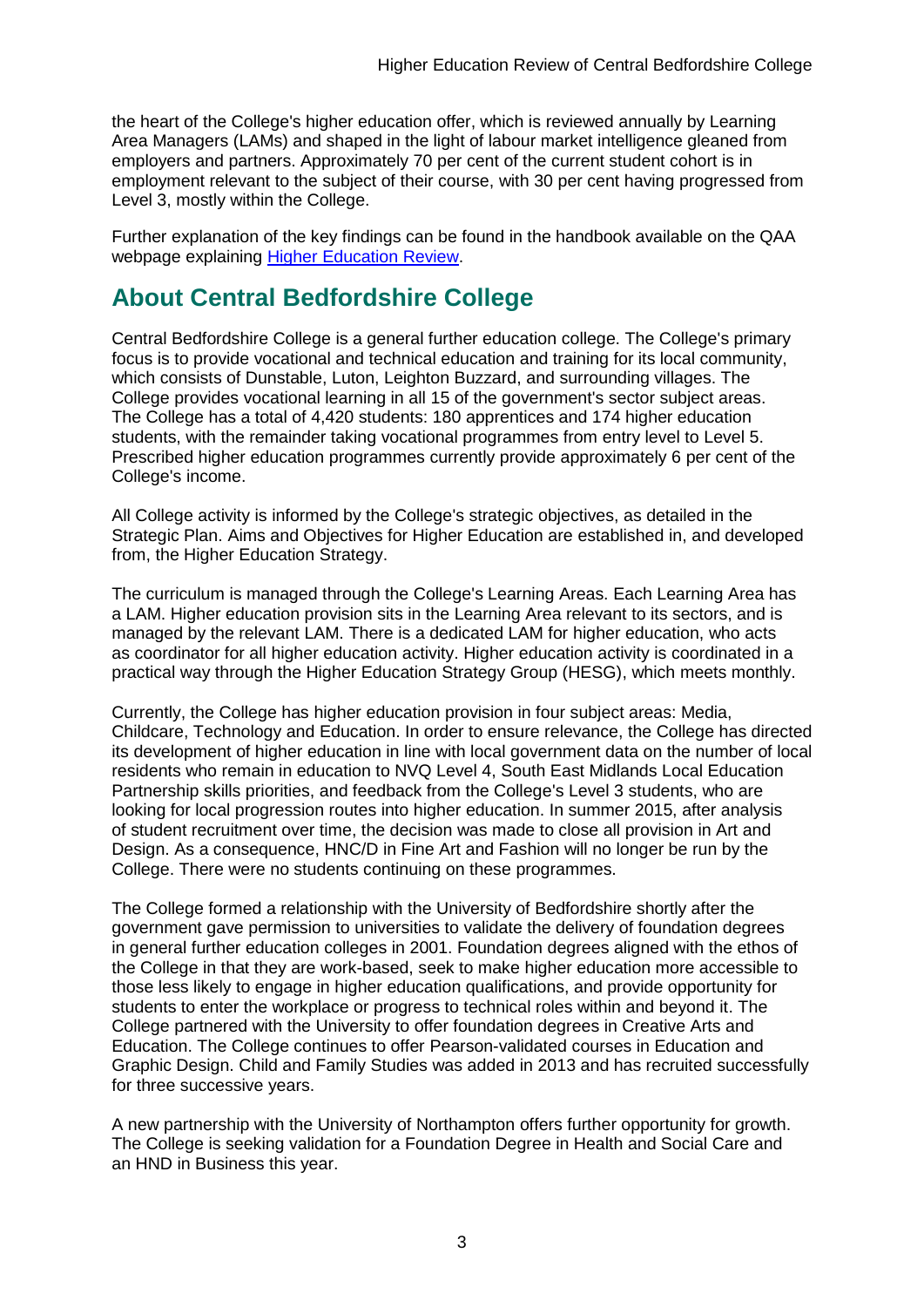The College has made good progress towards addressing the recommendations from the last review and continues to review and monitor the action plan on a regular basis.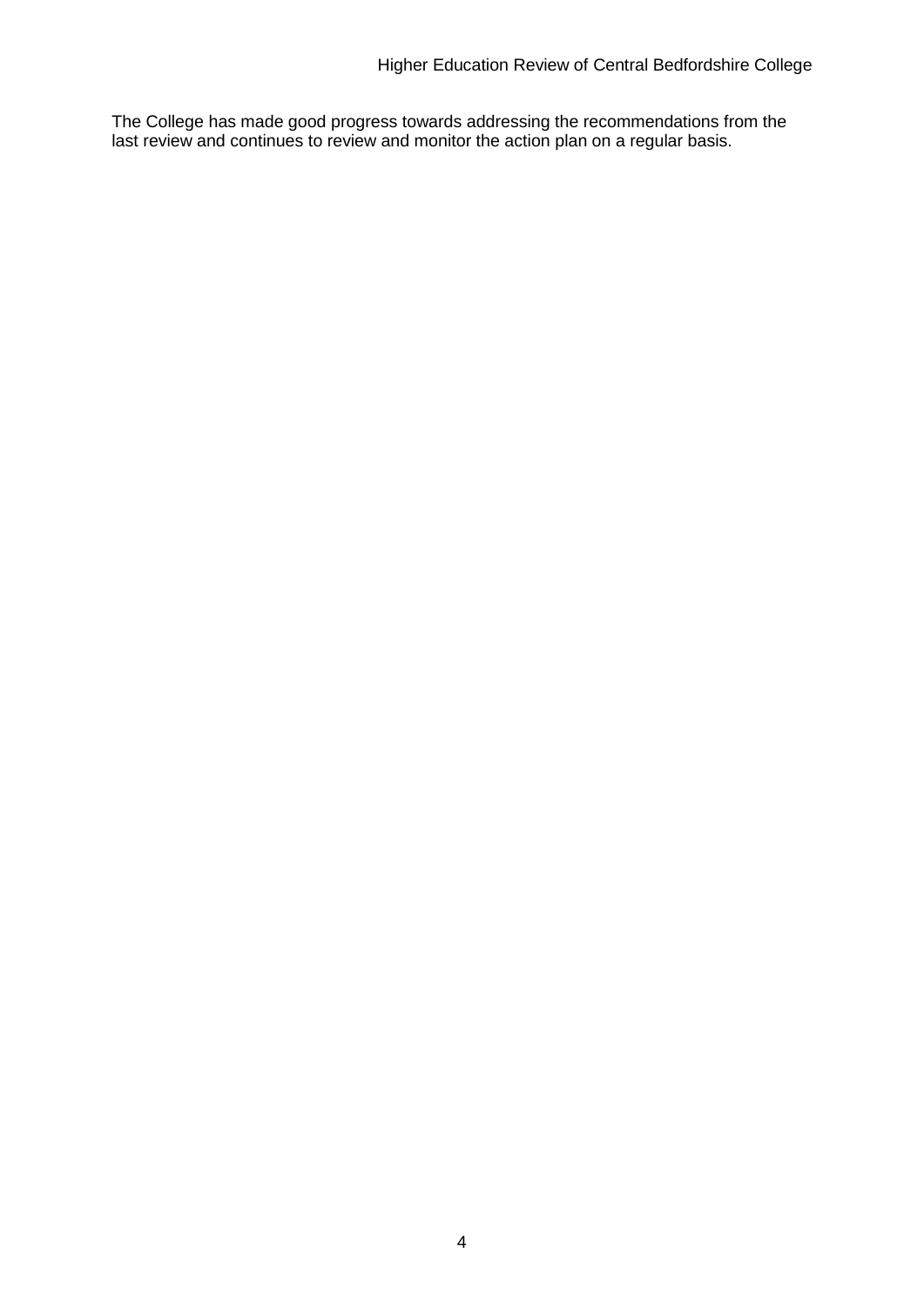## <span id="page-5-0"></span>**Explanation of the findings about [Central](#page-3-0) Bedfordshire College**

This section explains the review findings in more detail.

Terms that may be unfamiliar to some readers have been included in a [brief glossary](#page-46-0) at the end of this report. A fuller [glossary of terms](http://www.qaa.ac.uk/Pages/GlossaryEN.aspx) is available on the QAA website, and formal definitions of certain terms may be found in the operational description and handbook for the [review method,](http://www.qaa.ac.uk/reviews-and-reports/how-we-review-higher-education/higher-education-review) also on the QAA website.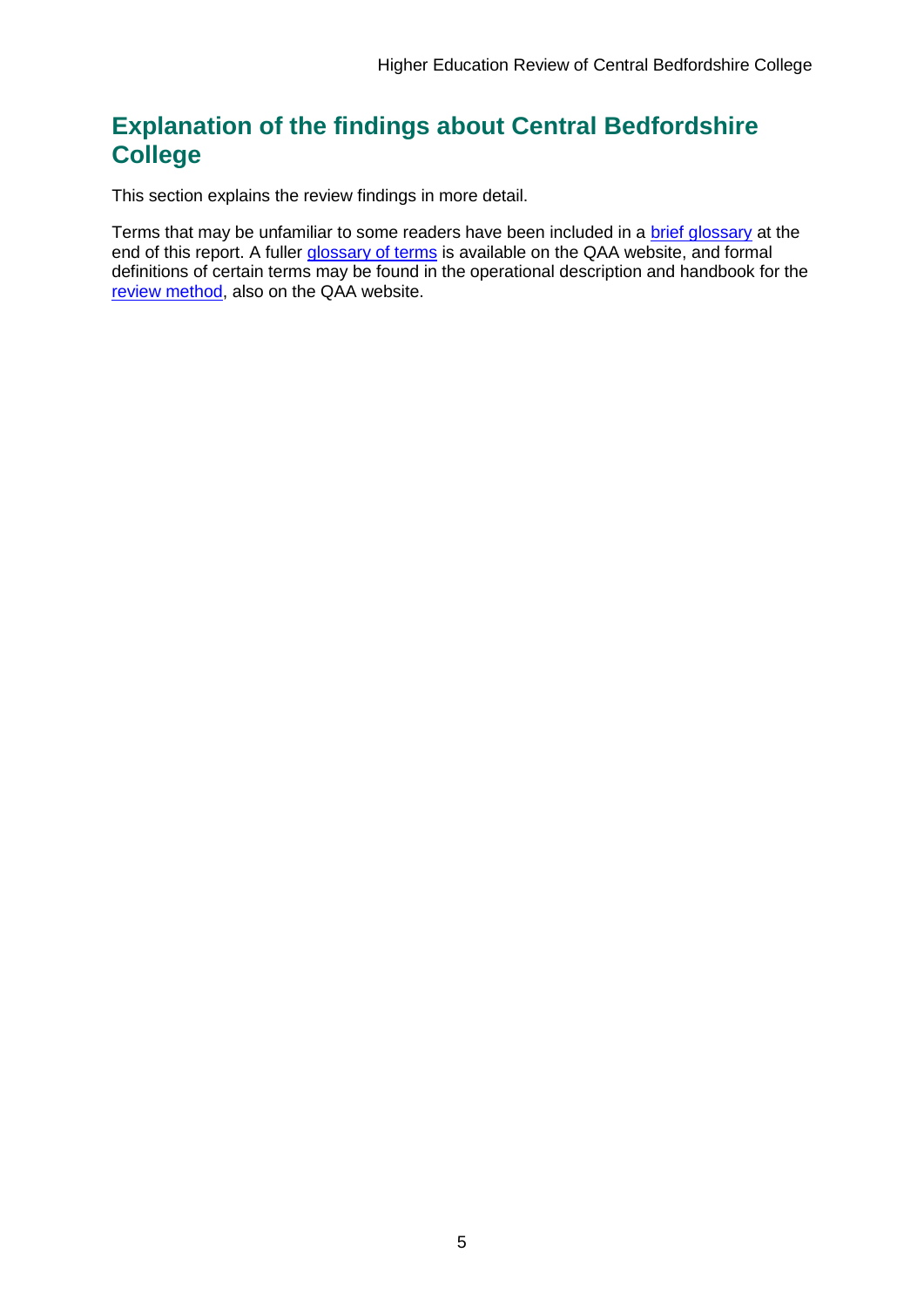## <span id="page-6-0"></span>**1 Judgement: The maintenance of the academic standards of awards offered on behalf of degree-awarding bodies and/or other awarding organisations**

**Expectation (A1): In order to secure threshold academic standards, degree-awarding bodies:** 

**a) ensure that the requirements of** *The Framework for Higher Education Qualifications in England, Wales and Northern Ireland* **(FHEQ) are met by:**

- **positioning their qualifications at the appropriate level of the relevant framework for higher education qualifications**
- **ensuring that programme learning outcomes align with the relevant qualification descriptor in the relevant framework for higher education qualifications**
- **naming qualifications in accordance with the titling conventions specified in the frameworks for higher education qualifications**
- **awarding qualifications to mark the achievement of positively defined programme learning outcomes**

**b) consider and take account of QAA's guidance on qualification characteristics** 

**c) where they award UK credit, assign credit values and design programmes that align with the specifications of the relevant national credit framework** 

### **d) consider and take account of relevant Subject Benchmark Statements.**

### **Quality Code,** *Chapter A1: UK and European Reference Points for Academic Standards*

### **Findings**

1.1 Central Bedfordshire College (the College) does not have degree awarding powers for carrying out college-based higher education. It relies on its partner awarding body and organisation, the University of Bedfordshire (UoB) and Pearson Education respectively, to set academic standards and procedures for maintaining the security of the award of credit and qualifications. A formal partnership with UoB was established in 2001.

1.2 The review team tested the operation and effectiveness of the process by considering information contained within the Partnership Agreement, external examiner reports, the Quality Handbook, Pearson Quality Review and Development Report and Pearson standards verifier reports. This evidence would allow the Expectation to be met.

1.3 The responsibilities for the UoB programmes are set out in the Partnership Agreement, which clearly defines and differentiates between the roles and responsibilities of the University and College. The relationship with the UoB is managed by the University and the College using the processes described in UoB's Quality Handbook and according to the University regulations. There is a Procedures Manual describing day-to-day operation. Link coordinators work with the College Learning Area and corresponding UoB departments, and communicate updates and changes to regulations and working procedures. During 2014-15, the College was the subject of a full Institutional Review by the UoB and the partnership is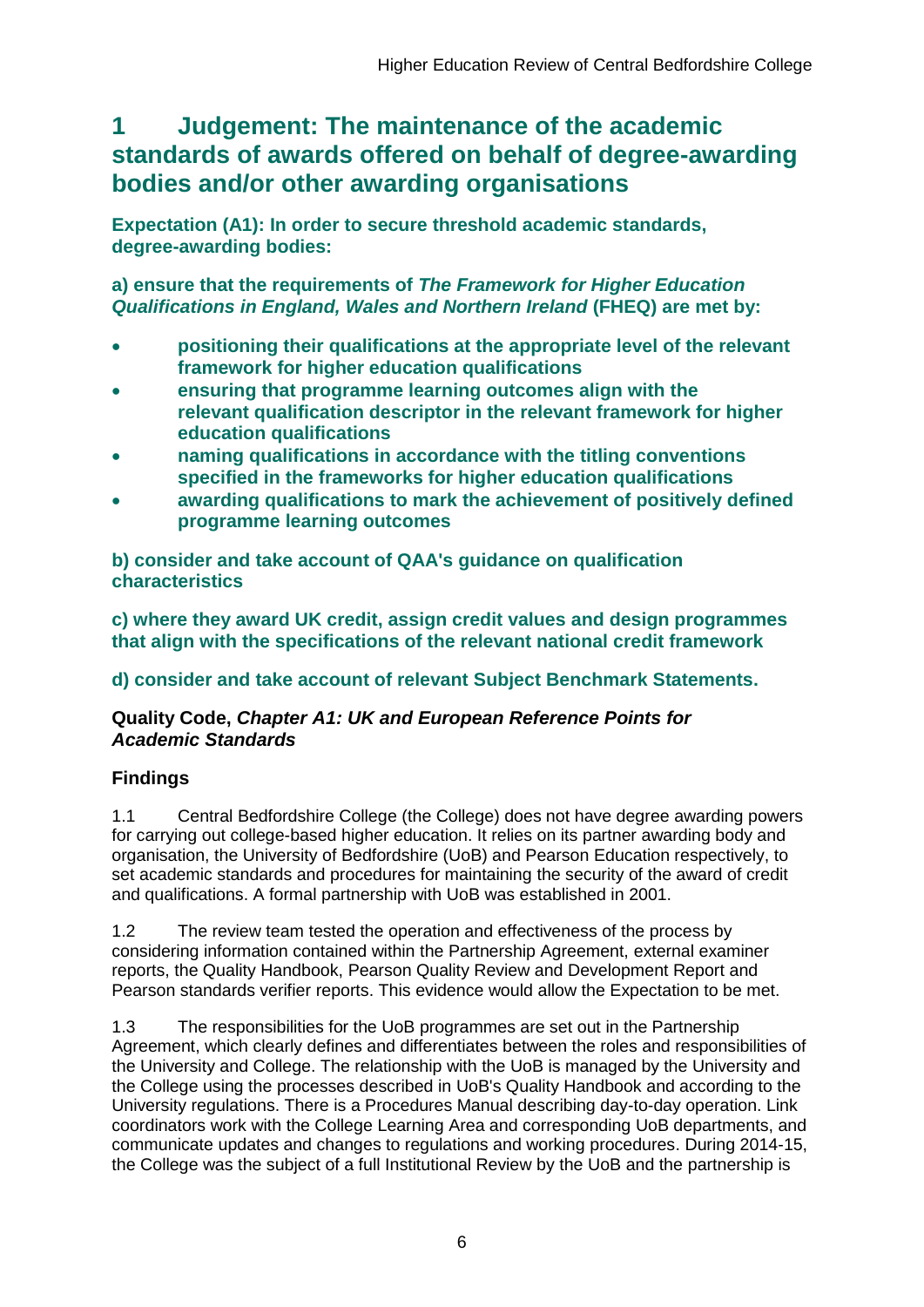now confirmed for a further five years from September 2015. Programmes are subject to UoB quality assurance procedures, as set out in the Quality Handbook.

1.4 External examiners are appointed by UoB, and standards verifiers by Pearson, as part of these arrangements. In their reports, external examiners and standards verifiers confirm that standards are upheld. The 2015 Pearson Quality Review and Development Report confirms that there is a robust, consistent and transparent approach to the verification and management of BTEC external assessment undertaken at the centre. Pearson Standards Verifier reports confirm that all quality processes are in place and are effective.

1.5 The QAA Higher Education Review for UoB, carried out in June 2015, confirmed that the setting and maintenance of the academic standards of awards meets UK expectations. The review considered the comprehensive arrangements in place to support collaborative partnerships, including clear governance and the effective support provided by account managers and link coordinators, to be good practice.

1.6 A formal institutional approval process with the University of Northampton (UoN) took place in summer 2014. This led to a Partnership Agreement. The College has prepared for validation of a Foundation Degree in Health and Social Care to be offered in 2016, and an HND in Business is in development.

1.7 The academic standards are set and assured by the UoB and Pearson. The responsibilities for this are clearly set out. Standards are duly monitored and reported on by external examiners and standards verifiers, and by quality management processes that are clearly defined and adhered to. The review team concludes that the Expectation is met and the associated risk is low.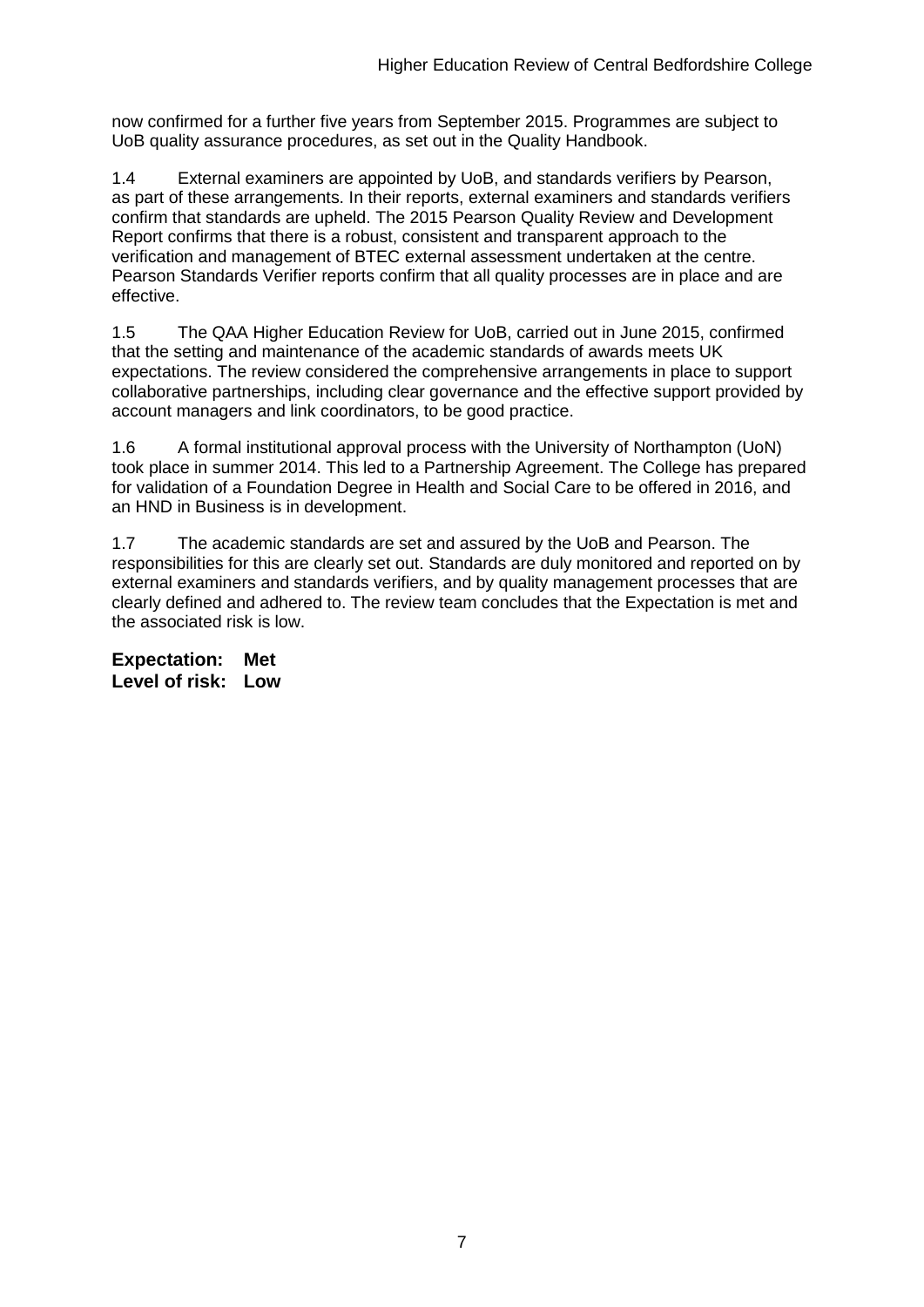**Expectation (A2.1): In order to secure their academic standards, degree-awarding bodies establish transparent and comprehensive academic frameworks and regulations to govern how they award academic credit and qualifications.**

#### **Quality Code,** *Chapter A2: Degree-Awarding Bodies' Reference Points for Academic Standards*

### **Findings**

1.8 Overall responsibility for the management of higher education lies with the College Corporation Standards Committee, which is part of an overall committee and reporting structure. Standards and quality assurance are overseen by a strategic HESG, chaired by the Vice Principal for Curriculum and Standards. The HESG receives summary reports in response to external examiners' reports, along with annual monitoring reports (AMRs). The higher education self-assessment report (SAR) provides an opportunity for reflection on practice, and oversees the quality of teaching and learning through the monitoring of academic standards.

1.9 The review team considered a range of documentation including the Higher Education Quality Guide, Higher Education Assessment Policy, Partnership Agreement, UoB Quality Handbook, Procedures Manual, and external examiner and standards verifier reports. This evidence would allow the Expectation to be met.

1.10 The framework for the regulations and governance of the College, and the roles of its partners, are clearly defined in the UoB Quality Handbook, Procedures Manual and Partnership Agreement. The College produces a Higher Education Quality Guide for staff and a Higher Education Assessment Policy, which establishes the College's expectations of its staff in the assessment of students. Standards are set out in the specifications published by awarding bodies and the awarding organisation and their associated assessment instruments and mark schemes. Where College staff design assignment briefs, they are approved by link coordinators (UoB) or standards verifiers (Pearson). Link tutors from UoB and Pearson standards verifiers provide help and guidance as well as updates, as appropriate. External examiners confirm that the course and its component parts remain current and that the course learning outcomes remain in line with the relevant qualification descriptor and Subject Benchmark Statements. In the findings of the Higher Education Review of the UoB in June 2015, the review team considered the comprehensive arrangements in place to support collaborative partnerships to be good practice.

1.11 There is a Learning Improvement Manager (LIM) who has responsibility for all aspects of quality assurance and quality improvement planning across the College. In each Learning Area an area LIM has recently been appointed. These support the LIM by adding subject discipline and contextualisation. The review team therefore concludes that the Expectation is met and the risk is low.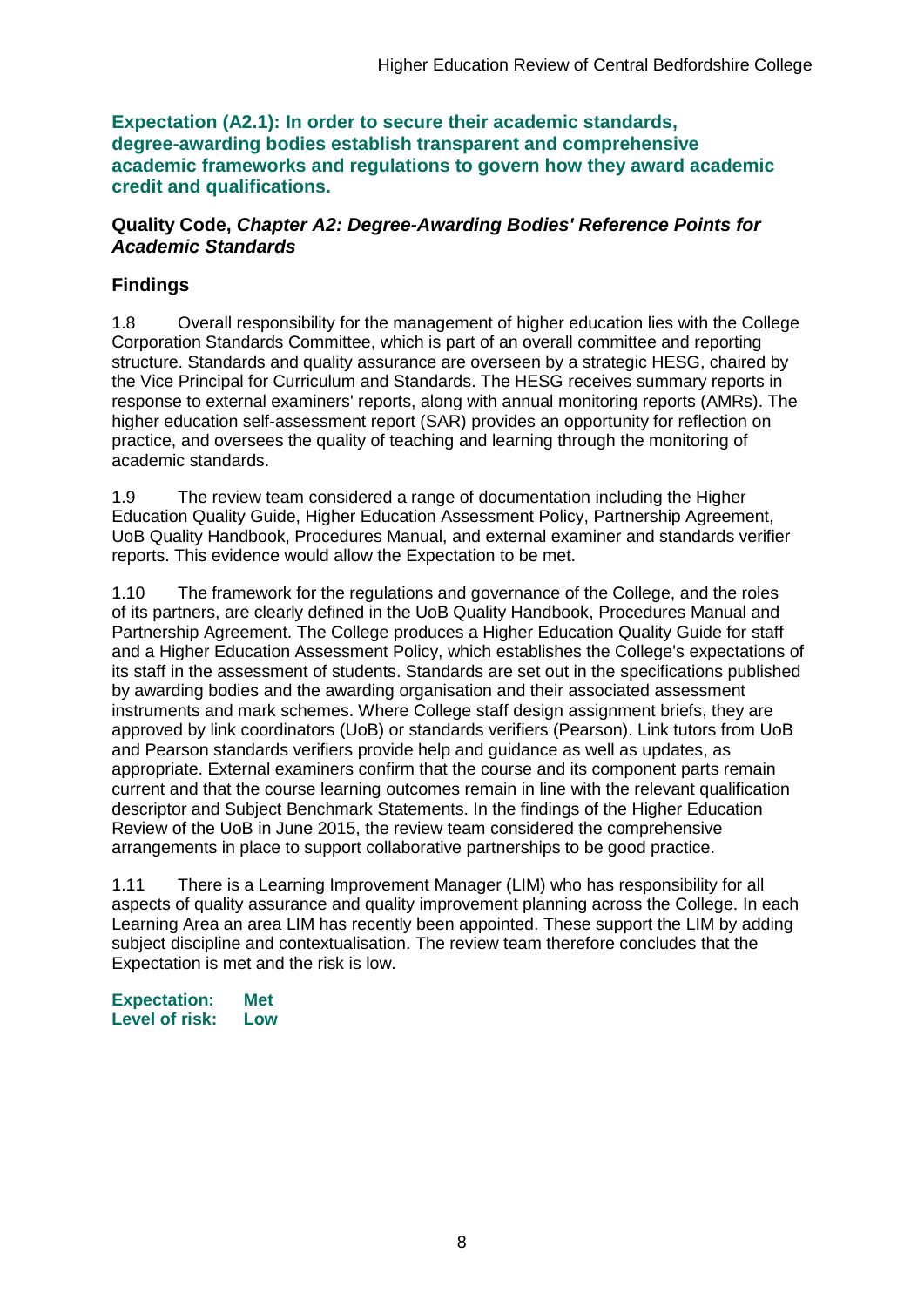**Expectation (A2.2): Degree-awarding bodies maintain a definitive record of each programme and qualification that they approve (and of subsequent changes to it) which constitutes the reference point for delivery and assessment of the programme, its monitoring and review, and for the provision of records of study to students and alumni.** 

#### **Quality Code,** *Chapter A2: Degree-Awarding Bodies' Reference Points for Academic Standards*

## **Findings**

1.12 Responsibility for maintaining the definitive record for each programme and qualification, in the form of programme specifications, resides with the UoB as set out in the Partnership Agreement and Responsibility Checklist. For Pearson provision, the College has responsibility for producing contextualised programme specifications with reference to the definitive information provided by Pearson. Where College staff design assignment briefs, they are approved by link coordinators (UoB) or standards verifiers (Pearson), and UoB liaises directly with course teams through link coordinators. The formal responsibility, however, lies with the relevant College LAM. Overall, the evidence reviewed demonstrates arrangements to be effective and these processes would allow the Expectation to be met.

1.13 The review team evaluated the effectiveness of these arrangements by examining Pearson 2015-16 programme specifications for HNC/D Creative Media Production, HNC Computing and Systems Development and HNC/D Photography, as well as their individual unit information, along with the HNC/D Photography, HNC/D Creative Media Production and HNC Computing and System Development handbooks; the Pearson Quality Review and Assessment Report 2015 was also considered. UoB handbooks for FdA Child and Family Studies, FdA Graphic Design and Advertising, FdA Educational Practice, and PGCE/PCE programme handbooks were examined and the team discussed their availability and use with College teaching staff, students and link coordinators from UoB.

1.14 Programme specifications for Pearson provision are the responsibility of, and prepared by, the College. Each one sets out aims, skills development, programme structure, units of study with learning outcomes, criteria for admission, teaching and learning methods, assessment methods, support and guidance, and moderation of awards. Pearson programme specifications and handbooks are made available to staff and students on the College virtual learning environment (VLE). The College understands its responsibility to use programme specifications as reference points, and teaching staff are familiar with specifications and their purpose. For Pearson provision, the quality of delivery of these courses is assured internally in the same way as for other higher education courses and externally through Pearson's standards verification processes, outlined in the specifications.

1.15 UoB has a Partnership Agreement with the College and the responsibility checklist indicates that responsibility to produce the definitive record of each programme and qualification that they approve lies with the University. Handbooks contain unit lists, assessment plans including deadlines, information about appeals, and direction to the name and contact information for the relevant external examiner, published online via the College's VLE. External examiners' reports confirm that the College designs effective learning and assessment materials to meet the learning outcomes for each qualification. Compliance is monitored by the HESG via reports collated by the Higher Education Coordinator.

1.16 The College has a well-defined reporting structure for the management of higher education. Standards and quality assurance are overseen by a strategic HESG, chaired by the Vice Principal for Curriculum and Standards, which reports to the Governors' Standards Committee. The group receives summary reports in response to external examiners' reports,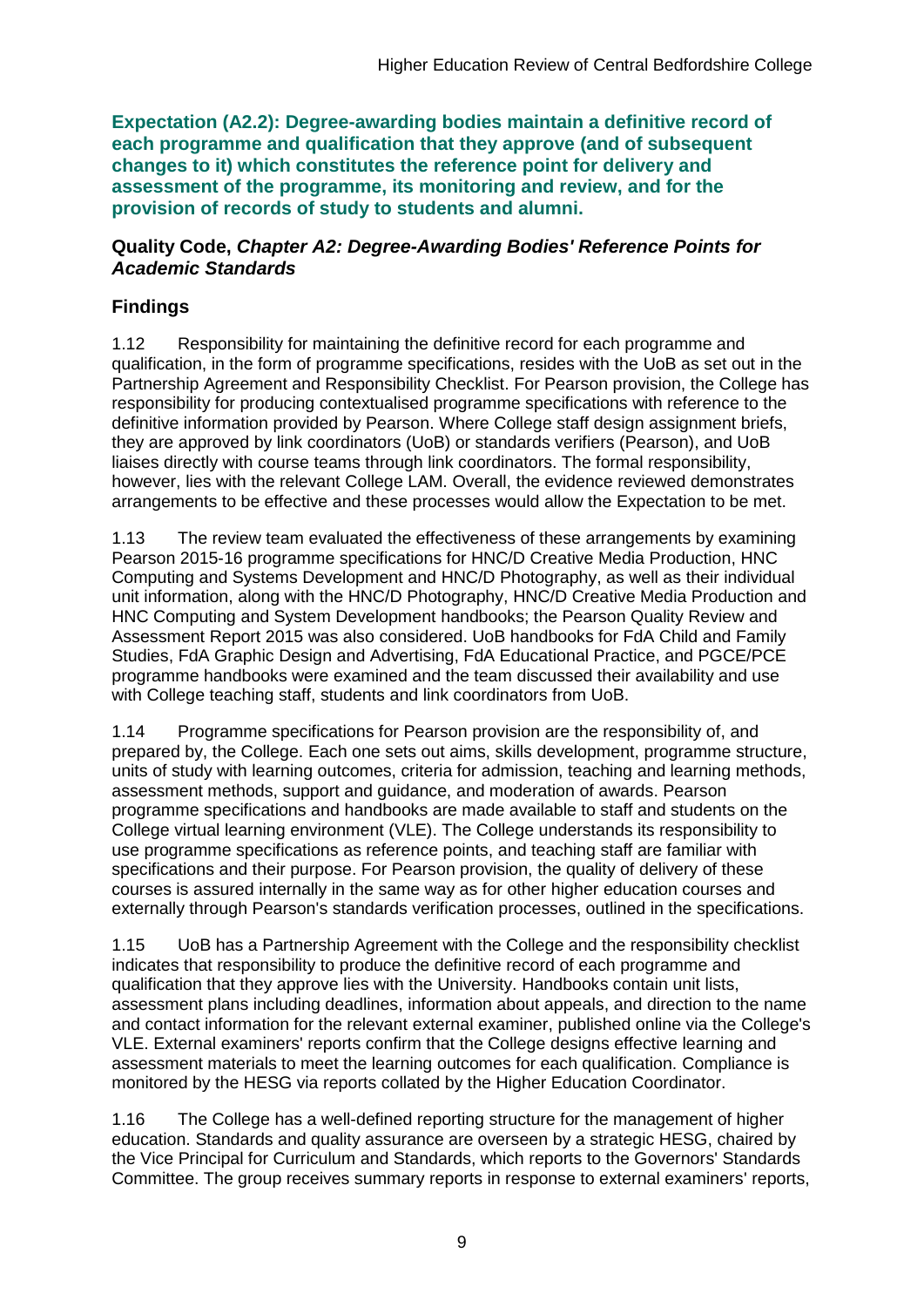along with AMRs, and monitors progress against actions. The production of the higher education SAR provides a significant addition to the quality assurance process.

1.17 Staff are expected to be familiar with, and to adhere to, the regulations of the awarding bodies and organisation conferring credit or qualification. Standards are set in the learning outcomes and unit specifications published by the awarding bodies and organisation and their associated assessment instruments and mark schemes.

1.18 Students confirm that programme specifications and handbooks are provided to them during induction and that these are also accessible on the VLE. The College website is in a period of transition and development at present, and the team observed that programme specifications are not available to prospective students and external stakeholders.

1.19 The College works closely with its awarding partners and information is made available to students in a number of ways, including handbooks devised by the University. For Pearson provision, programme specifications are available to students for all programmes. The review team concludes that the Expectation is met and the associated level of risk is low.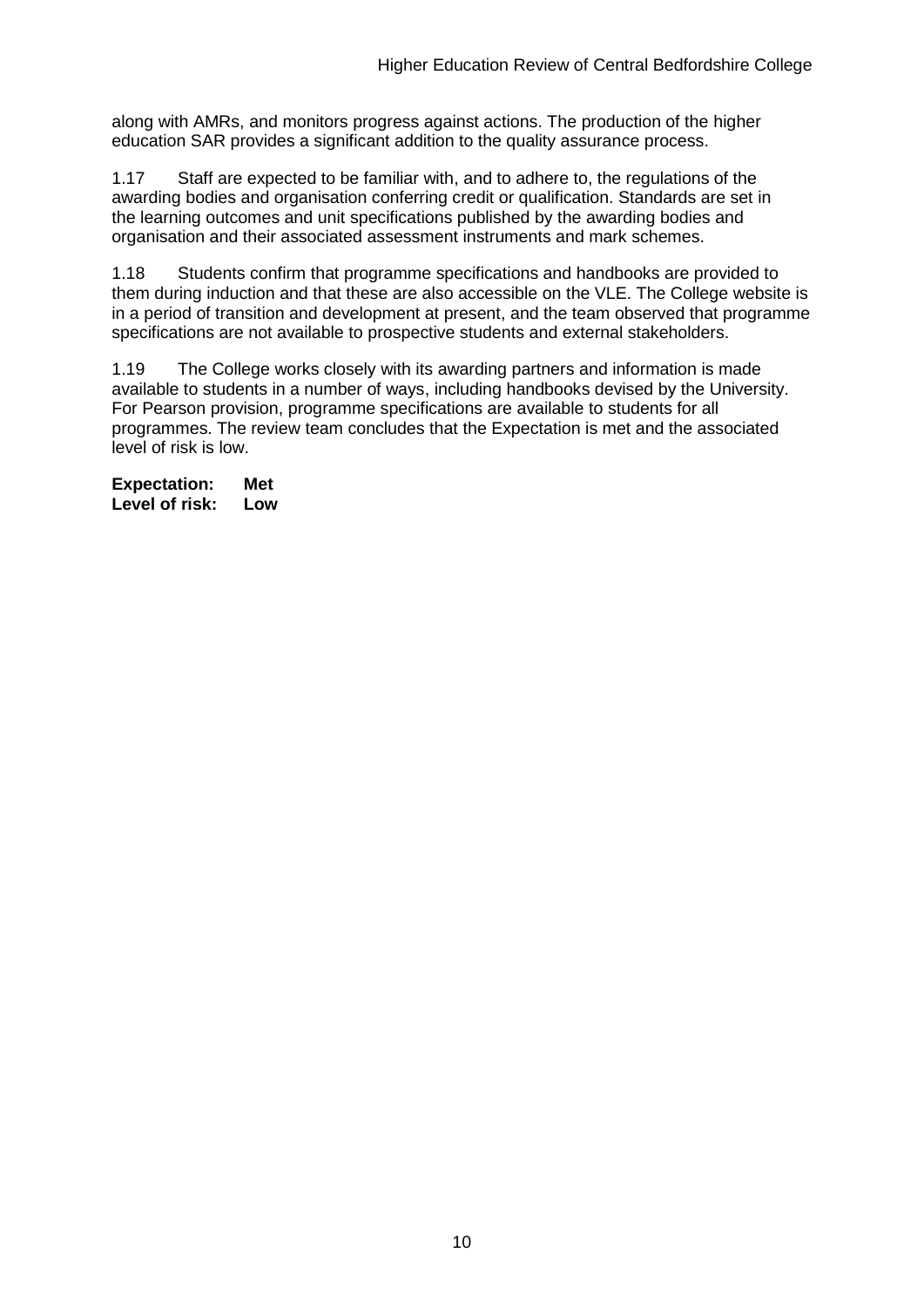**Expectation (A3.1): Degree-awarding bodies establish and consistently implement processes for the approval of taught programmes and research degrees that ensure that academic standards are set at a level which meets the UK threshold standard for the qualification and are in accordance with their own academic frameworks and regulations.**

#### **Quality Code,** *Chapter A3: Securing Academic Standards and an Outcomes-Based Approach to Academic Awards*

### **Findings**

1.20 Course development and approval processes are overseen by the awarding bodies and organisation, who are also responsible for ensuring that programmes meet academic threshold standards as set out in academic frameworks, including the FHEQ and the Qualifications Credit Framework.

1.21 Members of College staff participate, at appropriate levels and stages, in both the UoB and UoN course approval processes. The College also complies with Pearson processes and procedures for course approval. In addition, the College has a programme approval process that ensures courses are viable and appropriate in meeting employer and student needs and in meeting course approval requirements.

1.22 The processes and procedures used by the awarding bodies and organisation and the systems within the College ensure that academic standards are set at a level that meets the UK threshold standards for the qualifications offered and would enable the Expectation to be met.

1.23 The review team considered College documentation relating to programme approval processes and procedures together with recent approval documentation for the UoN and met staff responsible for programme design and approval.

1.24 The review team found that the College consistently contributes to and applies, where applicable, the procedures of its awarding bodies and organisation to secure the academic standards for their awards offered at the College. Documentation relating to the new programmes validated by the UoN demonstrates that approval procedures are followed.

1.25 In summary, the College's awarding bodies and organisation provide frameworks, policies and procedures for assessment and the award of credit and qualifications that are designed to ensure UK and awarding partner standards are met, and which the College follows. The review team concludes that the Expectation is therefore met and the associated risk is low.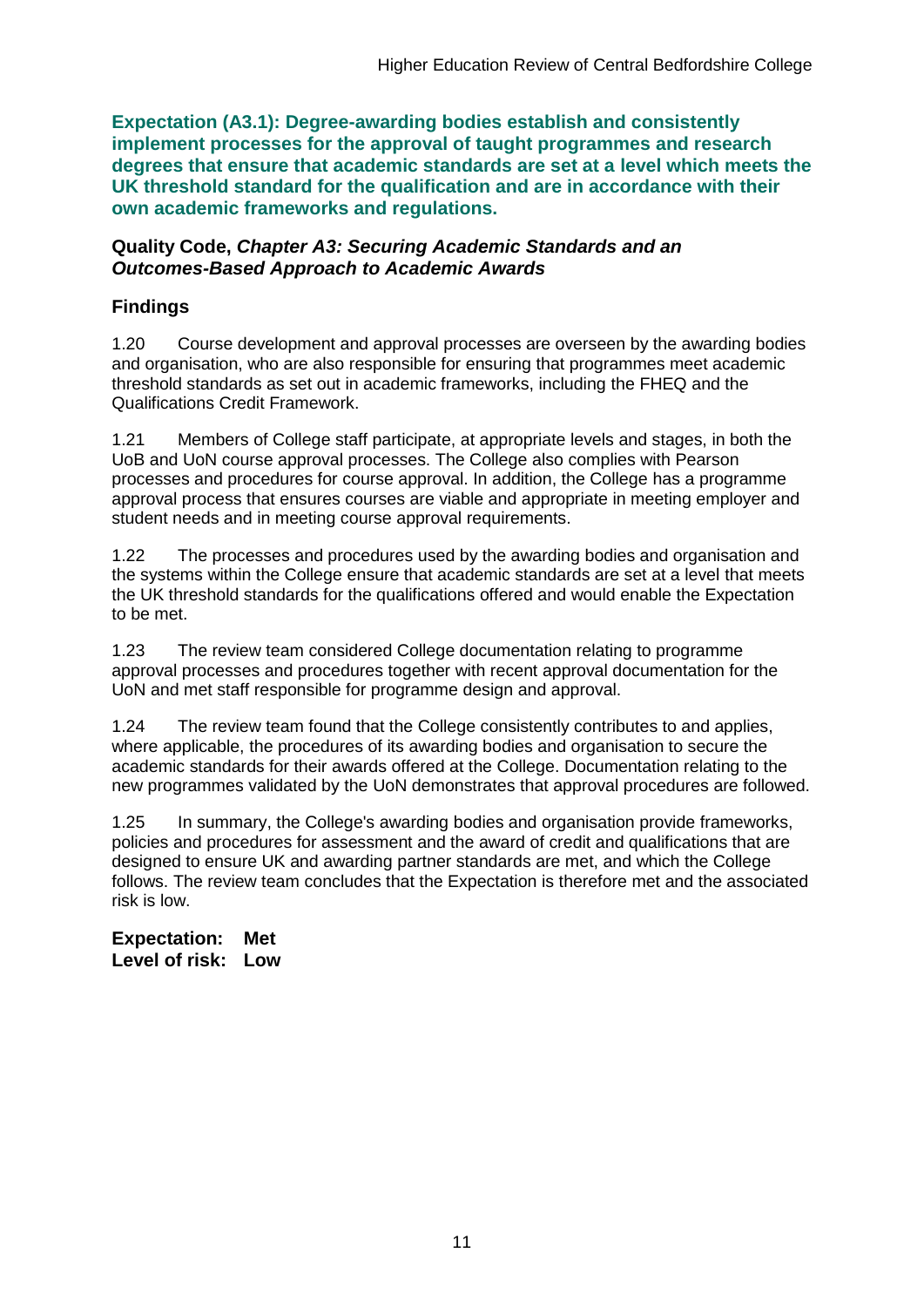**Expectation (A3.2): Degree-awarding bodies ensure that credit and qualifications are awarded only where:** 

- **the achievement of relevant learning outcomes (module learning outcomes in the case of credit and programme outcomes in the case of qualifications) has been demonstrated through assessment**
- **both UK threshold standards and their own academic standards have been satisfied.**

### **Quality Code,** *Chapter A3: Securing Academic Standards and an Outcomes-Based Approach to Academic Awards*

## **Findings**

1.26 For UoB programmes, the College uses the programme specifications provided by the University alongside unit information forms and handbooks to ensure that programmes are assessed according to intended learning outcomes. The UoB Collaboration Handbook and UoB's Procedures Manual for Central Bedfordshire College provide the framework and structure for assessment processes. The setting of assessments is the responsibility of UoB. First-marking and provision of feedback to students is undertaken by the College, and UoB undertakes second-marking and moderation and is responsible for convening and operating exam boards. Link coordinators from UoB work closely with College staff to ensure that correct documentation and procedures are followed and used.

1.27 For Pearson programmes, the College operates an internal verification procedure to ensure that assessment is fit for purpose before being issued to students. First-marking is conducted inside the College, with a sample internally verified and external verification being undertaken by the Pearson standards verifier during their visit(s) to the College.

1.28 The policies and procedures in place to implement the frameworks provided by UoB and Pearson in relation to achievement of learning outcomes would enable the Expectation to be met.

1.29 The team tested the Expectation through consideration of external examiner reports and the documentation underpinning assessment procedures, and held meetings with staff responsible for programme management and maintaining an overview of standards.

1.30 The College works closely with UoB, which ensures that assessment strategies and practices are robust and that the grading meets UK threshold standards. Pearson standards verifier reports also indicate that standards are being met and that the College is approved to award their qualifications. Meetings with staff demonstrated that both course teams and managers understand the requirements for monitoring of academic standards and achievement of learning outcomes.

1.31 The verification processes in place ensure that assessment is fit for purpose and that students meet programme outcomes at the required level. Time is made available each week by the College for course teams and Learning Areas to meet and undertake collaborative activity such as internal verification. Documentation to support verification is clear and is completed fully to meet awarding body and organisation requirements.

1.32 UoB and Pearson provide frameworks, policies and procedures for assessment and award of credit and qualifications that are designed to ensure that UK and awarding body and organisation standards are met, and which the College is required to follow. The College operates clear processes and procedures for satisfying these requirements, which support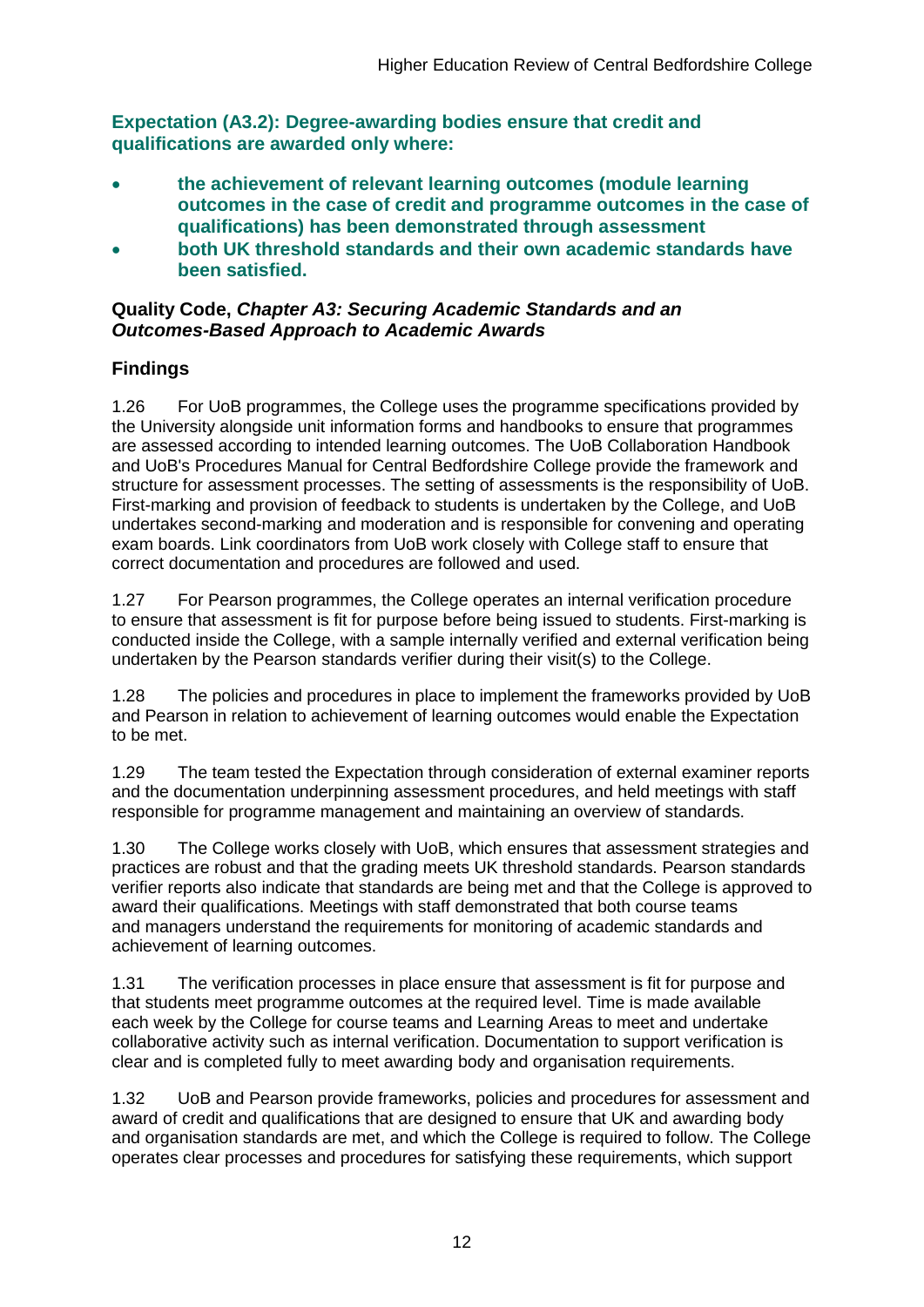students effectively to achieve programme learning outcomes. The review team concludes that the Expectation is met and the associated risk is low.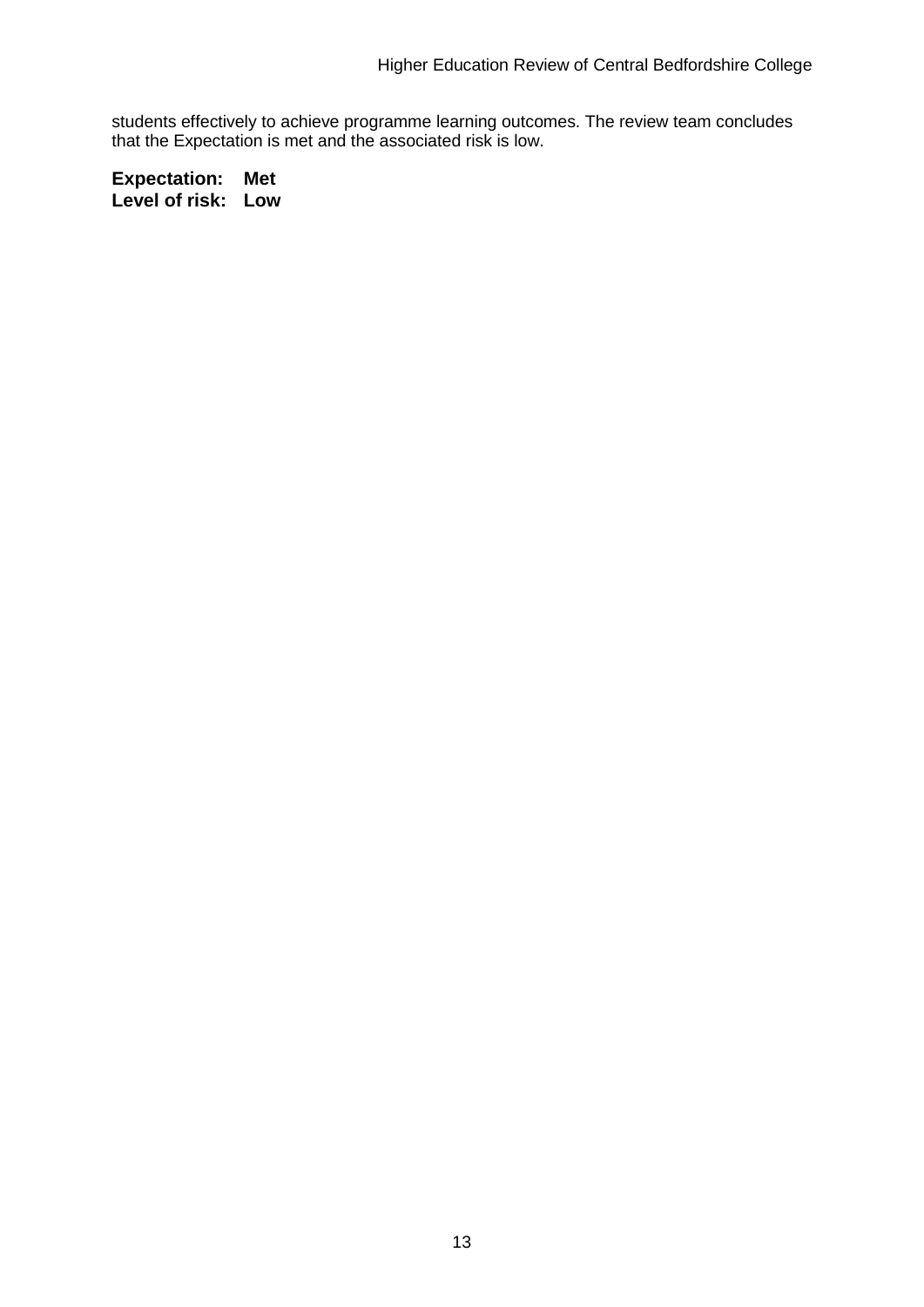**Expectation (A3.3): Degree-awarding bodies ensure that processes for the monitoring and review of programmes are implemented which explicitly address whether the UK threshold academic standards are achieved and whether the academic standards required by the individual degree-awarding body are being maintained.**

#### **Quality Code,** *Chapter A3: Securing Academic Standards and an Outcomes-Based Approach to Academic Awards*

### **Findings**

1.33 The College is subject to the processes of monitoring and periodic review determined by UoB as part of the cyclical review and renewal of the Partnership Agreement. The College has recently completed a UoB Institutional Review, a process led by a panel of University representatives which involves the submission of a self-evaluation document and a review visit(s). Information from the College and course teams feeds into the University's processes, as appropriate, for annual monitoring and reporting.

1.34 In addition, the College has developed a process for the annual monitoring of its higher education, drawing on a range of sources which feed into the Higher Education Self-Evaluation Report. This report and the associated quality enhancement plan is moderated by a panel comprising the Vice Principal: Teaching, Learning, and Higher Education, the staff member of the College Corporation, and a student representative, prior to being reported to the College Corporation Standards Committee. The approved quality improvement plan is monitored and reviewed by the HESG and this is reported through to Governors' Standards Committee.

1.35 The policies and procedures in place for monitoring and review of programmes would enable the Expectation to be met.

1.36 The review team examined a range of documentation including the Partnership Agreement, monitoring and review documentation, as well as Pearson Standards Verifier reports, and held meetings with managers and staff.

1.37 Monitoring and review is undertaken by UoB for its programmes and support and guidance is provided by the College as required. For Pearson programmes, this is managed through the awarding organisation's quality review and development process and through external verification by the external examiners appointed by the awarding body.

1.38 In addition to awarding body and organisation processes, the College operates an internal review and monitoring process culminating in the production of an overarching Higher Education Self-Evaluation Report and quality enhancement plan. This plan is monitored by the HESG and reported to the College Corporation Standards Committee, thereby providing additional oversight of academic standards.

1.39 The College manages its responsibilities for its own monitoring and review procedures as well as those of its awarding body and organisation effectively, with appropriate scrutiny of the maintenance of academic standards. The review team concludes that the Expectation is met and the associated risk is low.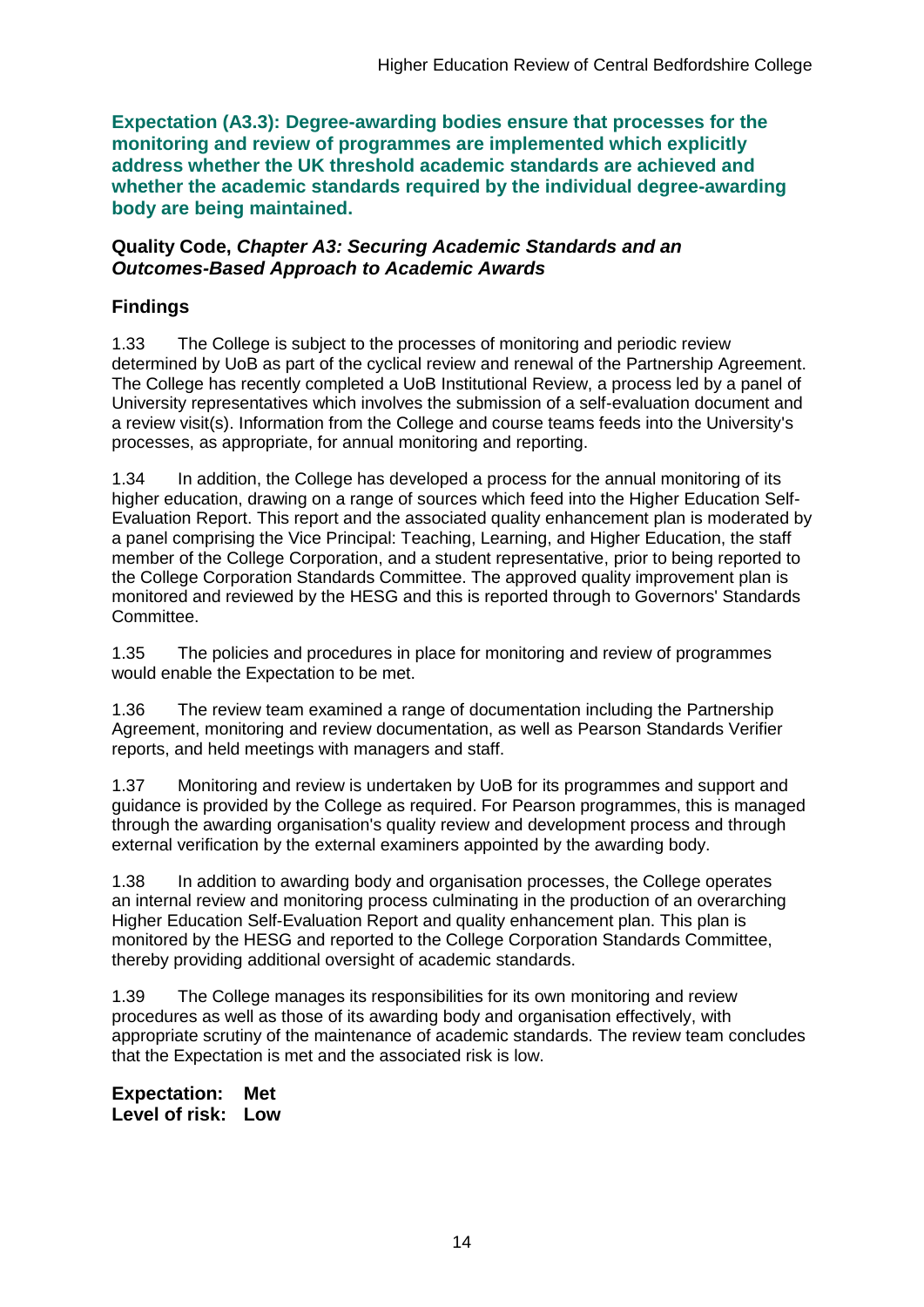**Expectation (A3.4): In order to be transparent and publicly accountable, degree-awarding bodies use external and independent expertise at key stages of setting and maintaining academic standards to advise on whether:**

- **UK threshold academic standards are set, delivered and achieved**
- **the academic standards of the degree-awarding body are appropriately set and maintained.**

### **Quality Code,** *Chapter A3: Securing Academic Standards and an Outcomes-Based Approach to Academic Awards*

## **Findings**

1.40 The HESG acts as the focus for the strategic development of higher education programmes and their quality assurance. The HESG Terms of Reference facilitate the involvement of students, external examiners and Learning Areas. The HESG makes its minutes available to the Corporation Standards Committee and reports to that Committee periodically.

1.41 The review team considered a range of documentation including the Higher Education Quality Guide, Higher Education Assessment Policy, Higher Education Achievement Report, and UoB Quality Handbook. These procedures would allow the Expectation to be met.

1.42 The team found that the route taken for curriculum-planning, course validation and approval processes is clearly defined and understood by staff. The findings of the UoB Institutional Review of September 2015, the Pearson Quality Review and Development Report 2015 and UoB external examiner and Pearson standards verifier reports all confirm the appropriateness of standards.

1.43 For Pearson programmes, the Examinations Officer has delegated authority to manage registration and certification in collaboration with the course team and Lead Internal Verifier. A procedure operates to check certificates against claims prior to release, using data analysis software. Recording documentation for assessment and verification is accessed via the College intranet. A revised Assessment Policy has been ratified by the Governors to enable the College to comply with Pearson assessment and testing requirements.

1.44 For UoB programmes, the Higher Education Achievement Report gives students a permanent record of their achievements while at the University. It also provides an official record of achievements outside the course, such as awards, positions of responsibility in student societies, volunteering activities and employability skills awards. Students have lifetime access after they graduate and are provided with an official printed copy with the graduation certificate.

1.45 Course teams meet to plan, monitor and review their programmes, which are then reported to the HESG using HEAR. The review team concludes that the Expectation is met and the associated risk is low.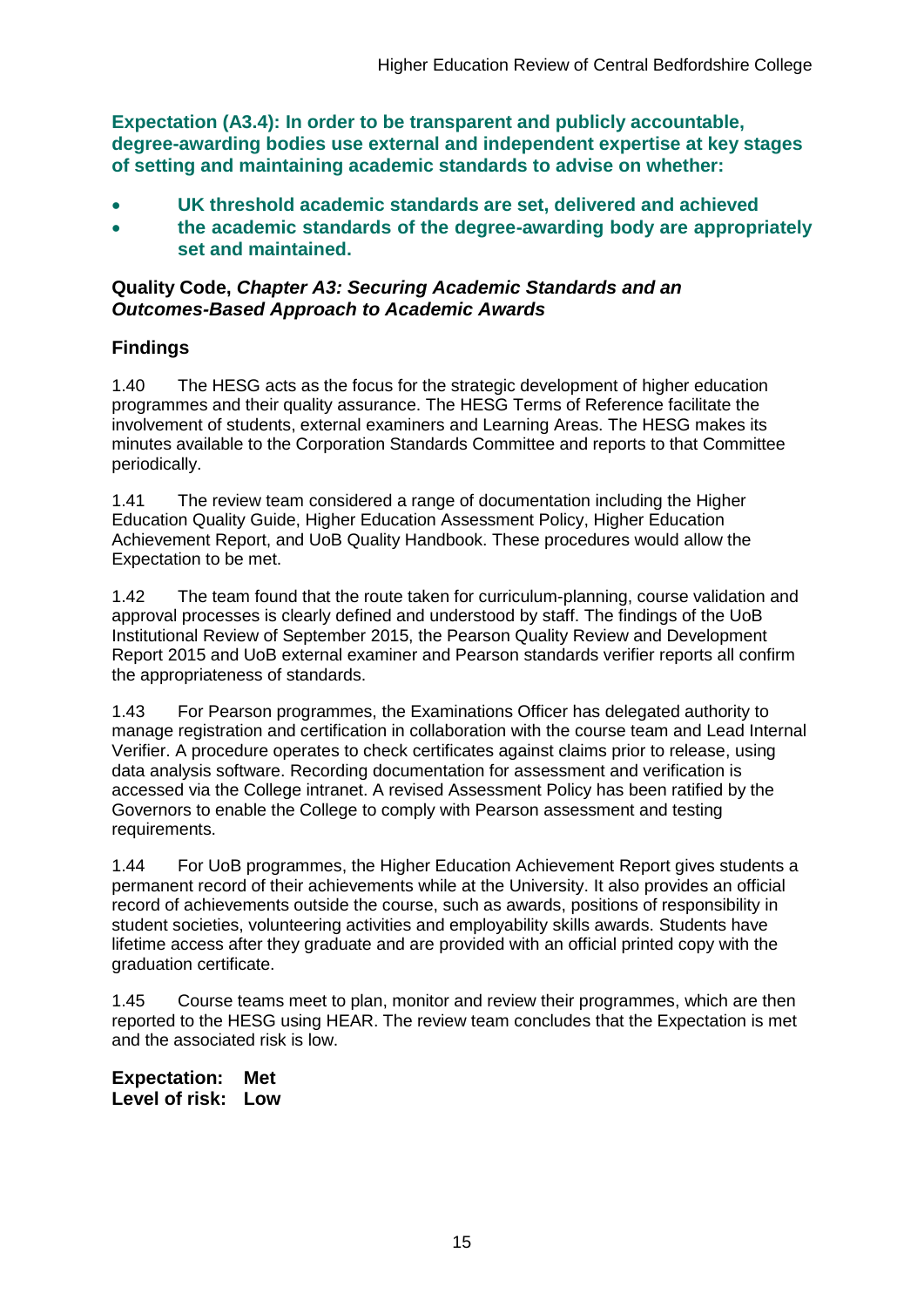## **The maintenance of the academic standards of awards offered on behalf of degree-awarding bodies and other awarding organisations: Summary of findings**

1.46 In reaching its judgement about the maintenance of academic standards, the review team matched its findings against the criteria specified in Annex 2 of the published handbook.

1.47 The College uses the processes of its awarding partners effectively in ensuring that academic standards are maintained in line with the relevant level of the FHEQ and external reference points.

1.48 The College's own internal processes, including rigorous programme approval and monitoring procedures, also make a valuable contribution to the maintenance of standards. There are appropriate opportunities for the use of external expertise within these processes.

1.49 The College has met all seven Expectations is this area and the associated level of risk is low. There are no recommendations. Therefore, the team concludes that the College's maintenance of the academic standards of awards offered on behalf of its degree-awarding body and organisation **meets** UK expectations.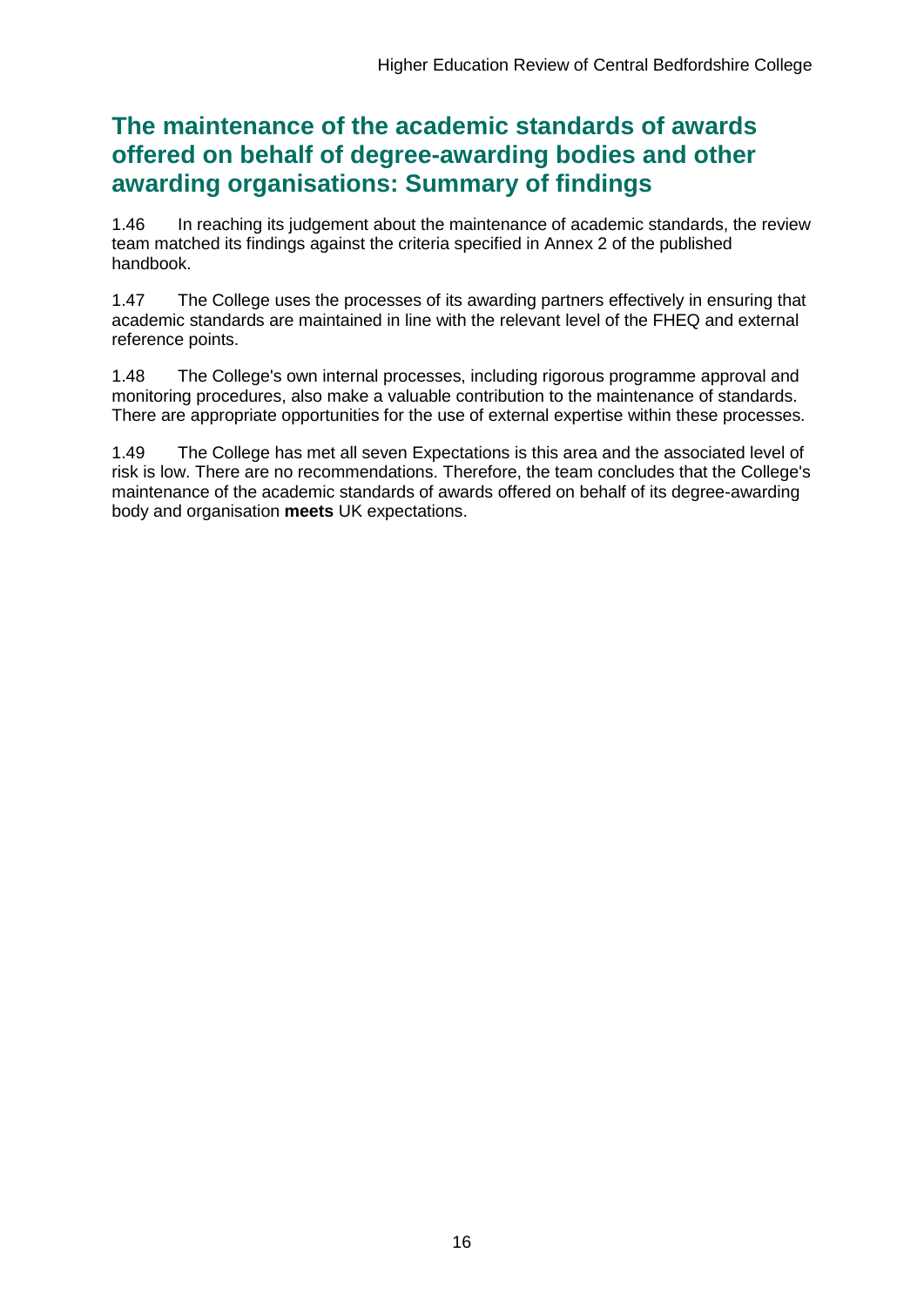## <span id="page-17-0"></span>**2 Judgement: The quality of student learning opportunities**

**Expectation (B1): Higher education providers, in discharging their responsibilities for setting and maintaining academic standards and assuring and enhancing the quality of learning opportunities, operate effective processes for the design, development and approval of programmes.**

### **Quality Code,** *Chapter B1: Programme Design, Development and Approval*

### **Findings**

2.1 The College works within the frameworks and requirements of its awarding bodies and awarding organisation for course approval. The College has identified a key aim of its higher level provision as being the development of a higher education curriculum that is highly relevant and attractive to local employers and people, together with being financially resilient to support investment in growth. Within the College, curriculum planning is overseen by the Senior Management Team (SMT) and reported to the Corporation. An internal process is in place to identify and approve new programme provision, and this is signed off by a Vice Principal.

2.2 The processes and procedures in place for the design, development and approval of programmes would enable the Expectation to be met.

2.3 The review team considered documentation relating to programme approval processes and procedures together with recent approval documentation for the UoN, and met staff responsible for programme design and approval.

2.4 The College has in place an internal validation procedure for a new qualification. This procedure is based on identifying the need for the proposed course, and consideration is given to progression opportunities for Level 3 students and employer/industry needs. This approach was confirmed in meetings with managers and staff. A range of approaches is used to gain understanding of employer/industry needs, including focus groups, personal contact and membership of local employer networks. The approach adopted is a mixture of formal and informal methods and as a consequence the review team **recommends** that the College formalises a mechanism for the capture and dissemination of information about employer relationships.

2.5 In addition to identifying the need for the programme, LAMs are required to complete a Proposal for New Course form which considers course structure and resource requirements. Once the form is completed, then the procedure follows a clearly defined process resulting in approval or non-approval by the Vice Principal: Teaching, Learning and Higher Education. A course approval record is held centrally and this provides details on course fees, approval information and current validation status of the programme.

2.6 College staff, where appropriate, have been involved in the approval process relating to UoB programmes. LAMs have been working with the UoN in seeking approval to offer the FdSc in Health and Social Care and HND Business. The College has fulfilled, to date, the necessary requirements of UoB.

2.7 The choice of Pearson units is determined by the College's understanding of industry/employer need in order to provide students with the higher level vocational and generic skills for their chosen career pathway. Staff also explained how they adjust the emphasis of teaching within programmes to reflect changes in employer practices, thereby ensuring the responsiveness of the provision.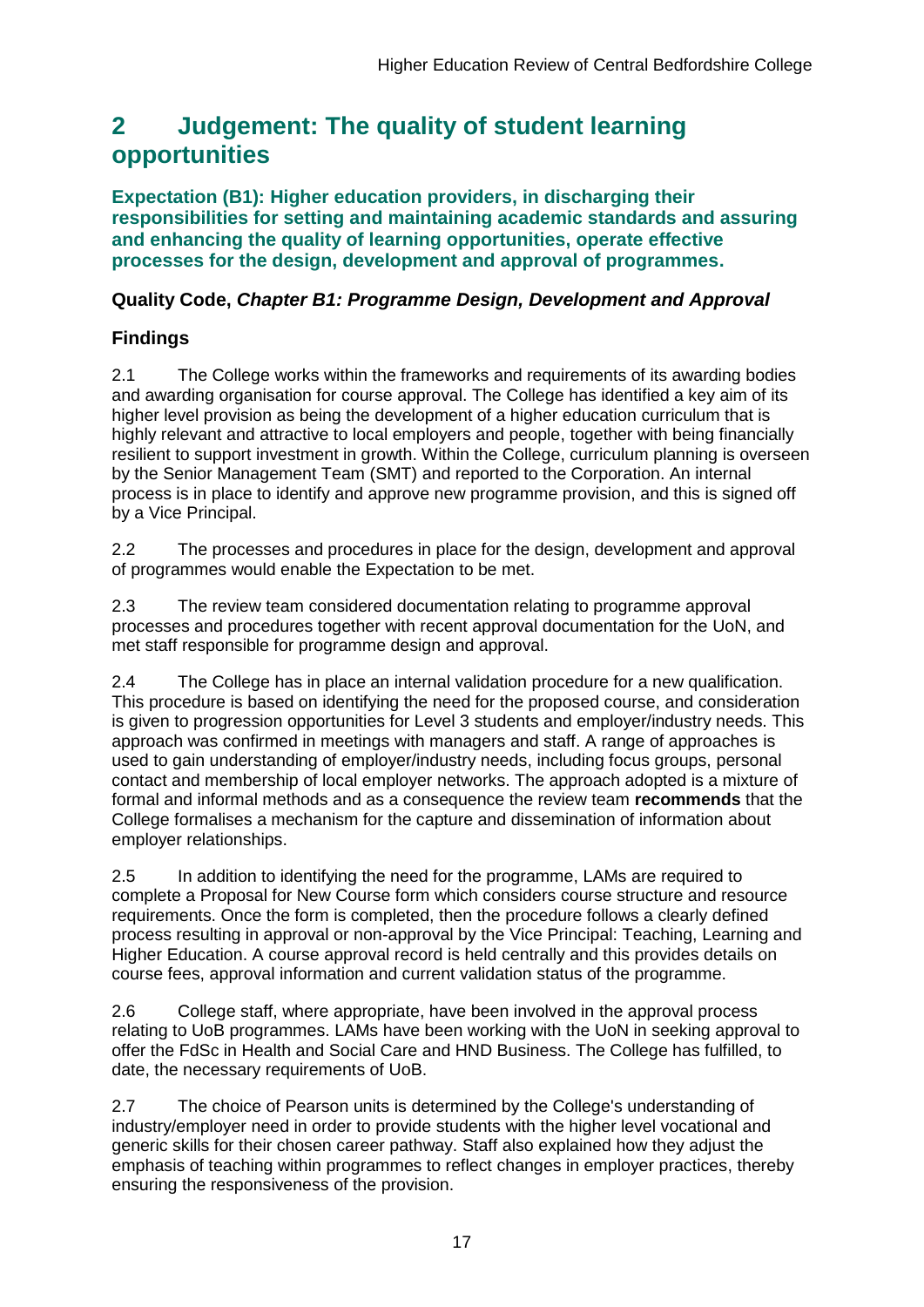2.8 The College has appropriate arrangements in place for the design, development and approval of programmes that meet the requirements of its awarding bodies and organisation. These arrangements are also proportionate in view of the scale of the College's higher education provision and the type of programme being offered through their awarding bodies and organisation. Consideration is given to employer needs within course development; however, there is a need to formalise the method of recording and capturing employer information. This will help the College to meet the Expectation more fully. The review team concludes that the Expectation is met and the associated risk is low.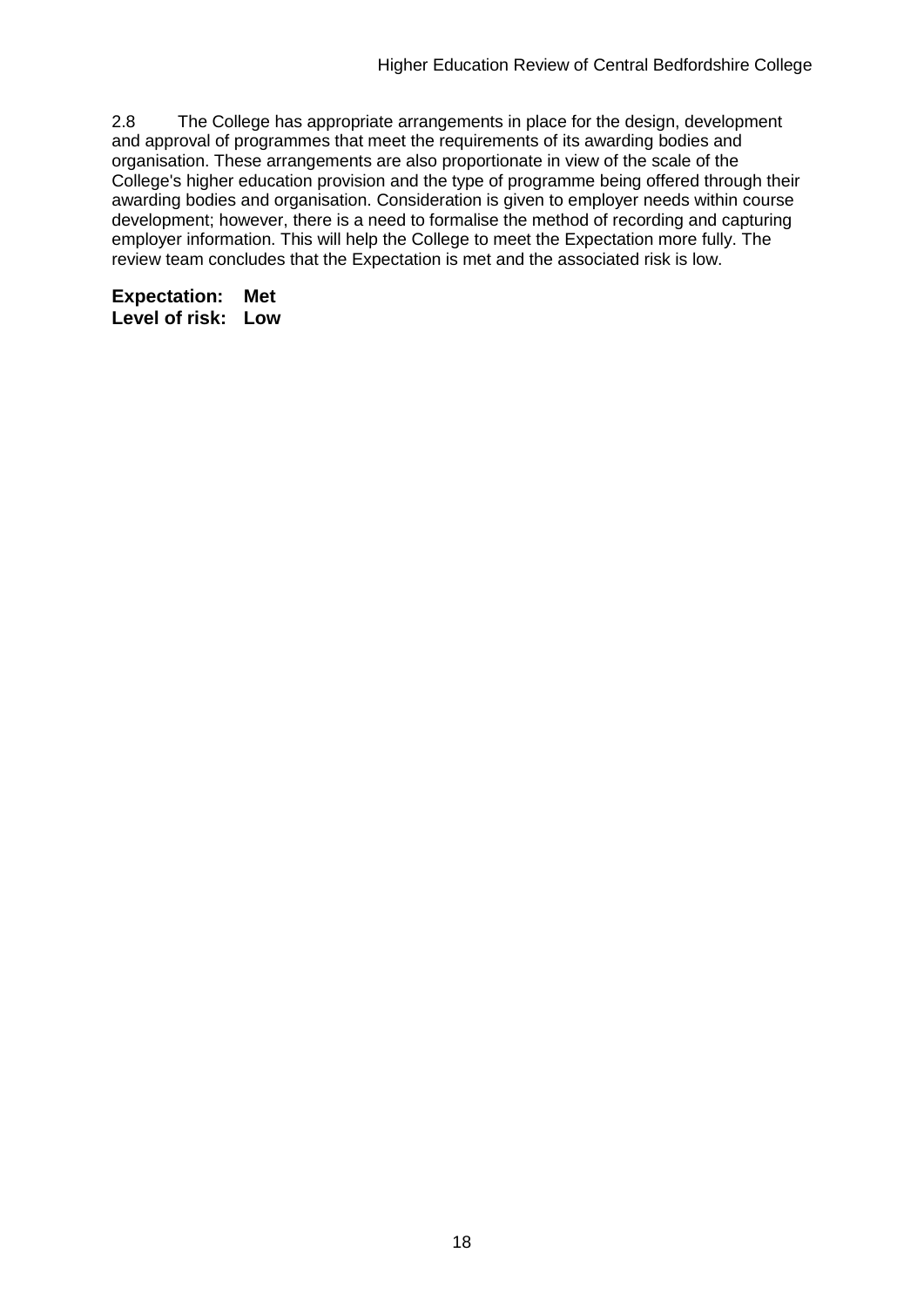**Expectation (B2): Recruitment, selection and admission policies and procedures adhere to the principles of fair admission. They are transparent, reliable, valid, inclusive and underpinned by appropriate organisational structures and processes. They support higher education providers in the selection of students who are able to complete their programme.**

#### **Quality Code,** *Chapter B2: Recruitment, Selection and Admission to Higher Education*

### **Findings**

2.9 The admission of prospective applicants onto a particular programme of study is the responsibility of the Vice Principal: Teaching, Learning and Higher Education and as such, authority is devolved to LAMs, teachers and Student Services and admissions staff. Prospective students can access information about the College's higher education offer via the College website or through the University and Colleges Admissions Service (UCAS) website (for all full-time University programmes). The College is responsible for the recruitment, selection and admission to Pearson programmes, while students on UoB programmes are admitted by the awarding body.

2.10 The Admissions Policy and the Code of Practice provide the framework for higher education admissions. Both documents are reviewed and updated annually, and issued to teaching and support staff involved in the admissions process. All enquiries relating to higher education admissions are referred to Student Services. The Code of Practice governs admissions activity for all higher education provision and has been approved by the College HESG and SMT. The College has adopted sound practice and operates fair and transparent procedures for recruitment and admissions, which would allow the Expectation to be met.

2.11 The review team tested the operation and effectiveness of the recruitment, selection and admission process by considering information contained within the Admissions Policy, the draft Prospectus, the College and UCAS websites, UoB Partnership Agreement, responsibility checklists, and information available for current students by examining the induction material available on the VLE. The team also held meetings with students, academic and support staff.

2.12 Staff responsible for making selection decisions and those responsible for administering admissions have been trained in their roles, including training on equality, diversity and inclusion. Course teams make selection decisions and trained admissions staff record and administer the decisions and process enrolments, keeping data which is then monitored and reviewed by senior staff. The team did find some evidence to suggest that College staff may benefit from more training on higher education admission and registration for UoB programmes, although in recognition of this, the College proposes to draw on the services of the Higher Education Academy (HEA) and Supporting Professionalism in Admissions to strengthen its professional development and admissions practice in the coming year.

2.13 Published information about courses and studying at the College are drafted by academic staff, edited by the Higher Education Coordinator and approved by the HESG. The team heard how the College has future plans to develop an automated online application system for Pearson programmes, allowing students to self-enrol. The team heard how the College has invested in recruitment activities to enhance the availability of information and guidance to prospective students, including a teacher education evening in April 2015, attending a UCAS fair, and holding Open Days linked to a clearing hotline where students could discuss their options in person with course teams. Unfortunately, the team was disappointed to find that the prospectus for 2016-17 academic year is still in draft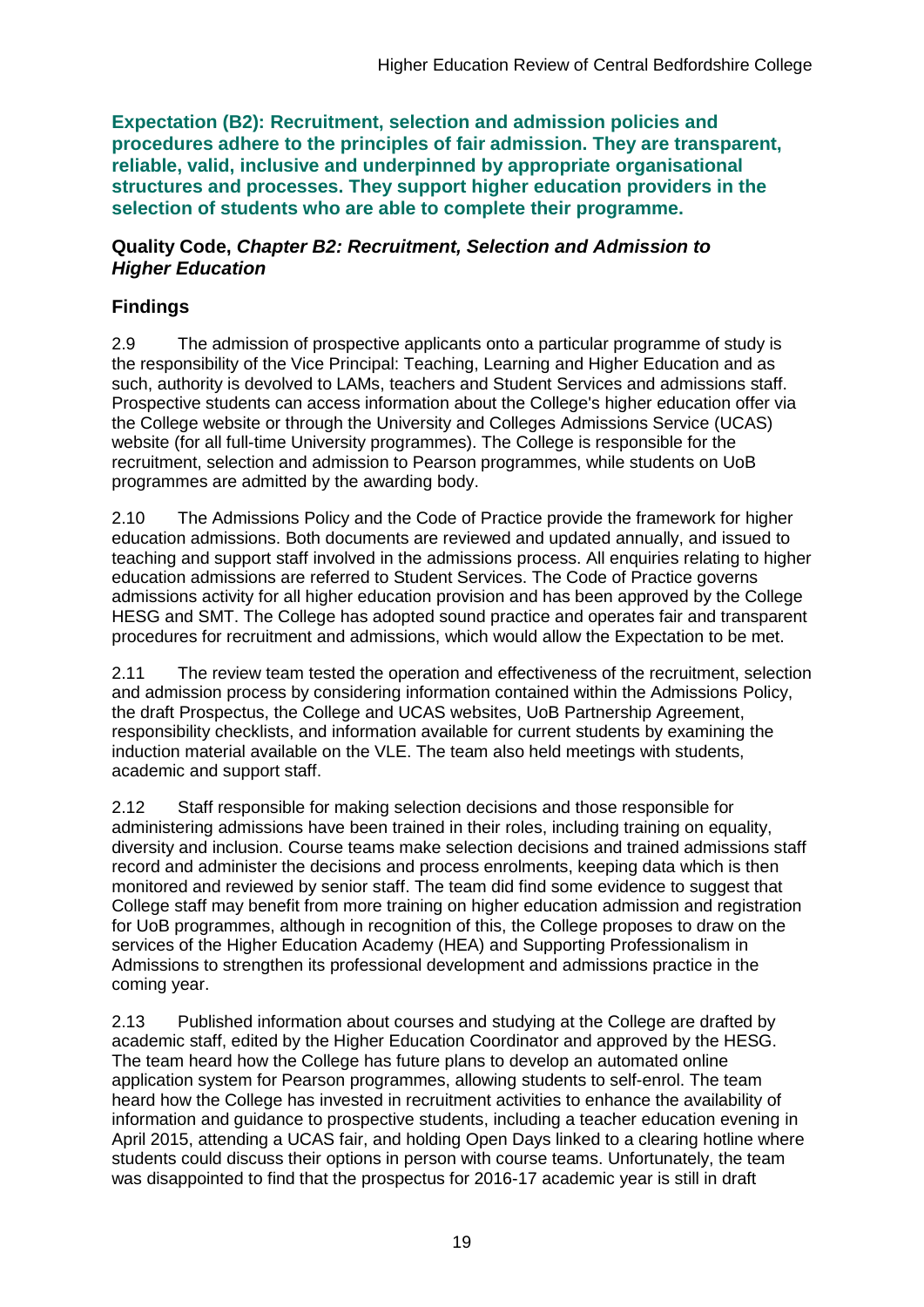format, and the Higher Education Coordinator was unable to confirm an exact timescale for its publication (see section C: Information). Having said that, there have been no student complaints or appeals about recruitment, selection or admission and students appear to be extremely happy with their experience of the process.

2.14 From speaking to students and staff the team found evidence of **good practice** relating to the impartial and inclusive nature of advice and guidance provided for students' during the recruitment process*.* During a meeting with support staff, the team heard how the College is focused on widening participation, actively seeking to recruit students who are capable of completing their programme of study based upon their achievements and their potential. They aim to offer individualised, one-to-one careers advice to students from nontraditional backgrounds, while students who require additional support or adjustments are guided through the process of applying for Disabled Student Allowance. The College is committed to providing impartial advice and guidance in the admissions process to assist applicants in choosing the course or programme of study that is right for them.

2.15 The College induction programme is attended by all students. For students wishing to enrol on Pearson programmes, advice and guidance is available to establish course content and the suitability of a particular programme to meet individual needs. Once a programme has been identified, individual interviews, which follow a set format common across all qualifications, are held with the course teacher. Students are issued with a course handbook and the induction process occurs over a three-week period from the start of the students' course. Students are inducted into College information, course information, Information Learning Technology, the skills and routines associated with independent learning, the purpose and outcomes of external examination and the relationship between the College and the awarding body or organisation. Learner progress is monitored and reviewed by the student monitoring platform, which is explained and introduced to students at induction. Targets are set for individual learners based on prior achievement and a regular review of progress ensures that learners are able to achieve their potential or that additional support can be introduced if not.

2.16 UoB students attend a College induction and also attend induction at the partner institution, which link tutors from the University are part of. The team found evidence that the UoB programmes have a robust interview and assessment process which has resulted in improved retention. Entry criteria for the courses have been agreed by the University during the course approval process and are described in the course information form, and it is the responsibility of the LAM at the College to ensure that these criteria are applied to applicants. Course leaders at the College verify the accuracy and authenticity of applicants' documentation. All direct enquiries for admission are administered by the Head of Student Services at the College and all full-time applicants apply via UCAS. Part-time applicants submit a University/College admission form to the Head of Student Services at the College. The Head of Admissions undertakes periodic verification of application forms and the documentation accompanying them. Where students wish to enter the course with advanced standing, the University Admissions Office considers applications in accordance with the University's published processes for the recognition of prior learning.

2.17 The College has a policy in relation to recognition of prior learning which sets out the principles and procedures; however, during a meeting with teaching staff the review team noted that no students have been admitted on this basis to date. The College values and seeks to recruit students from its diverse student community, is an Investor in People and was successfully accredited as an Investor in Diversity in March 2015. Students spoke very positively about the College's diversity, which they feel reflects the local community.

2.18 Aside from the delayed production of the College Prospectus for 2016-17, the robust, fair and transparent process ensures that the College selects and recruits students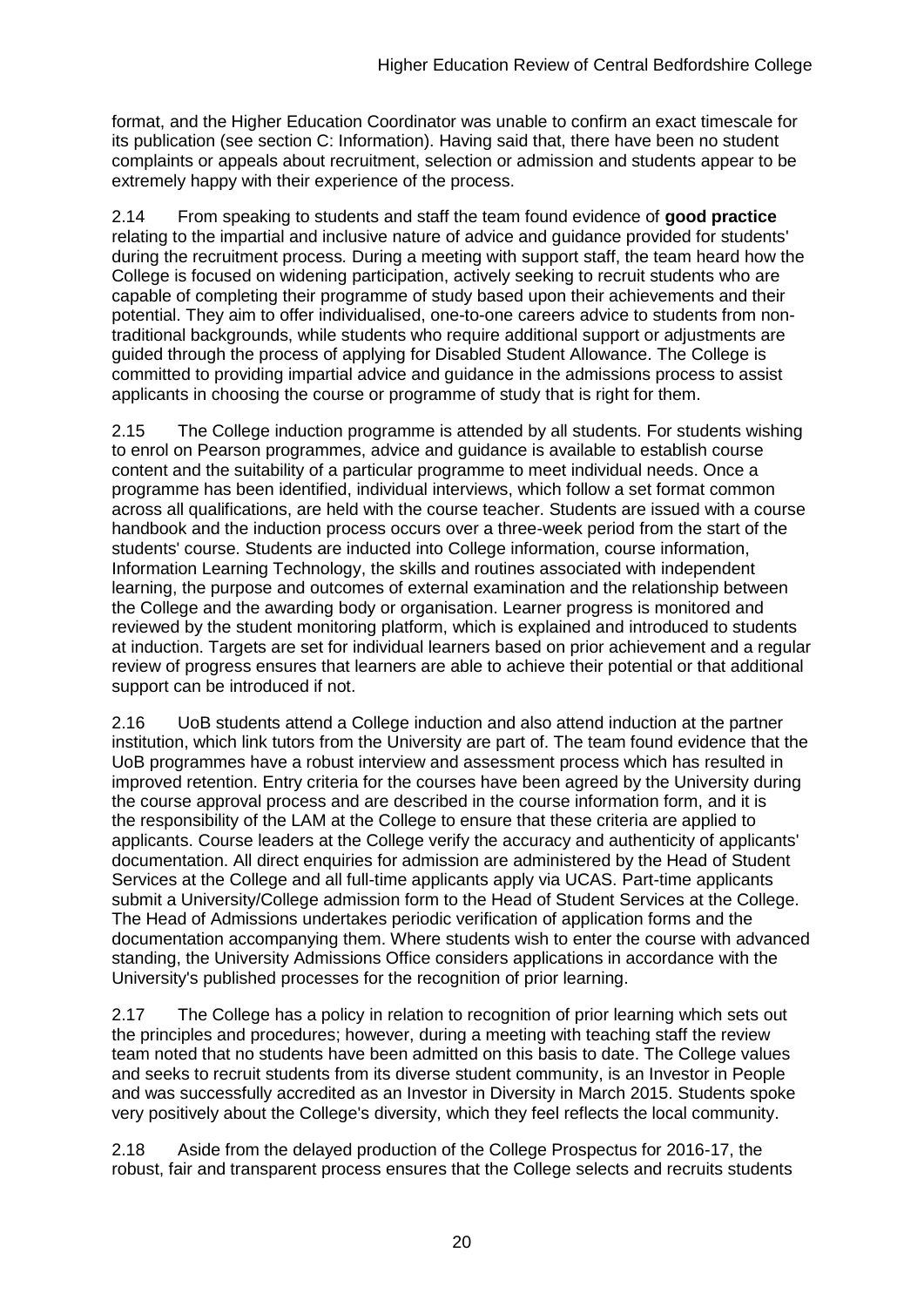who are able to complete their programme of study. Staff and student testimonials confirm the elements of good practice found by the team in relation to advice and guidance and the team concludes that the College works to minimise any barriers for prospective students. These activities allow the Expectation to be met, and the level of risk is low.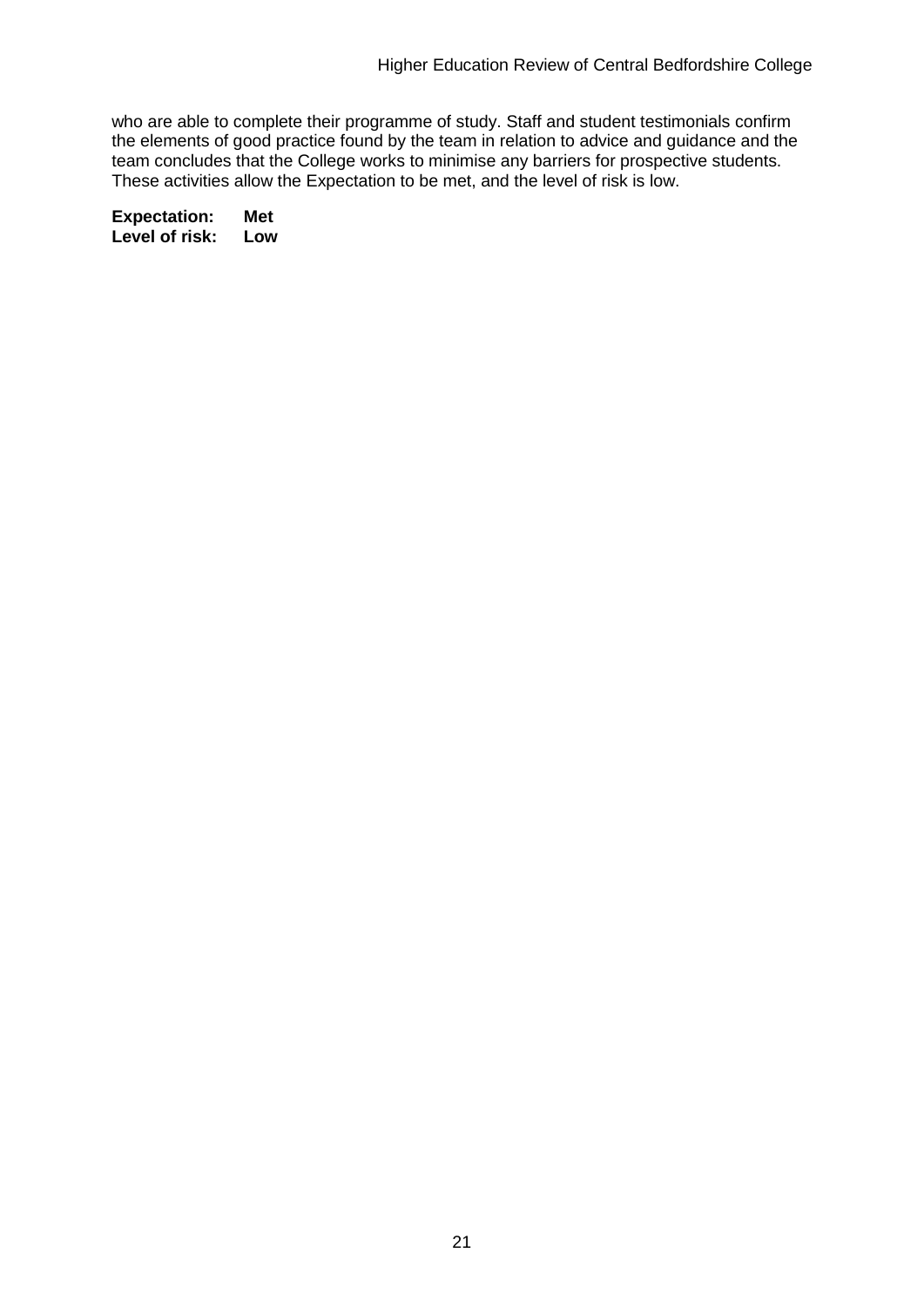**Expectation (B3): Higher education providers, working with their staff, students and other stakeholders, articulate and systematically review and enhance the provision of learning opportunities and teaching practices, so that every student is enabled to develop as an independent learner, study their chosen subject(s) in depth and enhance their capacity for analytical, critical and creative thinking.**

### **Quality Code,** *Chapter B3: Learning and Teaching*

### **Findings**

2.19 There is a Teaching and Learning Policy for Higher Education, approved by the Governors' Standards Committee in October 2015, which sets out the strategy for learning and teaching. The College Teaching and Assessment Policy sets out a comprehensive policy and set of procedures for teacher observations and feedback. The 2011QAA Integrated Quality and Enhancement Review report gave a judgement of confidence in the College's management of responsibilities for the quality of learning opportunities offered and an action plan was produced.

2.20 The review team considered documents from the College and awarding bodies and met with groups of senior staff, academic staff, support staff and UoB link coordinators and students. This evidence would allow the Expectation to be met.

2.21 All teaching staff are appropriately qualified with recruitment and selection conforming to policy. The review team was provided with staff CVs. All teachers receive formal teaching observation by the LIM as specified in the policy. Feedback is used for professional review to plan development. Academic staff are required to undertake a minimum of 30 hours' continuing professional development each year, examples of which were provided. The College holds three staff conferences each year, including a higher education staff conference. Staff reported this to be very valuable for staff development. A recent decision has been made to support scholarship by facilitating applications for HEA Fellowship, for which staff are now applying.

2.22 The Staff Induction Policy provides information on the mission, vision and values of the College along with the main policies and procedures for delivering this. The induction process facilitates effective performance for new members of staff, who are also mentored by experienced colleagues. New academic staff members are supported by the LIM and Area LIMs.

2.23 An annual Higher Education Self Evaluation Report is produced, which acts as a focus for the analysis of information about learning and teaching. Course journals and course AMRs feed into this. Feedback is gathered from students through end-of-unit surveys, study days, student forums, the National Student Survey (NSS) and other surveys.

2.24 There has been a systematic introduction of philosophical enquiry to focus and underpin the College's approach to learning and teaching. This has embedded a particular methodological approach across all programmes to enable students to enhance the development of analytical, critical and creative skills. This methodology was clearly understood and articulated by academic staff and students and examples of its application in practice were provided.

2.25 The new buildings provide accommodation for teaching and learning. Higher education students use the new Learning Resource Centre where dedicated space for them was created as a result of student feedback. All course handbooks, Pearson specifications and UoB course information and unit information documents specify learning opportunities.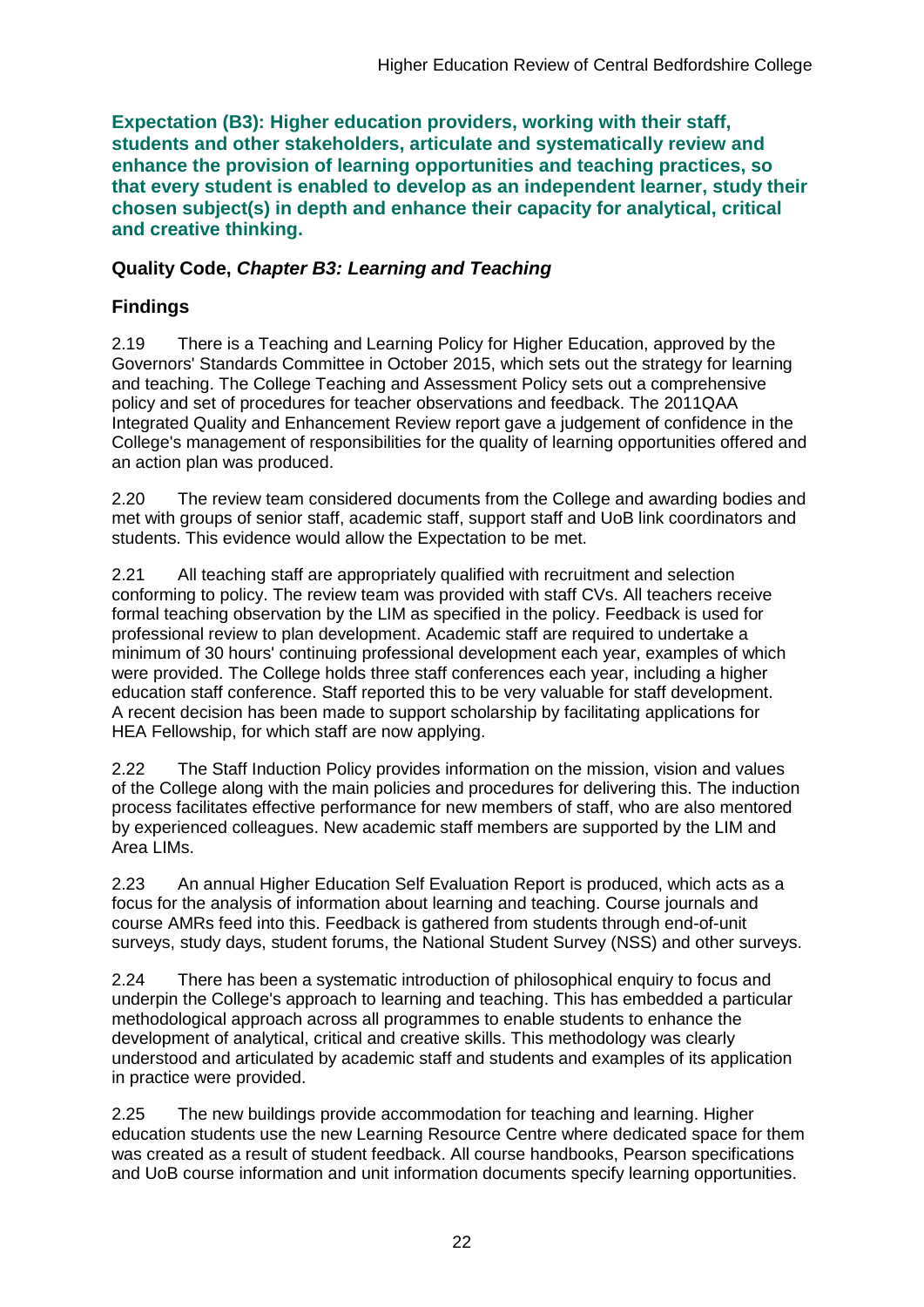External examiner and standards verifier reports describe satisfaction with teaching and learning methods. NSS reports 100 per cent overall satisfaction for teaching and learning.

2.26 Systems operate to identify and share good practice within Learning Areas and across the College and these are facilitated by the LIM and Area LIMs. Link coordinators make regular visits and they commented that communications were good. A tutor network among partner colleges, which helps with communication and the sharing of good practice, has been established. The review team concludes that the Expectation is met and the associated risk is low.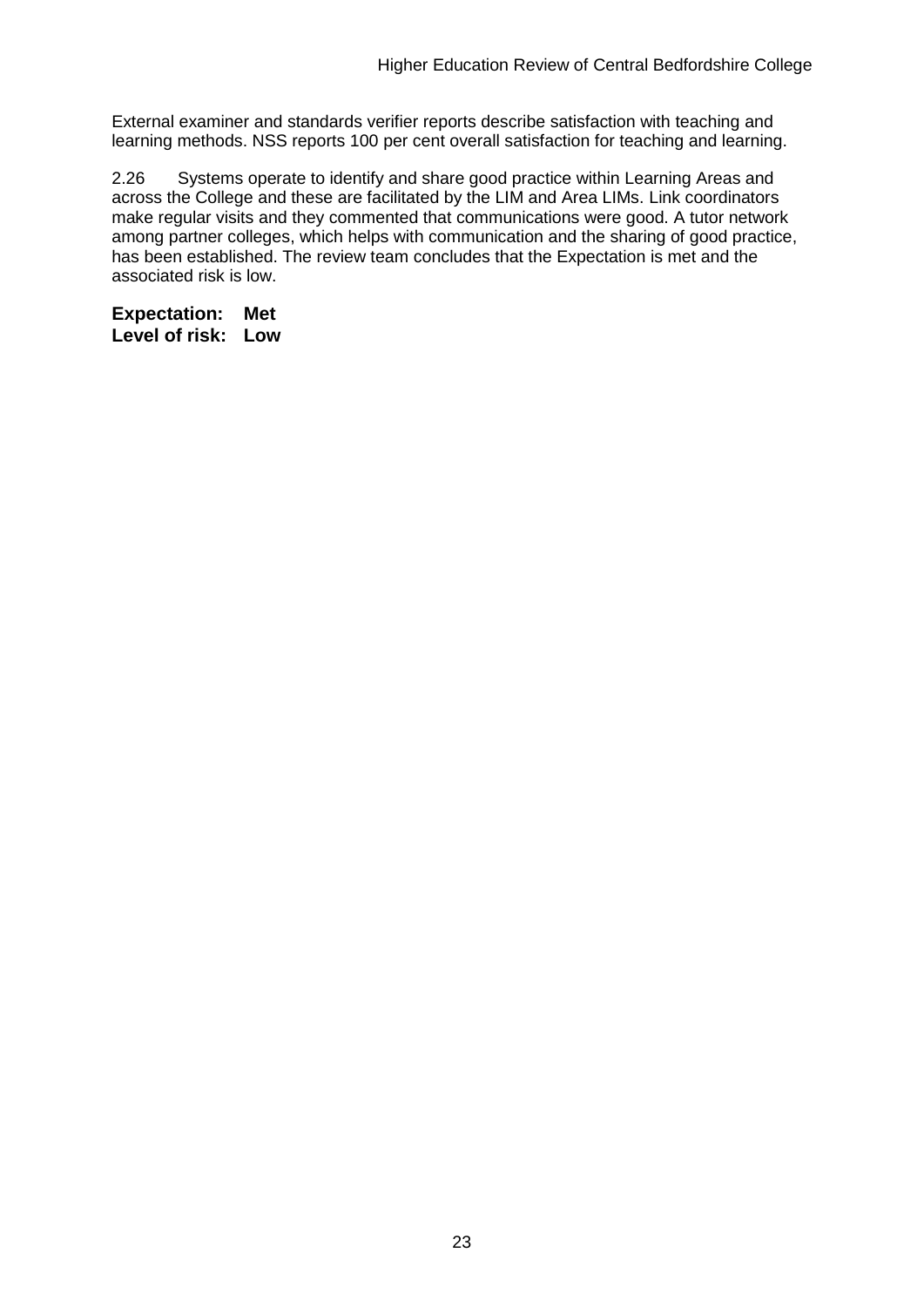**Expectation (B4): Higher education providers have in place, monitor and evaluate arrangements and resources which enable students to develop their academic, personal and professional potential.**

### **Quality Code,** *Chapter B4: Enabling Student Development and Achievement*

## **Findings**

2.27 The College Strategic Plan identifies personal support for students as a key principle. The Higher Education Teaching and Learning Policy sets out the strategy for the implementation of the support of students. Roles and responsibilities for enabling student development and achievement and implementation of this are managed by the SMT.

2.28 The review team considered evidence in the form of College and awarding partner documents and met groups of staff and students. This evidence would allow the Expectation to be met.

2.29 Student handbooks detail the range of services available to students and show how they can be accessed. All course handbooks, Pearson specifications and UoB course information and unit information documents specify learning opportunities, and external examiner and standards verifier reports state that they are satisfied that these are met. All courses include at least one unit on effective study and professional practice, which promotes reflection on learning.

2.30 Students reported that unit specifications are given at the start of the year and that specific sessions are held to discuss what is required for assignments. UoB students confirmed that they are provided with feedback within three weeks, although students stated that some delays occur because of moderation processes at the University. For UoB programmes, assignments undergo plagiarism-detection software, which is available within the University's VLE, BREO (Bedfordshire Resources for Education Online). This assists in developing academic writing skills and helps to guard against plagiarism. Plagiarismdetection software has not yet been introduced to Pearson programmes but this is due to happen in the near future. The team was assured that other methods for preventing plagiarism are in operation. Advice on referencing is included in course handbooks.

2.31 Teachers provide detailed feedback on assessment which is used to guide the student on how to improve their work and reach their potential. Students reported that the assessment marking grid with comments mapped against marking criteria is of great assistance and that the VLE provides tips on how to improve and gain higher grades. Progress is reviewed in regular one-to-one tutorials with academic staff.

2.32 The College's student welfare team provides support and pastoral guidance to all students, including signposting to organisations that can support them further. Learning mentors have been recruited by the College to provide additional advice to identified students. There is a clear process by which initial and diagnostic assessment is used to ascertain the individual student's learning needs and the methods by which students can receive additional learning support. Employability skills are embedded in the programmes, and support from careers advisers and external agencies assists in developing these transferable skills. The College was awarded the Investors in Diversity quality mark in 2015.

2.33 The Admissions Policy confirms that the particular needs of students must be supported throughout the selection process and beyond, so applicants are asked to declare their learning needs. Students and tutors confirmed that information was provided for them at enrolment.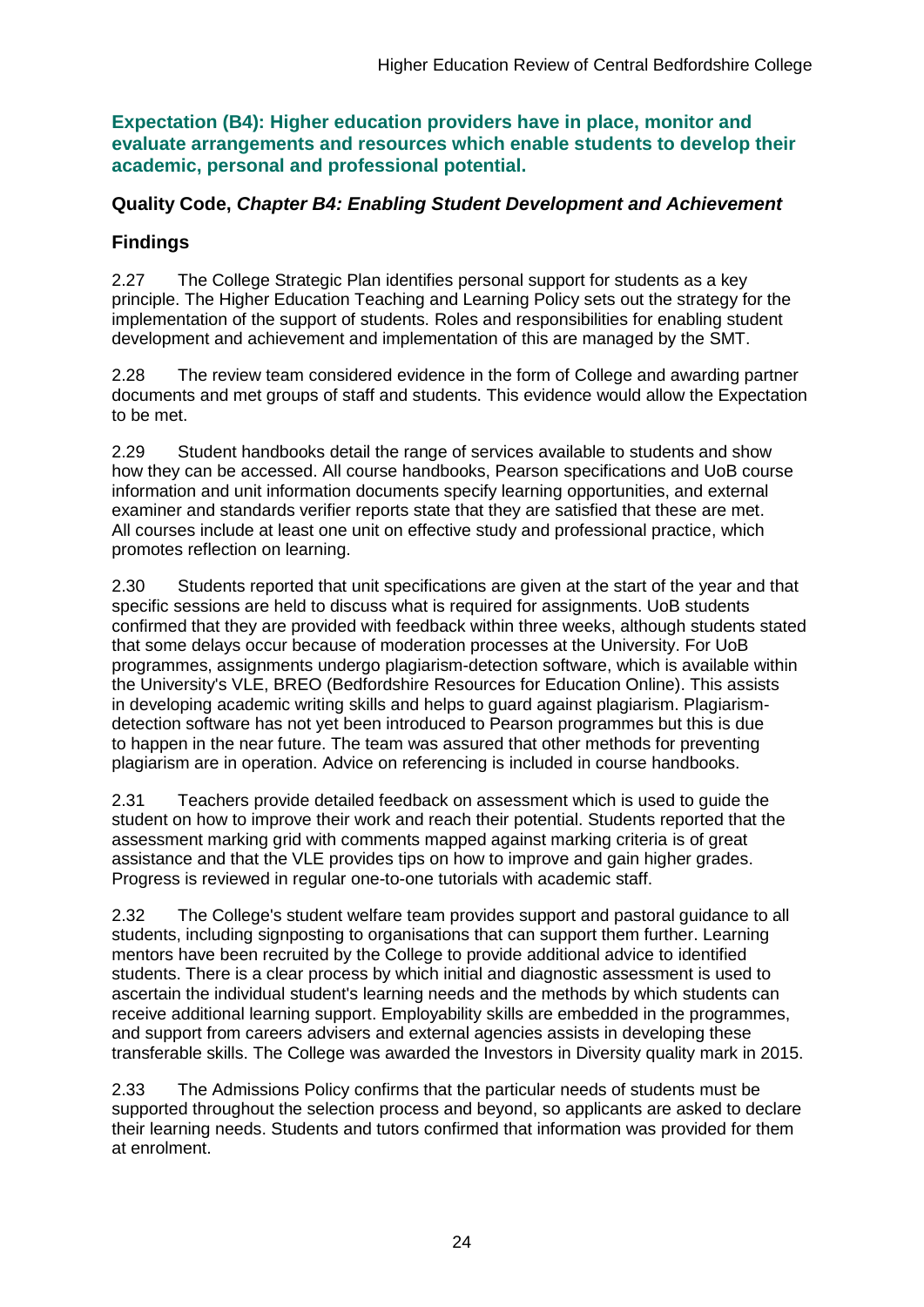2.34 Students who had progressed from Level 3 to Level 4 said that preparation was very good and was a progressive process. There was an open day at UoB with sessions on referencing and study skills that were then reinforced by College tutors. For Level 3 students moving to Level 4 in Graphic Design, there was a summer assignment, assessed using a log, which acted as preparatory work. UoB link coordinators used BREO to support student transition.

2.35 Opportunities for academic progression to Level 6 programmes are clearly defined in the UoB Quality Handbook and in the Pearson Quality Review. Written guidance, interview and induction make clear to students the opportunities for transition to top-up Level 6 programmes for foundation degree students. The Partnership Operational Committee has discussed the accession of HND students to Level 6 and is in the process of formulating policy.

2.36 The College's careers officers support the progression of students onto higher education programmes, give impartial advice by phone, email or face-to-face to external candidates, and support career development and progression into further learning or employment. Progression is supported by course teams, working with the Partnership Office of the University, which arranges tasters and progression days.

2.37 In the NSS 2015, 96 per cent of students said that they had sufficient support with their studies. The recent matrix Accreditation Report commended the whole-College, coordinated approach to the provision of information, advice and guidance. The review team concludes that the Expectation is met and the associated risk is low.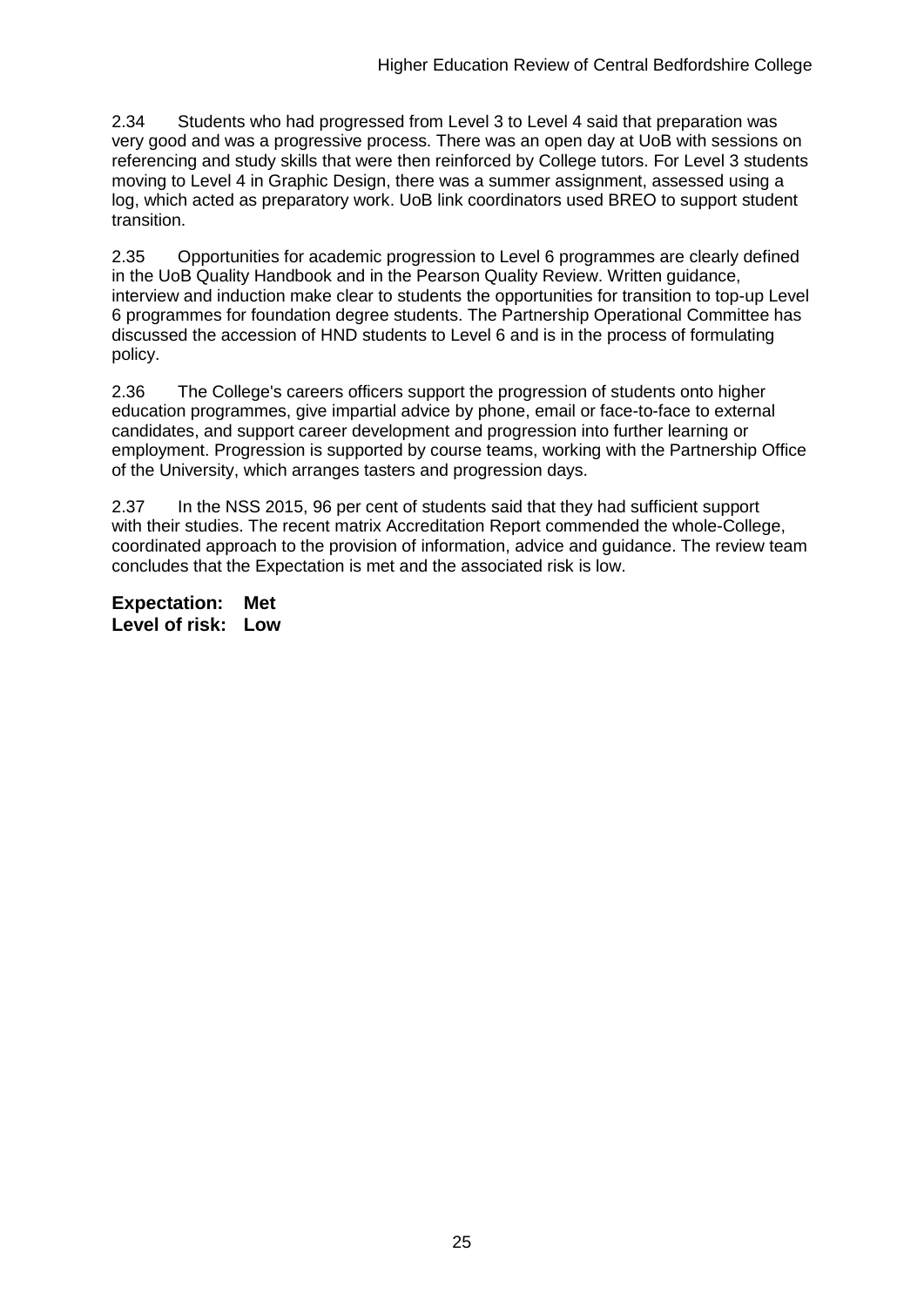**Expectation (B5): Higher education providers take deliberate steps to engage all students, individually and collectively, as partners in the assurance and enhancement of their educational experience.**

#### **Quality Code,** *Chapter B5: Student Engagement*

### **Findings**

2.38 The College's formal processes are outlined within a Student Engagement Policy. There are clear processes to ensure that higher education students are involved in the deliberative structure, strategic development, quality assurance and enhancement of student experience. As well as the Higher Education Student Governor representation on the Governors' Standards Committee and a student representative sitting on the HESG, student feedback and learner voice is collected in a number of ways, including end-of-unit surveys, Student Council, higher education student forums, course team meetings, programme meetings, UoB study days and the NSS.

2.39 Higher education student engagement is seen by the College as an essential and ongoing aspect of continuous quality improvement, and an important aspect of College life.

2.40 The HESG is the conduit for the involvement of students, partners, the Corporation and the Learning Areas in the strategic development of higher education and its quality assurance. In 2015 the HESG considered how best to ensure that students are engaged in the ongoing design of the curriculum and the student experience, as well as ensuring that feedback is heard. This reflection led to a student representative joining the group in April 2015. Although only recently implemented, the participation of students in quality enhancement and quality assurance processes would allow the Expectation to be met.

2.41 The team met students, teaching staff, support staff, senior management and UoB link tutors. The team examined documents including the NSS results, the Student Engagement Policy, minutes from HESG, Governors' Standards Committee, and programme-level and course team meetings. Examples of end-of-unit surveys were provided to the team, including HNC/D Photography and Child and Family Studies, and reflection on these is documented in the AMRs for each programme of study, such as the PGCE/Cert Ed.

2.42 The College values student contribution and has stated its intention to consult with higher education students in the development of a new Higher Education Strategy for 2016- 19. Furthermore, it has updated the HESG Terms of Reference to make a student a permanent member of the committee. It is the College's intention that higher education student representatives sit on the following College committees: Corporation, Governors' Standards Committee, Health and Safety Committee and the Equality, Diversity and Inclusion Committee. The revised Terms of Reference of the HESG task it with monitoring student engagement and the action plans arising from it. These developments in formalising student engagement at a strategic level lead the team to **affirm** the recent steps taken to involve students in decisions that impact on the enhancement of their educational experience.

2.43 Opportunities for engagement are communicated to students as part of their induction; however, the Induction Checklist in its current format does not clearly state the role of course representatives, Student Council, Higher Education Governor or membership of any committees. Each course elects a student representative who acts for the group at cross-College meetings, in particular the Student Council, and who are also present at course team meetings. The contribution of student representatives is recorded in the minutes of team meetings and reviewed by the HESG. As noted with the Higher Education Quality Enhancement Plan 2015, outcomes of consultations with students at programme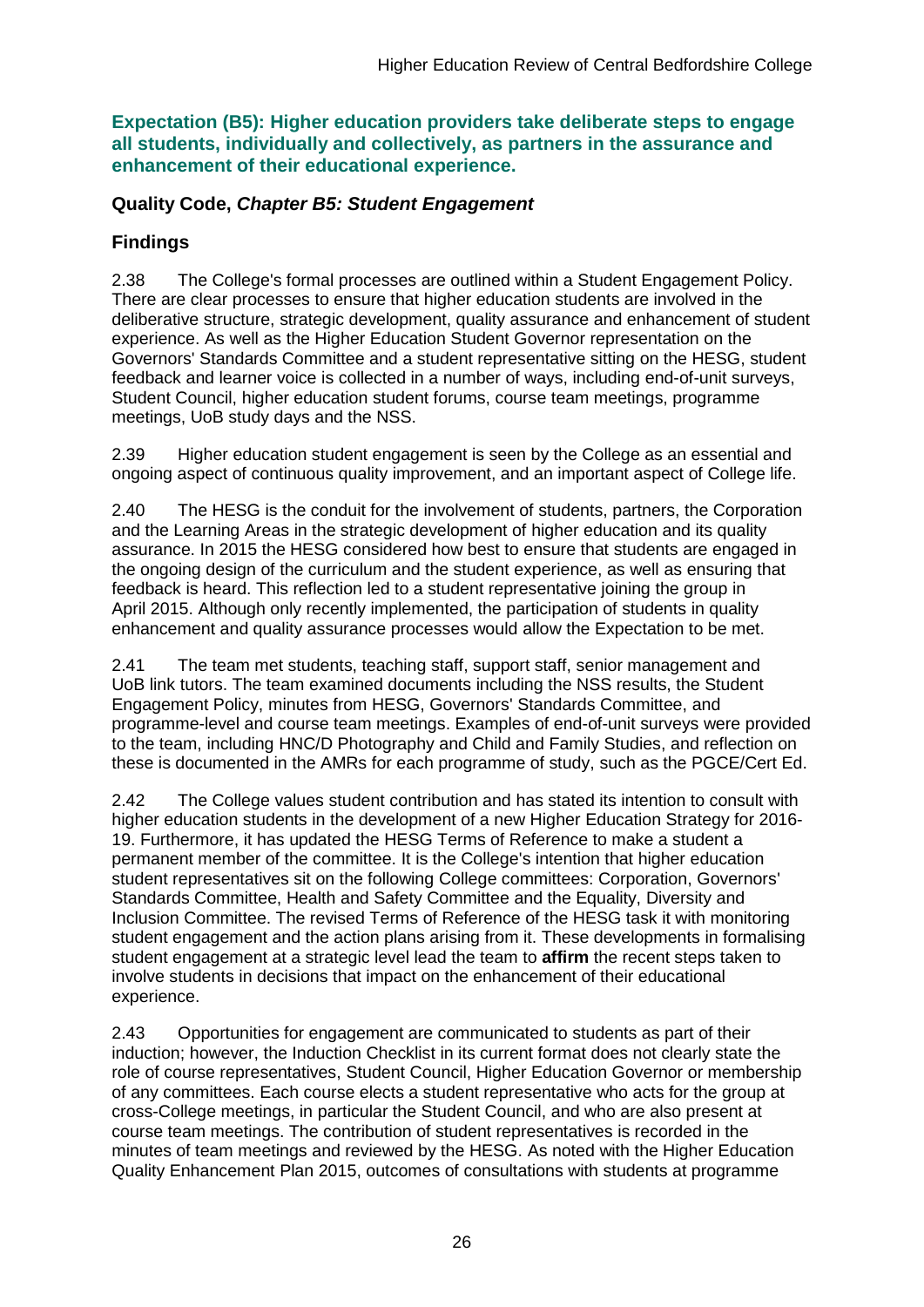level are collated within course journals, reported to the HESG as they arise during the annual cycle, and documented within the AMRs. Course journals are also used to share good practice within the College.

2.44 The Student Council is the College's main vehicle for communicating the views of students directly to the College's SMT and directly influencing decision making in the College. Through their involvement in the Student Council, higher education student representatives are consulted on College policies that inform the running of higher education programmes, the deployment of resources for higher education students, support for higher education students, and the quality of teaching, learning and assessment on higher education programmes. From reviewing minutes of the HESG, the team found a recommendation to deliver formal training to student representatives; however, during a meeting with students the team did not find evidence of any student representatives having received training apart from the Higher Education Student Governor.

2.45 The College also elicits the views of students through a series of internal and external surveys and group meetings, including end of unit surveys, the NSS, the higher education student forum, focus groups and face-to-face tutorials. Students can join the UoB's Students' Union. Pearson programme students are able to complete online surveys twice yearly, and feedback is collected during the lesson observation process at course level. Their views are seen as an integral part of the quality review process and Student Voice representatives are included in meetings held by senior managers and governors. The team found evidence that students are involved in the observation of teaching staff, forming part of the interview process for the appointment of new academic staff. During a meeting with students, the team was provided with various examples of how student feedback (both formal and informal) had resulted in action by the College in direct response to student requests. It was evident to the team that partnership working occurs naturally due to small class sizes, as well as close and mature relationships fostered within an environment that maintains a mutual respect between staff and students.

2.46 The review team found the arrangements that the College already has in place to be effective in practice and the College is demonstrably committed to improving and developing its arrangements for student engagement by taking deliberate steps at both an individual and collective level. Therefore, the level of risk is low and the Expectation is met.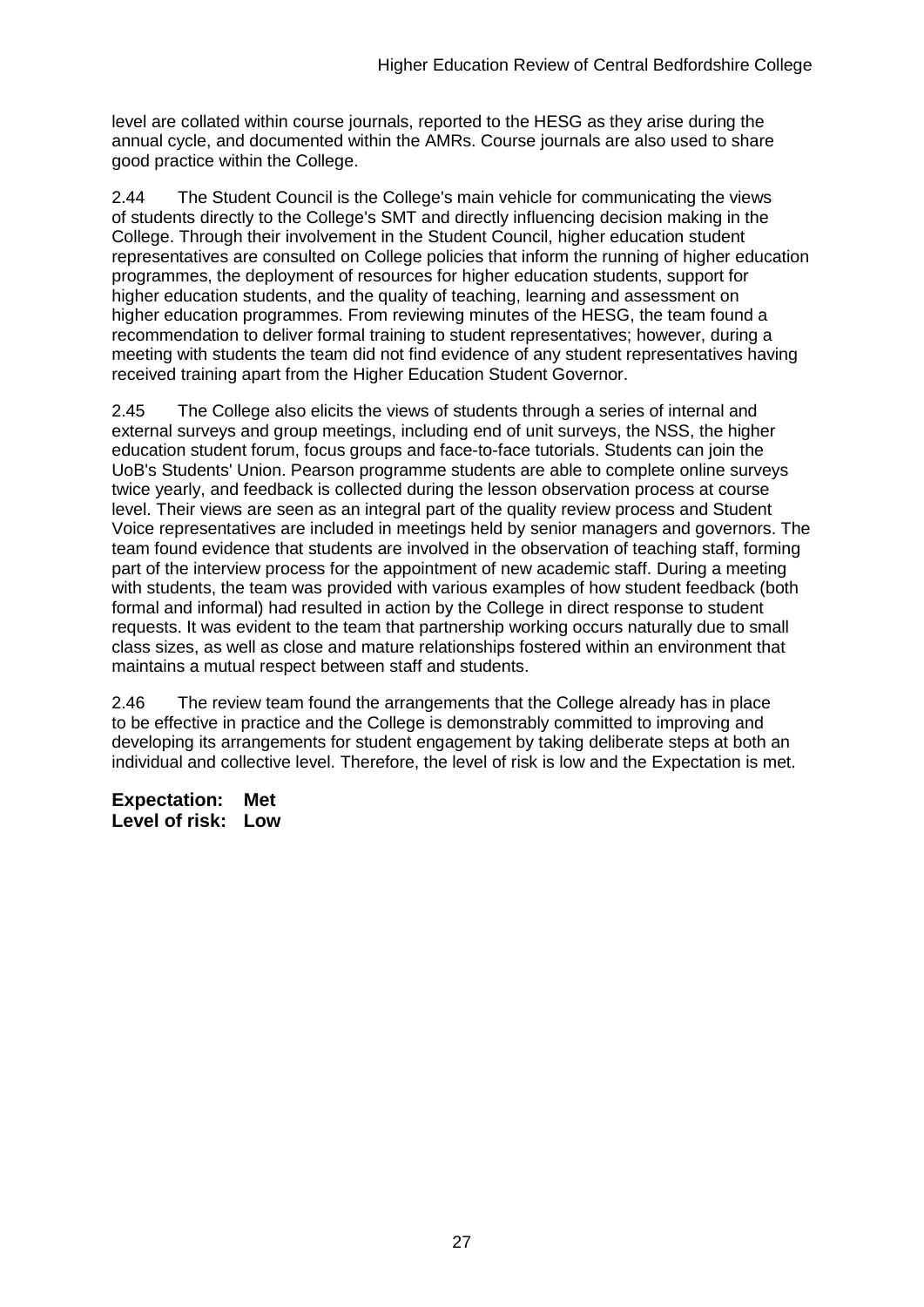**Expectation (B6): Higher education providers operate equitable, valid and reliable processes of assessment, including for the recognition of prior learning, which enable every student to demonstrate the extent to which they have achieved the intended learning outcomes for the credit or qualification being sought.**

### **Quality Code,** *Chapter B6: Assessment of Students and the Recognition of Prior Learning*

## **Findings**

2.47 Underpinning the College's approach to the assessment of higher education students is the Higher Education Policy and Higher Education Staff Quality Guide. This policy was written in the context of the awarding body and organisation assessment regulations and the Quality Code. The document sets out the purpose of assessment, the performance expected of staff in undertaking assessment and the importance of timely feedback.

2.48 Processes and procedures are in place relating to the setting of assessments, marking, moderation, and award of credit and qualification that meet the requirements of UoB and Pearson.

2.49 Students are made aware of assessment requirements through student handbooks, course information forms and unit information forms that are available online. Academic writing skills are developed within course programmes and plagiarism detection software is used by UoB. Processes are in place for managing academic misconduct, mitigating circumstances and the recognition of prior learning.

2.50 The systems in place for the management of assessment and opportunities for the achievement of learning outcomes would enable the Expectation to be met.

2.51 The team reviewed a range of documentary evidence linked to the application and assessment process and procedures, including handbooks, course and unit information forms, exam board minutes and external examiner reports. The procedures demonstrated how assessments are managed and checked and outcomes agreed, including through examination and assessment boards. Meetings with staff and students demonstrated an understanding of assessment procedures and how these operate and are monitored.

2.52 The College complies fully with the assessment requirements of UoB relating to setting of assessment, moderation, marking and reporting. Staff confirm their understanding of the processes involved and the link tutors present at the staff meeting concurred with their views. UoB external examiner reports confirm the integrity of the assessment processes used.

2.53 The College has clear articulated processes for the planning and delivery of assessment within Pearson courses. These processes are built around Pearson guidance for higher level programmes. Pearson standards verifier reports confirm the appropriateness of the assessment management processes in place, the systems for ensuring the comparability of grading decisions made, and the recording of outcomes.

2.54 In addition, the College has a Higher Education Assessment Strategy that sets out the principles of assessment and the framework by which this is undertaken, and this is also reinforced in the Higher Education Quality Manual. Staff new to assessment are provided with support in order to ensure that they understand the processes involved and mark to the required standard.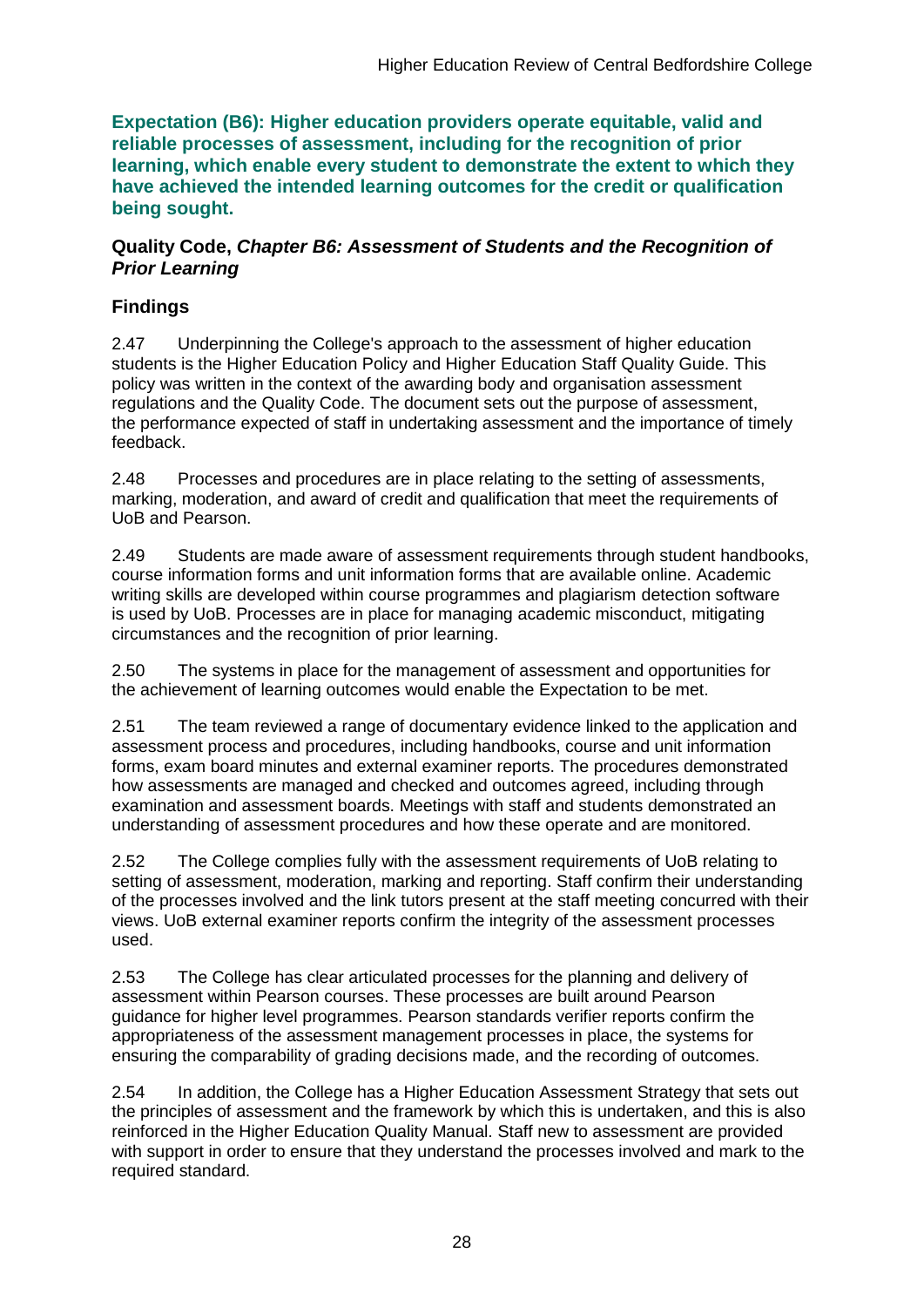2.55 Unit information forms for both UoB and Pearson programmes provide details of learning outcomes, assessment criteria and the schedule of assessment activity. Assignment briefs follow a standard layout within programmes and there is clear linking of learning outcomes and assessment criteria. Assessments are realistic and opportunities are provided through working with employers and organisations to provide live briefs. These contextualised assessments also provide the opportunity for wider learning relating to professional conduct and employability. This was reinforced at the meetings held with staff, students and employers.

2.56 Academic writing skills are developed within the programmes offered, together with support available through the library services at UoB and the College. Academic writing and study resources are also available on the University and College VLEs. Students are aware of plagiarism and the penalties associated with academic malpractice. Plagiarismdetection software is used by UoB and students are aware of this. Students on Pearson programmes were equally aware of plagiarism, and staff employ a range of strategies to detect plagiarism, especially infringement of copyright within photography and media courses. The College plans to make plagiarism-detection software available for its Pearson programmes and the review team **recommends** that the College ensures that plagiarismdetection software is applied to all programmes.

2.57 Students are made aware of assessment requirements through course and module/unit documentation and the VLE. Feedback is provided through standard structure templates that meet awarding body and organisation requirements. Students are aware of assessment requirements and appreciative of the feedback given in supporting their learning. Access to performance recording software is also available to students and this provides information on their achievement and progress.

2.58 Processes and procedures are in place for mitigating circumstances and extensions. Staff explained how these are applied depending on the awarding body or organisation's requirements and students confirmed they are aware of what to do if circumstances arise relating to meeting an assessment deadline. The College has a Recognition of Prior Learning Policy although, to date, this has not been applied.

2.59 UoB has clearly articulated processes and procedures for the award of credit, referrals and deferrals and staff participate in field and examination boards. College staff also participate in the Assessment Board for Pearson programmes held by the College. There are clear terms of reference and guidelines, in line with awarding organisation guidelines, for this Board and the Vice Principal: Teaching and Learning acts as the independent chair.

2.60 The processes and procedures in place and used by the College to deliver and manage assessment ensure that this is undertaken equitably and consistently and enable students to achieve their intended learning outcomes for the credit or qualification being sought. Processes are in place for the management of plagiarism; however, the use of plagiarism-detection software is not yet fully deployed across Pearson programmes and this needs to be undertaken. This will help the College to meet the Expectation more fully. The review team concludes that the Expectation is met and the risk is low.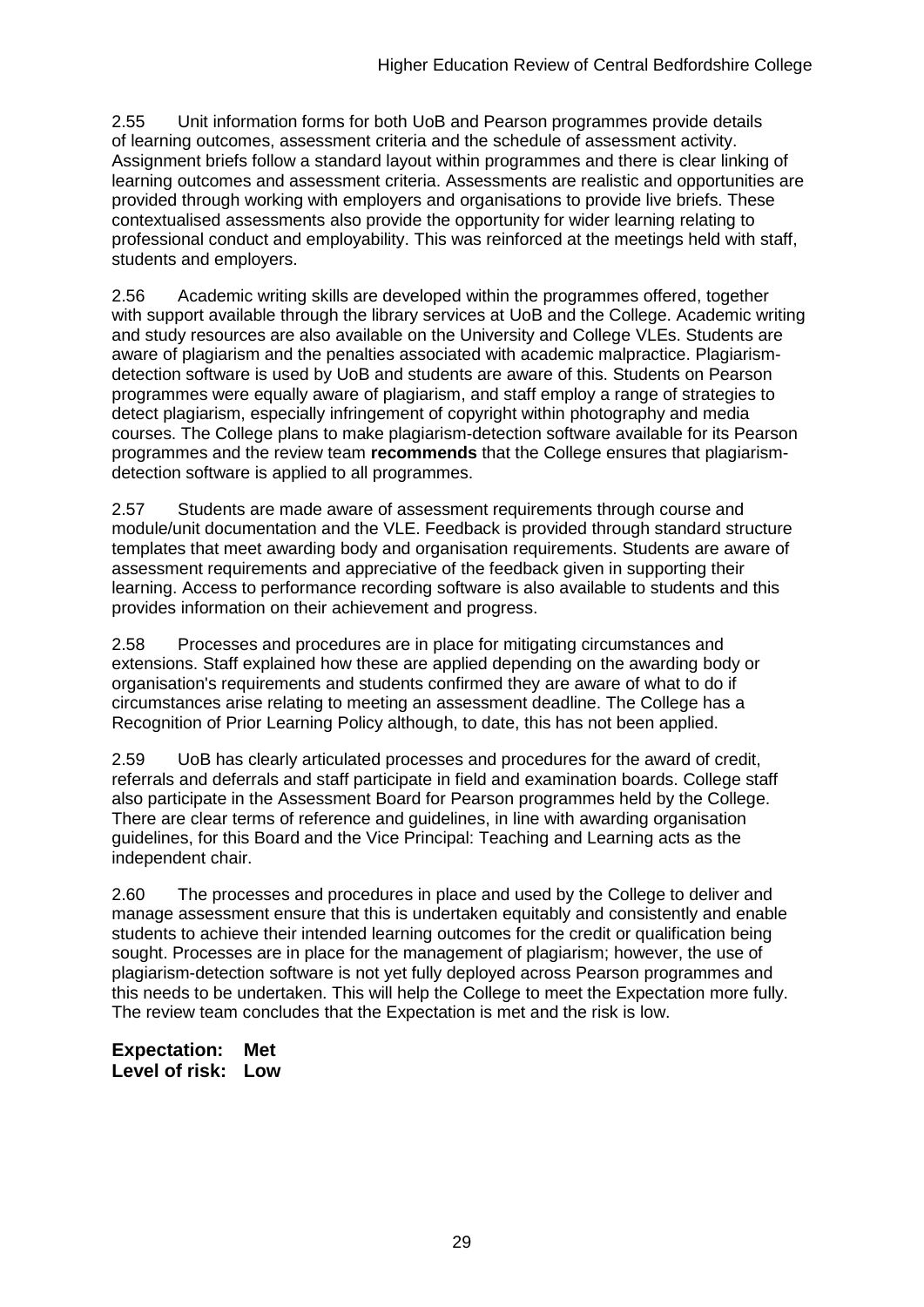#### **Expectation (B7): Higher education providers make scrupulous use of external examiners.**

### **Quality Code,** *Chapter B7: External Examining*

## **Findings**

2.61 The process and criteria for the appointment of external examiners, and definition of their roles, is set out in the UoB Quality Handbook. External examiners and Pearson standards verifiers comment in their reports on the validity of assessment instruments and the accuracy of the application of mark schemes. They judge and report on the rigour of internal standardisation and verification. External examiner and standards verifier reports are discussed by course teams, and action plans are devised and monitored by the Quality Improvement Manager and LAM as well as through reporting by the HESG. This group receives summary reports in response to external examiners' reports, along with AMRs, and monitors progress against actions. A summary of actions is incorporated in the higher education SAR and responses are sent to the University and external examiners. In the case of UoB programmes, cross and double-marking is supervised by the Link Coordinator. These processes are published in course documentation (Course Information Form/Unit Information Form - UoB) and specifications (Pearson), including arrangements for recognition of prior learning, special arrangements and extenuating circumstances.

2.62 The review team considered documentary evidence in the form of external examiner and standards verifier reports and minutes of examination board meetings, held meetings with senior staff, academic staff, students, support staff and link tutors and received a briefing on the VLE. These procedures would allow the Expectation to be met.

2.63 External examiners and standards verifiers have been appointed to all of the programmes running in collaboration between the College and UoB and Pearson. External examiner and standards verifier reports confirm that assessment is rigorous, equitable, valid and reliable. The College documentation states that external examiners' reports are made available annually in student handbooks. The review team did not see external examiners' reports in any of the student handbooks provided for UoB programmes or Pearson programmes; however, the reports are available for all programmes on the VLE.

2.64 The review team found that the comments provided in external examiner reports were generic in nature. This results from external examiners covering multiple programmes and/or programmes that are delivered across a number of centres. The report for the PGCE covers nine centres and that for Graphic Design covers four centres. The external examiner report form does provide space and an invitation to make individual group comparisons as well as comparisons between centres and programmes; however, apart from a small number of instances, this opportunity has not been taken up. The lack of specificity was acknowledged by academic staff and the review team was assured that additional feedback is provided by external examiners directly to College staff at interim visits and by email and that the link coordinators acted as a conduit for these additional specific comments. Standards verifier reports, being centre-specific, are not problematic in this respect. Interim meetings with standards verifiers took place and a close relationship with regular dialogue has been established.

2.65 Details of the process by which external examiner reports are received and acted upon was provided. Examples of how external examiners' reports are made available to academic staff and students have been provided for both Pearson and UoB programmes. Evidence of examination board meetings shows that opportunities for external examiner feedback are provided and a clear and robust set of procedures was demonstrated. Examples of responses to standards verifier and external examiner comments were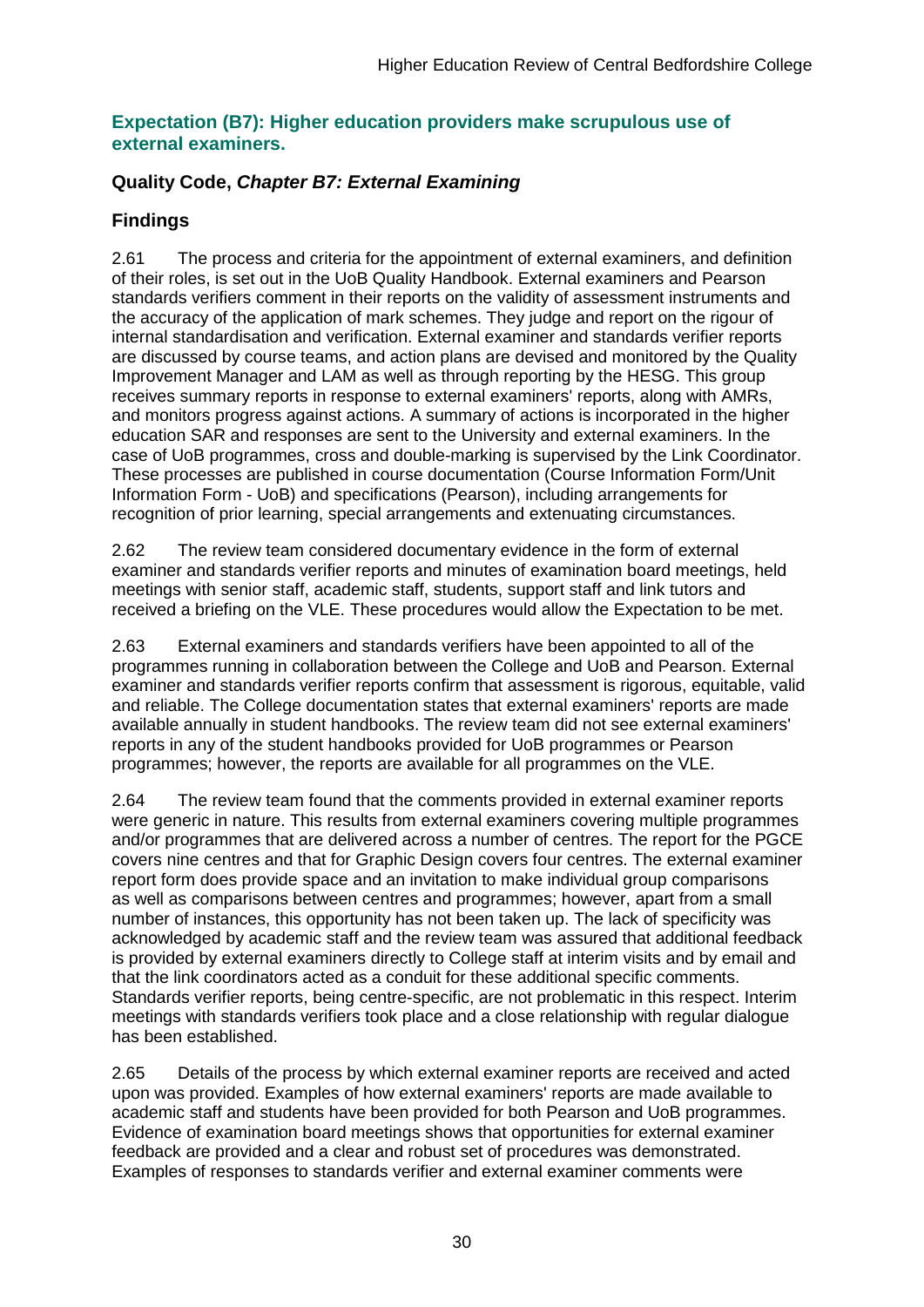provided. As a result of external examiner comments and the work of the Link Coordinator, groups have been set up to work on producing consistency of assessment across various centres offering the same programme. The review team concludes that the Expectation is met and the associated risk is low.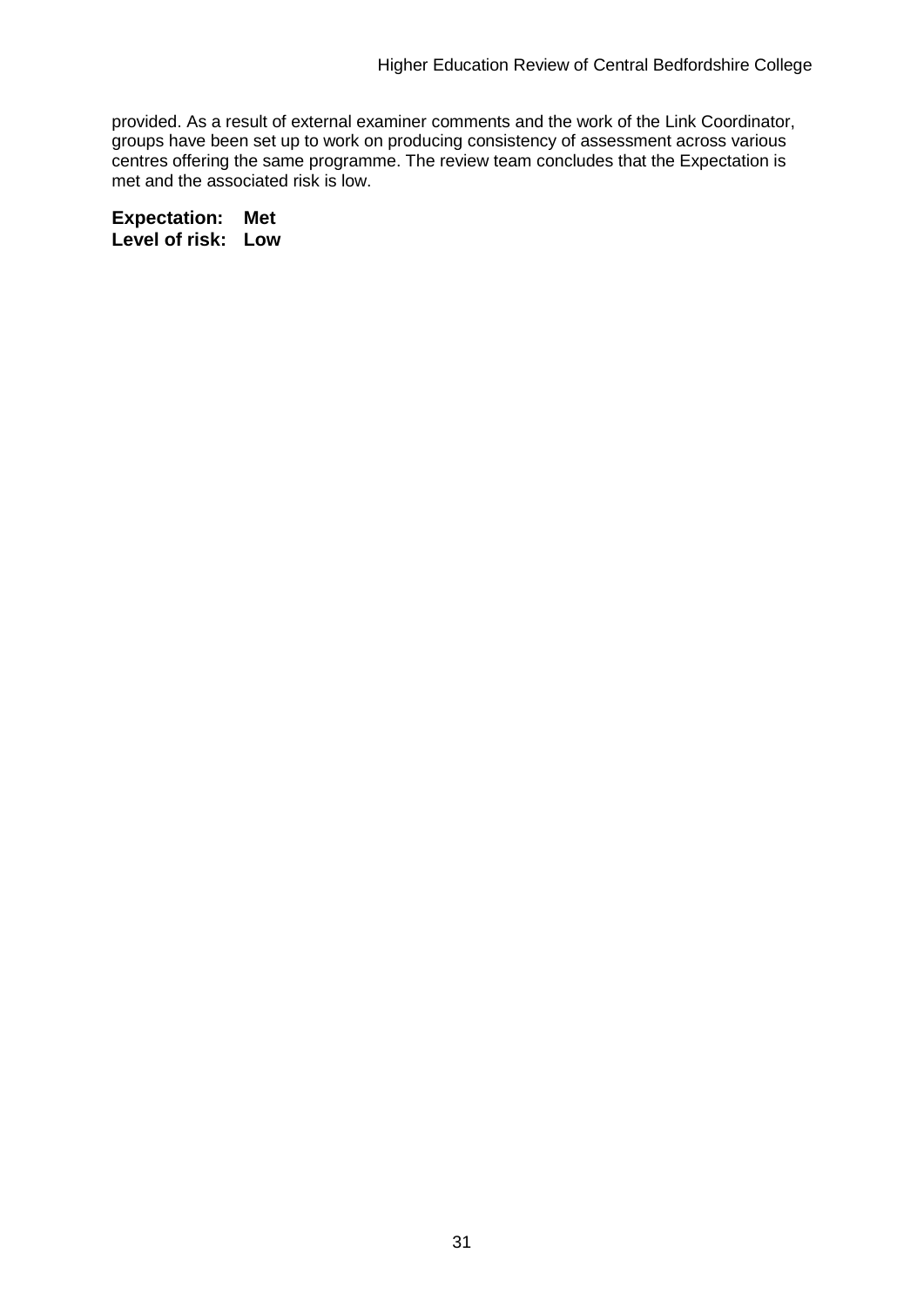**Expectation (B8): Higher education providers, in discharging their responsibilities for setting and maintaining academic standards and assuring and enhancing the quality of learning opportunities, operate effective, regular and systematic processes for monitoring and for review of programmes.**

## **Quality Code,** *Chapter B8: Programme Monitoring and Review*

## **Findings**

2.66 The College has processes in place for the annual monitoring of higher education courses. Each programme produces a course AMR that feeds into the Learning Area SAR, and a Higher Education Self-Evaluation Report is produced drawing on these documents and other sources of information. The higher education SAR and the resulting quality enhancement plan is reported to the College Corporation Standards Committee.

2.67 The College participates, as appropriate, in the UoB annual monitoring and reporting procedures for the programmes offered through the University. In 2014-15, the College was subject to a UoB periodic review and was re-approved as an associate partner of the University for a period of five years. The College is subject to centre monitoring by Pearson and the 2015 visit concluded that all quality processes are in place and effective.

2.68 The arrangements for the regular and systematic processes for the monitoring and review of programmes would enable the Expectation to be met.

2.69 The review team examined documentation arising from the operation of programme monitoring and review and met managers and staff. The team also considered documentation from the awarding body and organisation.

2.70 The Vice Principal: Teaching, Learning and Higher Education is the senior manager responsible for higher education and is supported by the LAM: Access and Higher Education and the LIM. The Vice Principal chairs the HESG, which has the overarching remit of monitoring and advising on the quality of learning, teaching and assessment in prescribed higher education against the expectations and indicators of the Quality Code and of securing student engagement in the higher education quality assurance of the College. This group receives information from a range of sources including student feedback, external examiner reports and the higher education SAR. The HESG reports to the College Corporation Standards Committee.

2.71 Monitoring and review reports follow a defined structure depending on the type of report being produced. In overview, the reports cover consideration of the outcomes of the previous quality enhancement plan; course data; recruitment, selection, admissions and induction; learning and teaching; assessment; student feedback; and the quality enhancement plan for the forthcoming academic year. College managers and staff were aware of their role within the College's monitoring and review process.

2.72 Course journals are maintained across all higher education programmes and staff identified this process as a valuable tool in recording matters relating to course management and acting as the basis of feeding into AMRs. A review of the course journals available to the team confirmed this.

2.73 Course AMRs are prepared by programme teams and these draw on course journals, external examiner and student feedback. LAMs review the course AMRs for their area and these feed into the Learning Area SARs.

2.74 A higher education SAR is produced centrally, by the LAM: Access and Higher Education, and draws on the course AMRs and the Learning Area SARs in order to provide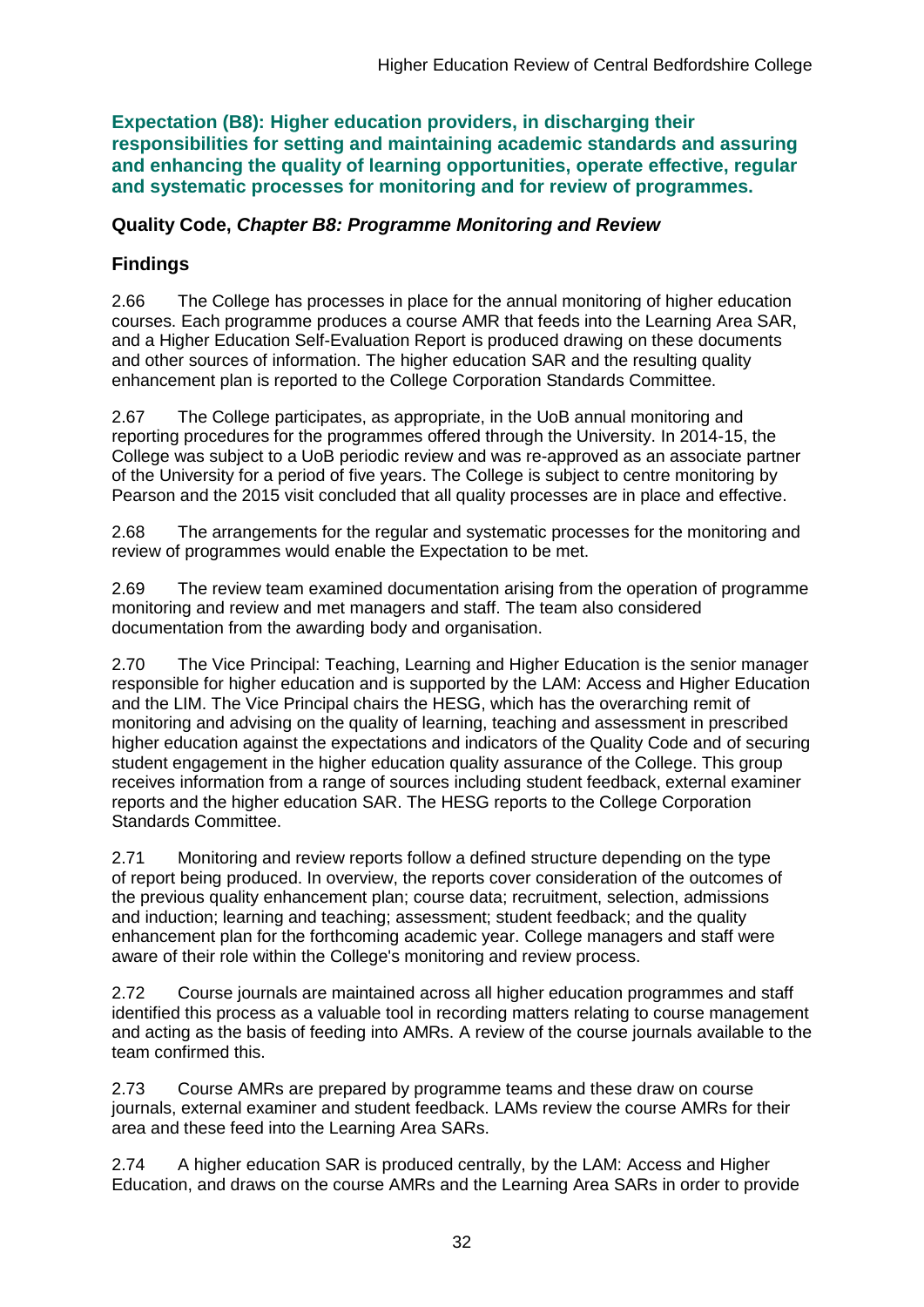a cross-College evaluation of higher education. The higher education SAR is moderated by the Vice Principal: Teaching, Learning and Higher Education, the teaching staff member of the College Corporation and a student representative. The SAR is reported to the HESG and the resulting quality enhancement plan is monitored by this group. In addition, the higher education SAR is presented to the College Corporation Standards Committee and signed off by this committee.

2.75 The College was subject to a UoB periodic review in 2014-15. The review provided an opportunity for the College to reflect on its higher education provision and documentation in light of feedback from the University. Stage 3 of the periodic review process resulted in a set of conditions that were fulfilled by the College and, as a consequence, the University re-approved the College as an associate partner for a period of five years.

2.76 The College's higher education monitoring and review processes are comprehensive and enable appropriate actions to be taken at course, Learning Area and cross-College level. The review team concludes that the Expectation is met and the level of risk is low.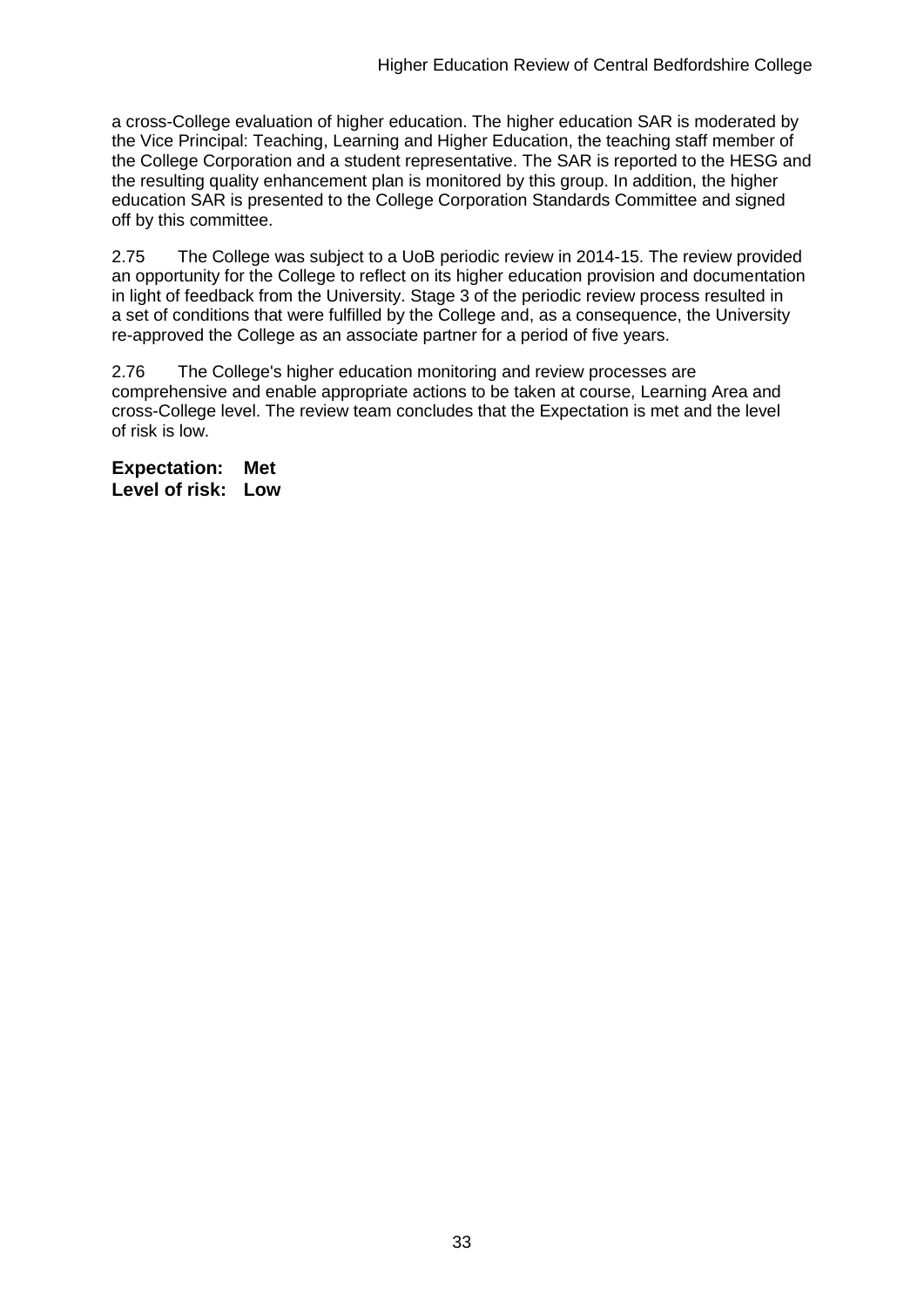**Expectation (B9): Higher education providers have procedures for handling academic appeals and student complaints about the quality of learning opportunities; these procedures are fair, accessible and timely, and enable enhancement.** 

### **Quality Code,** *Chapter B9: Academic Appeals and Student Complaints*

## **Findings**

2.77 Overall responsibility for the Complaints Procedure lies with the College Principal, and day-to-day responsibility for implementation of the complaints procedure lies with the Learning Improvement Department and the LIM. The LIM records, monitors and reports on all complaints received by the Governors' Standards Committee on a termly basis. The College has an Appeals on Grading Procedure document, an Assessment Malpractice Policy and a Customer Care - Complaints Policy/Procedure. For UoB students, matters relating to complaints and non-academic grievances are dealt with under the College Student Complaints and Grievance Policy, which is managed and administered by the LIM, with details of complaints being notified to the University Link Tutor. The University's Link Tutor monitors the overall number of complaints raised and follows these up where required. The College's procedures and adherence to the arrangements of its awarding bodies and organisation would allow the Expectation to be met.

2.78 The team tested the effectiveness of the College's policies and procedures by examining documentation including records of informal complaints, HESG and Governors' Standards committee minutes, course handbooks, course journals, AMRs, the UoB Partnership Agreement and responsibility checklists. The team also held meetings with students, support staff, academic staff, senior management, link tutors and employers.

2.79 There have been no higher education complaints or appeals in the last five years and therefore no comment can be made on their fair or timely handling. The team is unable to comment on the effectiveness of policies or procedures, but from reviewing documentary evidence and speaking to students and staff the team considers the College values and ethos to be based upon principles of equality and diversity, which in turn foster good relations. The College works hard to safeguard the interests and wellbeing of students and has designed policies and implemented them in a way which is fair and transparent. Students informed the team of their knowledge and understanding of the appeals and complaints procedures. They feel comfortable in speaking informally in the first instance with College staff to resolve issues before needing to escalate them further into formal proceedings. While no formal complaints have been made, students commented that they are not surprised, due to the various opportunities they have to give feedback at course level.

2.80 The College outlines the complaints and appeals process and timescales clearly. The College aims to deal with all complaints within 10 working days or as soon as possible and complainants are kept informed of the reason for any delay. The College keeps a log of all informal complaints and suggestions made at the Higher Education Forum. All staff have a responsibility to try to resolve informal complaints prior to invoking the Complaints Procedure, to forward formal complaints to the Learning Improvement Department and LIM and to inform students of the Complaints Procedure. The College is meeting the requirements of the Office of the independent Adjudicator (OIA). A new College website is in the process of being launched and a hotline number and email address for higher education enquiries is in operation for the days of the transition. Once the website is fully operational the Appeals and Complaints Procedure will be publicly available.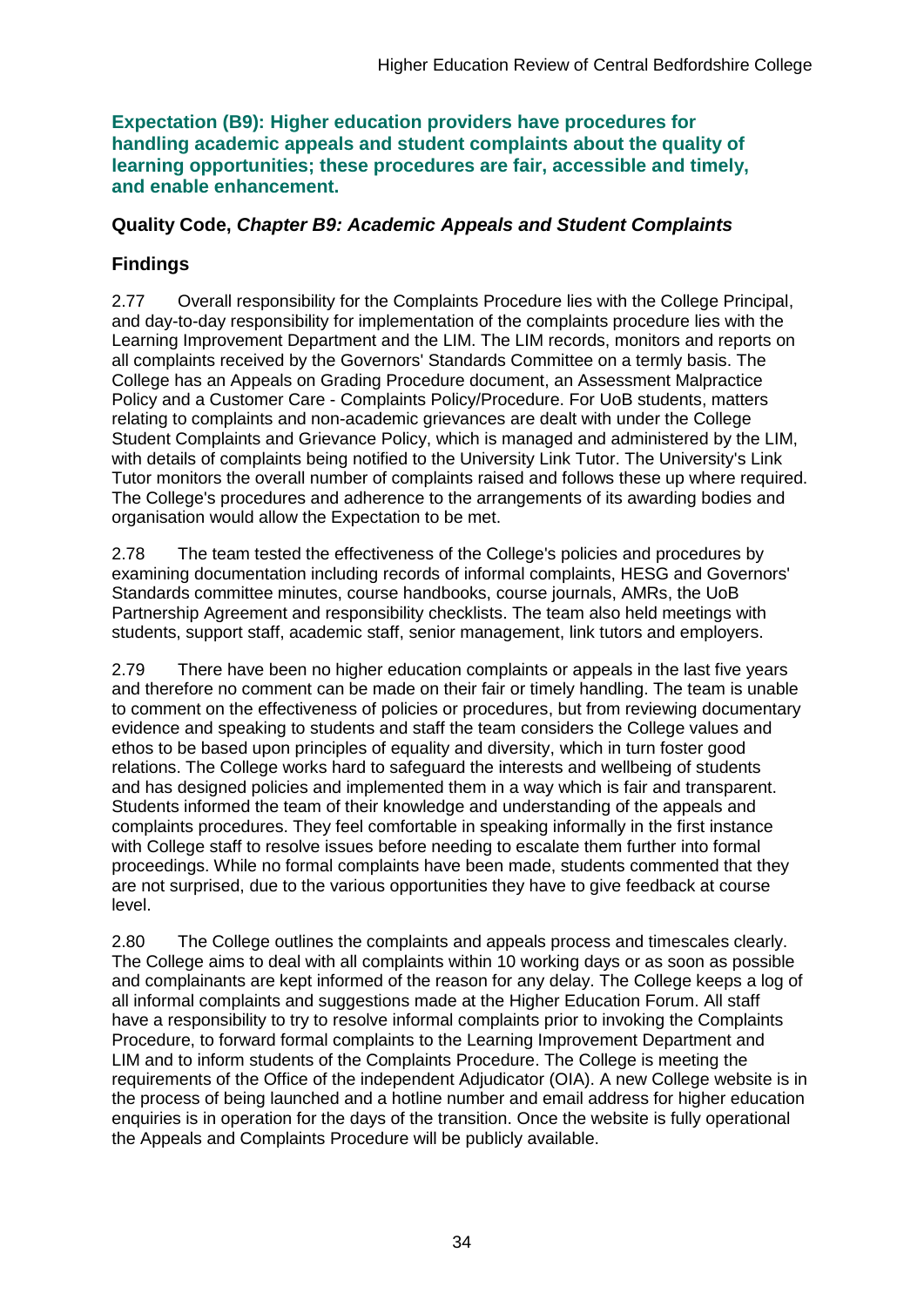2.81 The College uses the induction period and the course handbooks to inform learners of the College's policy on malpractice and the penalties for attempted and actual incidents of malpractice. It is the responsibility of the Principal or Assistant Principal to carry out an investigation into allegations of malpractice. Handbooks and induction introduce students to their right to raise concerns, including formal appeals and complaints, although the team did notice some inconsistency, with the HNC/D Photography Handbook not including this information. The College provides students with opportunities to raise matters of concern in various ways. Students are represented on College committees including HESG, they consult with external examiners during their visits, they complete end-of-unit surveys, and both the Higher Education Coordinator and Quality Improvement Manager are available to receive feedback from students.

2.82 Students are also able to raise a formal complaint directly with the University using the University's Student Complaints Procedure if they are not satisfied with the way in which their complaint has been handled by the College, or if the complaint is about the University. For University students, the handbooks are published on BREO and key points are outlined at induction. The University's final responsibility for resolving these matters is made clear, alongside its procedures for doing so. Policy, procedural forms and handbooks are submitted.

2.83 For Pearson provision, the Assessment Appeals and Malpractice policies are published on the College intranet, accessible to all staff. During induction, students acknowledge that they are aware of what constitutes malpractice and the consequences that will follow when discovered. They also know how they can appeal an assessment decision and the process to follow should they need to do so. To date the College has had no incidents of malpractice that required reporting to Pearson but it is aware that this should initially be via the Regional Quality Manager.

2.84 Overall, the team found that the processes for academic appeals and student complaints work effectively. The College's procedures and adherence to the arrangements of its awarding partners enable the Expectation to be met, and the level of risk is low due to the comprehensive formal policies and procedures as set out in written documents, and the arrangements available to students to raise matters of concern.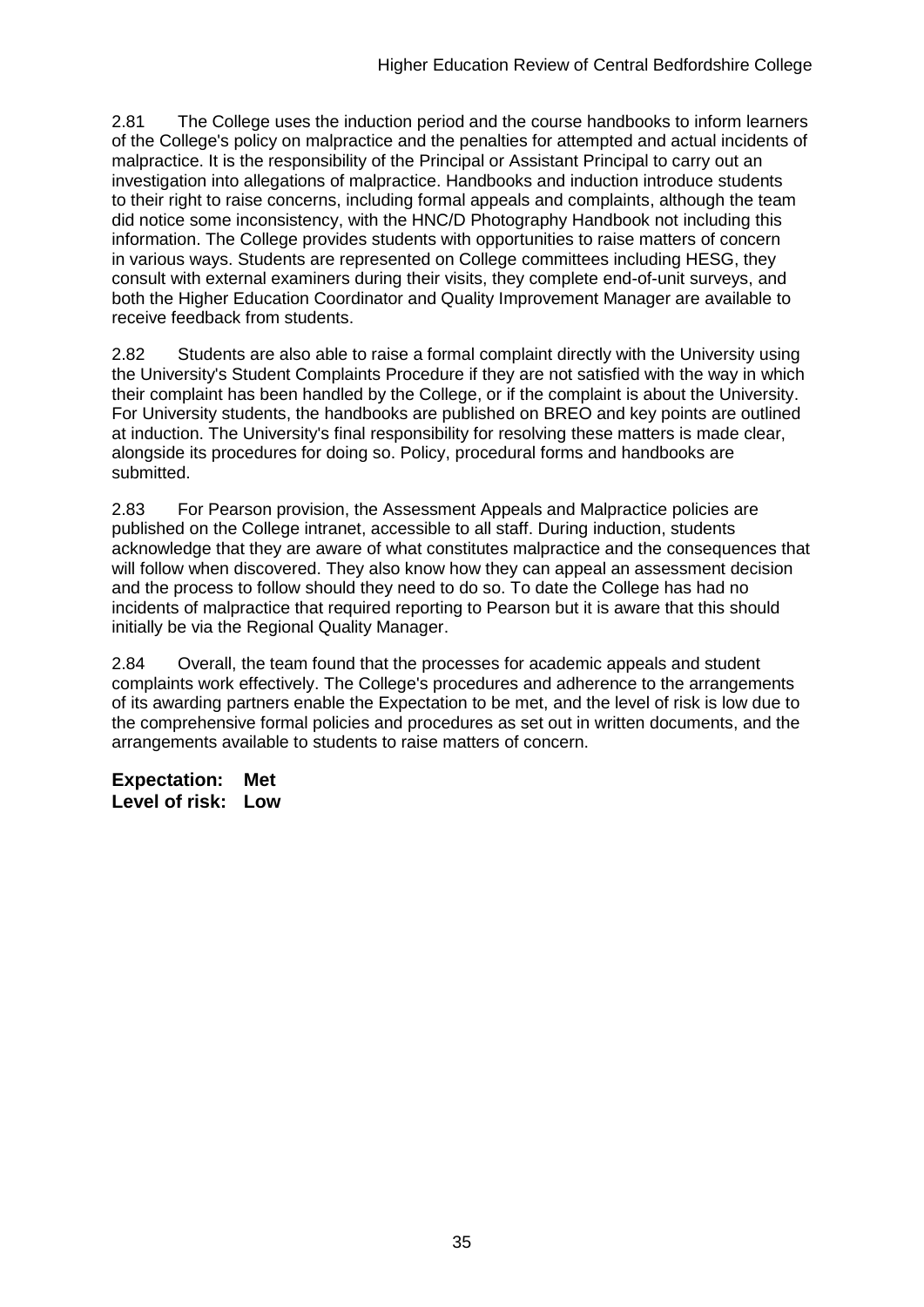**Expectation (B10): Degree-awarding bodies take ultimate responsibility for academic standards and the quality of learning opportunities, irrespective of where these are delivered or who provides them. Arrangements for delivering learning opportunities with organisations other than the degree-awarding body are implemented securely and managed effectively.**

#### **Quality Code,** *Chapter B10: Managing Higher Education Provision with Others*

### **Findings**

2.85 The College does not enter into any financial arrangements with other organisations; there are no financial risks and due diligence arrangements are not required. Although other organisations provide learning opportunities and the opportunity for students and their staff to produce evidence for assessment, staff from other organisations are not involved directly in assessment and so there is no risk to the security of the award of credit. No responsibility for assessment is devolved to providers of work-based learning or to employers.

2.86 Course teams work with employers to recruit students, to receive advice on the curriculum and to provide work-based learning and placements. The College has taken deliberate steps to standardise its approach to these relationships between courses and Learning Areas. The arrangements for enhancing learning opportunities and managing risk are embodied in the Work-based Learning and Placement Policy, which sets out the arrangements for work-based learning to take place with employers and the expectations therein.

2.87 At the meeting with employers it was confirmed that they play no part in assessment of students. They found the Work-based Learning and Placement Policy to be very helpful in preparing for and carrying out placements. The students were said to be well prepared and knowledgeable about work expectations and expectations of appropriate behaviour in the workplace. This view of preparedness was corroborated in the meeting with students. Employers value the close relationship and support of College tutors during placements. Additional information on work-based learning is provided in individual programme handbooks, which set out the processes and procedures involved. The review team concludes that the Expectation is met and the associated risk is low.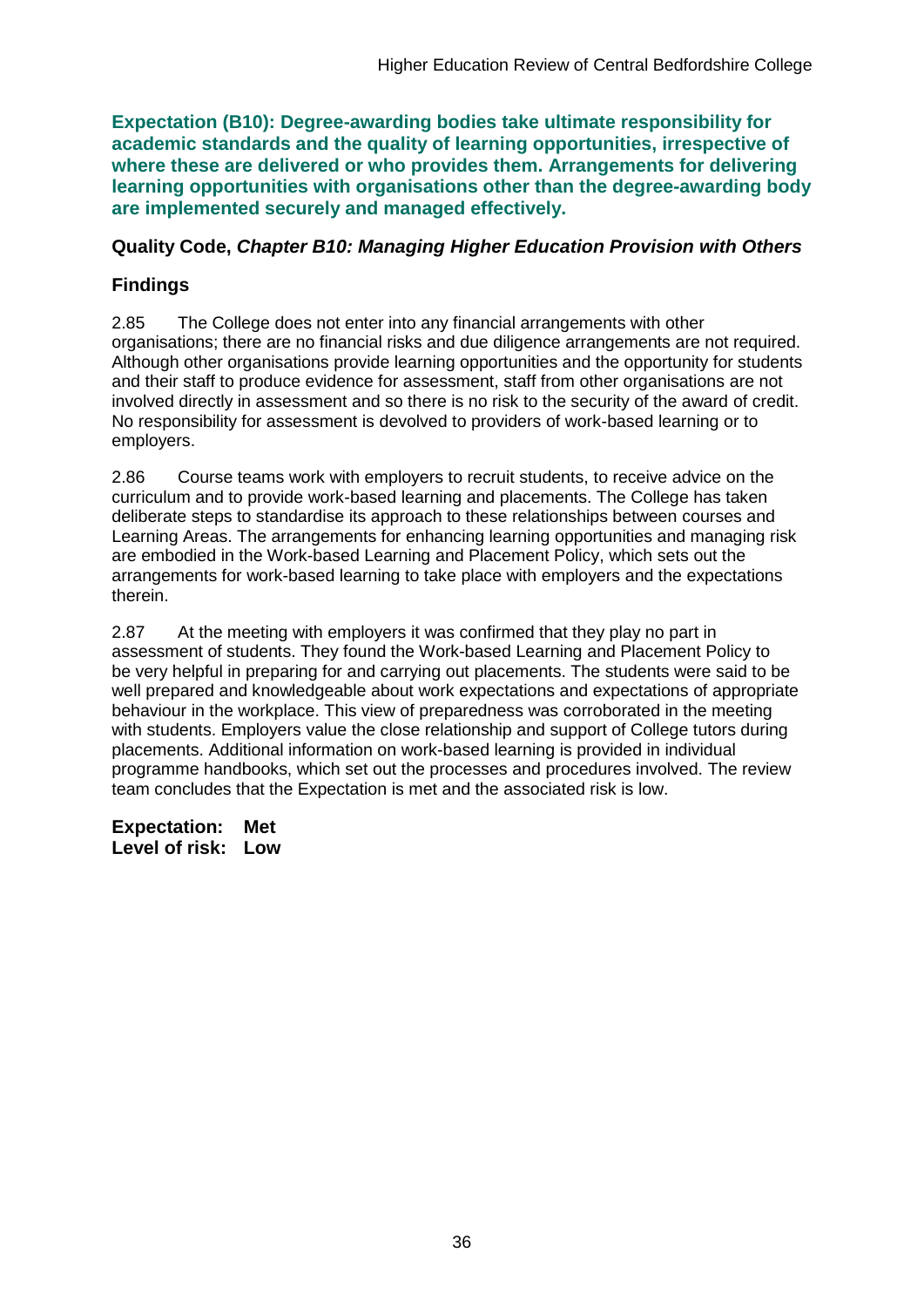**Expectation (B11): Research degrees are awarded in a research environment that provides secure academic standards for doing research and learning about research approaches, methods, procedures and protocols. This environment offers students quality of opportunities and the support they need to achieve successful academic, personal and professional outcomes from their research degrees.**

#### **Quality Code,** *Chapter B11: Research Degrees*

### **Findings**

2.88 The College does not award research degrees.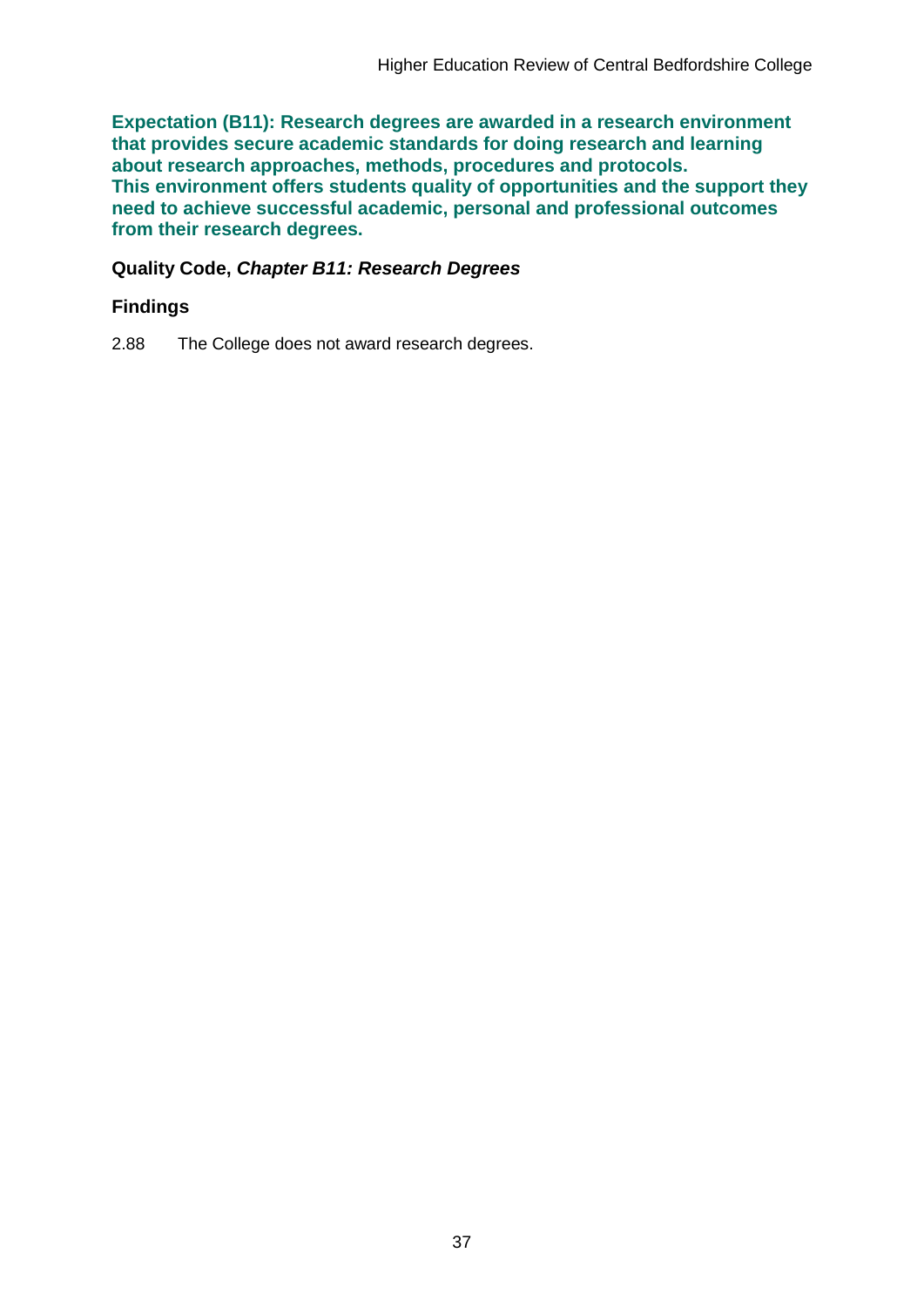## **The quality of student learning opportunities: Summary of findings**

2.89 In reaching its judgement about the quality of student learning opportunities, the review team matched its findings against the criteria specified in Annex 2 of the published handbook. All of the Expectations in this area were met and the associated level of risk was low in each case. The team identified two features of good practice and one affirmation in this area. There are two recommendations.

2.90 The features of good practice identified the impartial and inclusive nature of advice and guidance provided for students during the recruitment process and the introduction of philosophical enquiry as a methodology across all programmes to enhance student capacity for analytical, critical and creative thinking. The affirmation in this area concerned the recent steps taken to involve students in decisions that impact on the enhancement of their educational experience.

2.91 The College has a range of employability initiatives and these make positive contributions to the student experience. However, the tracking of employer information has been more focused at programme level to date. The team therefore recommends that the College formalises a mechanism for the capture and dissemination of information about employer relationships.

2.92 The second recommendation concerns the opportunities for students to access plagiarism-detection software. Currently, plagiarism-detection software can only be accessed by UoB students. The team recommends that this software is applied to all programmes by September 2016.

2.93 The team concludes that the quality of student learning opportunities at Central Bedfordshire College **meets** UK expectations.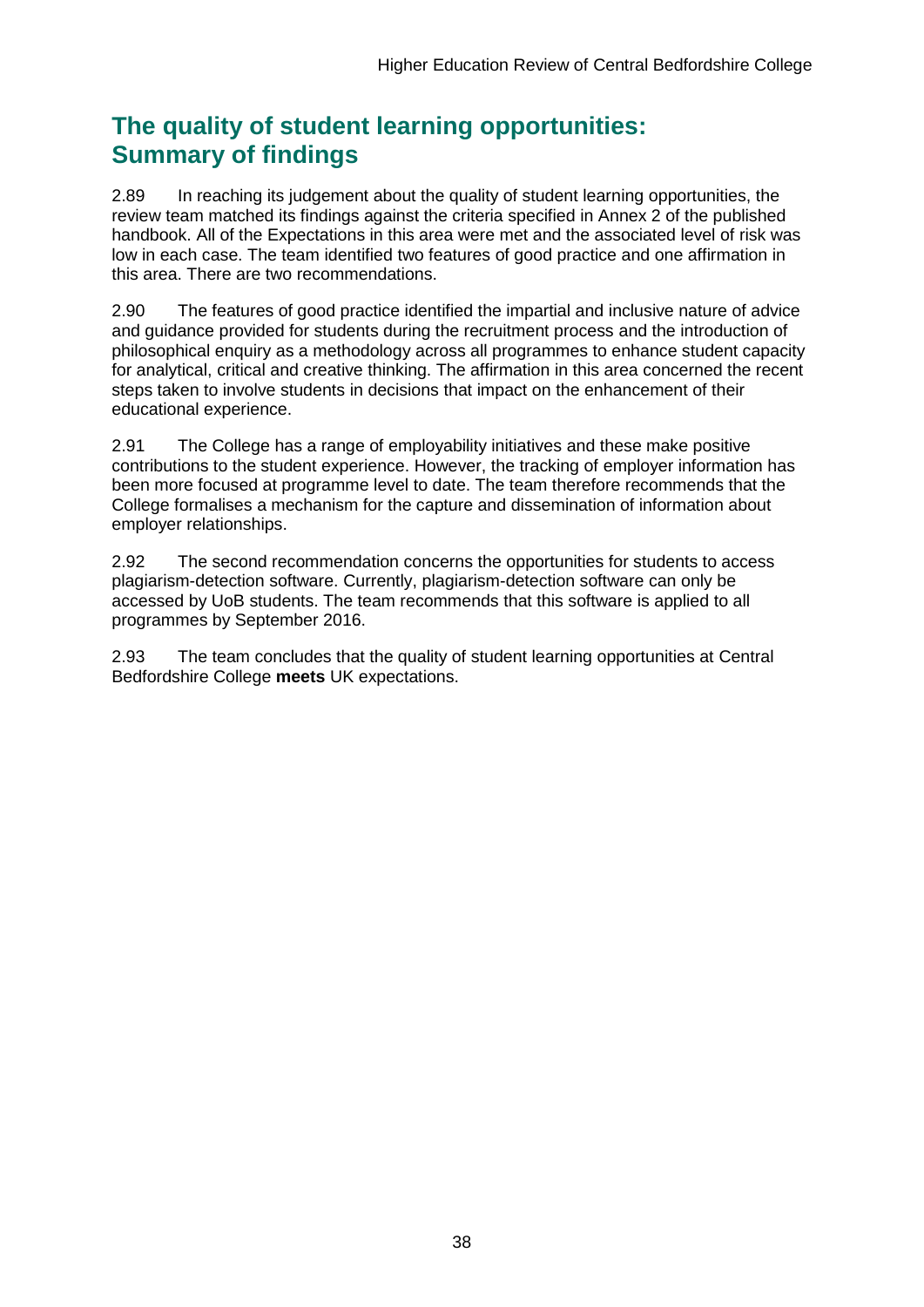## <span id="page-39-0"></span>**3 Judgement: The quality of the information about learning opportunities**

### **Expectation (C): UK higher education providers produce information for their intended audiences about the higher education they offer that is fit for purpose, accessible and trustworthy.**

## **Quality Code, Part C: Information about Higher Education Provision**

## **Findings**

3.1 The College publishes information that describes its mission, values and overall strategy in the Strategic Plan, which is made available to partners and stakeholders. There is a Public Information Policy which makes roles and responsibilities for the fitness for purpose, accessibility and trustworthiness of information clear. Information about higher education provision is primarily made available to intended audiences through the College website, UoB website, BREO, the Higher Education Prospectus, the College VLE, and open days. The College produces information for prospective students and the public, including details of available courses, the admissions process, fees and the support available. For current students, information is available in course handbooks, programme specifications, and course materials, all of which are available on the College VLE, or BREO for UoB students. The College sets out its arrangements for managing academic standards and quality assurance and enhancement and describes the data and information used to support its implementation in the Higher Education Staff Quality Guide. The College's processes would allow the Expectation to be met.

3.2 The team tested the effectiveness of the process by reviewing the College website, VLE, draft prospectus, course handbooks, programme specifications and minutes of meetings. The team also held meetings with students, senior staff, teaching and support staff and employers.

3.3 Although currently in draft format, the Higher Education Prospectus includes information about the College, its location and facilities. Additionally, it gives details about the content of programmes, how they are taught and assessed and the resources, support, information, advice and guidance that students can expect. It also signposts students to the Admissions Policy and Complaints and Appeals Policy, which will also be made available on the College website once the transition is finalised. To enable informed student choice, the College should consider introducing an annual timetable or similar publication cycle to prevent future delays. The team therefore **recommends** that the College ensures a systematic approach to the timely production of accessible public information.

3.4 Oversight of the website rests with the Marketing Manager and PR. A review of the College website found that programme specifications and higher education policies are not currently available to the public or prospective students, and the team heard from the Higher Education Coordinator that the website is in a process of transition. The College is aware of the temporary lack of higher education course information and is working to resolve these issues as quickly as possible. Students and staff whom the team met were very positive about the information available for them on the VLE. The VLE contains some helpful resources for staff, which include guidance on supporting students with additional needs. Information available for students on the VLE includes course handbooks, qualification and unit structure, assessment schedules, assignment briefs, readings lists, response from Unit Survey Reports, course materials and external examiner reports.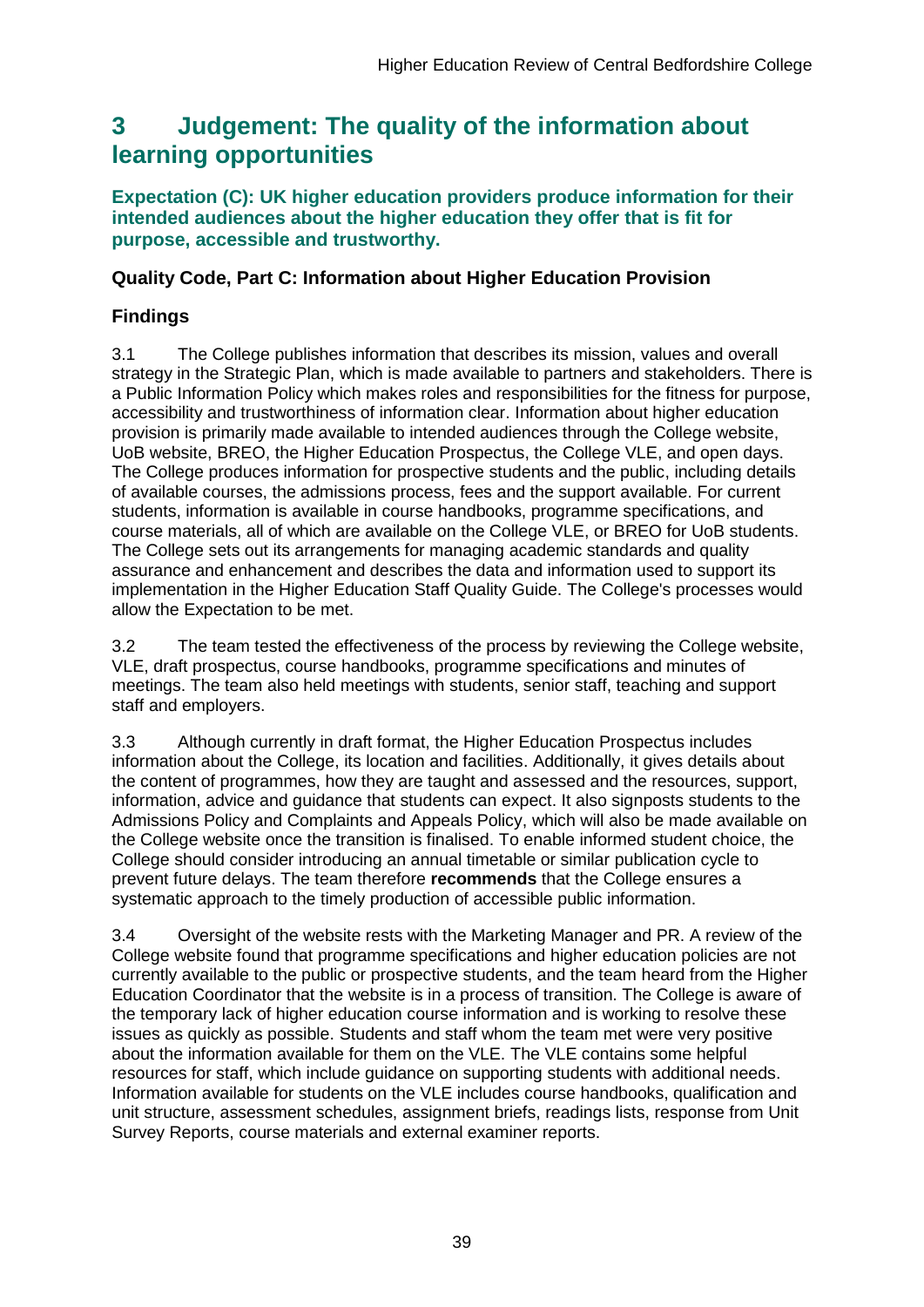3.5 The College holds the matrix Quality Standard for the quality of information, advice and guidance it offers. The LAM ensures that teaching staff are trained on the use of the VLE to enable them to add online activities, which are appropriately structured. The LIM moderates the minimum specification and usage of the VLE via unit surveys and the lesson observation process. The College sees Learning Area Team Times as an important communications tool and an essential part of higher education operations. Team Times provides a forum for staff development as required, and for communication with higher education staff from other Learning Areas. The College intranet is the gateway to communication between the College and its higher education staff. All policy documents relating to the work and working practices of the College are maintained on the College intranet. The Higher Education Operations Manual is located in the Higher Education tab on the College intranet, and in the higher education tab in the staff area on the VLE. The manual provides information to higher education staff on how to carry out their roles and responsibilities in terms of learning, teaching, assessment, and support for students.

3.6 Course information is reviewed annually and signed off by LAMs. There is a course handbook for each programme of study. The content of Pearson course handbooks follows a similar format. Handbooks are reviewed annually by course teams and outcomes recorded in the College Annual Monitoring Review. Feedback on fitness for purpose is collected at the Student Forum. Course teams can and do seek advice from the LIM on the quality of their handbooks. Handbooks contain information about course content, assessment, the quality assurance of assessment and schedules for assessment. They are available in hard copy and online through the University and College VLEs. Guidance on plagiarism is contained in Student Handbooks. The content of University course handbooks is directed by the University. UoB students can access BREO, which includes the University's VLE and a range of materials and resources. The programme handbooks provide this information and give a link to access BREO directly. Students also have access to the University's Student Record System to review personal and academic records.

3.7 Overall, the College's process for producing information about its higher education provision is appropriate. However, there is a weakness in the delayed publication of the 2016-17 Higher Education Prospectus and the ongoing transition and updating of the College website. This leads the team to make a recommendation concerning the need to ensure a systematic approach to the timely production of accessible public information. Despite the recommendation, the team concludes that the College has appropriate processes for checking that information is fit for purpose, accessible and trustworthy and therefore the Expectation is met and the associated level of risk is low. The level of risk is low because the action needed to address this weakness will not require or result in major structural, operational or procedural change.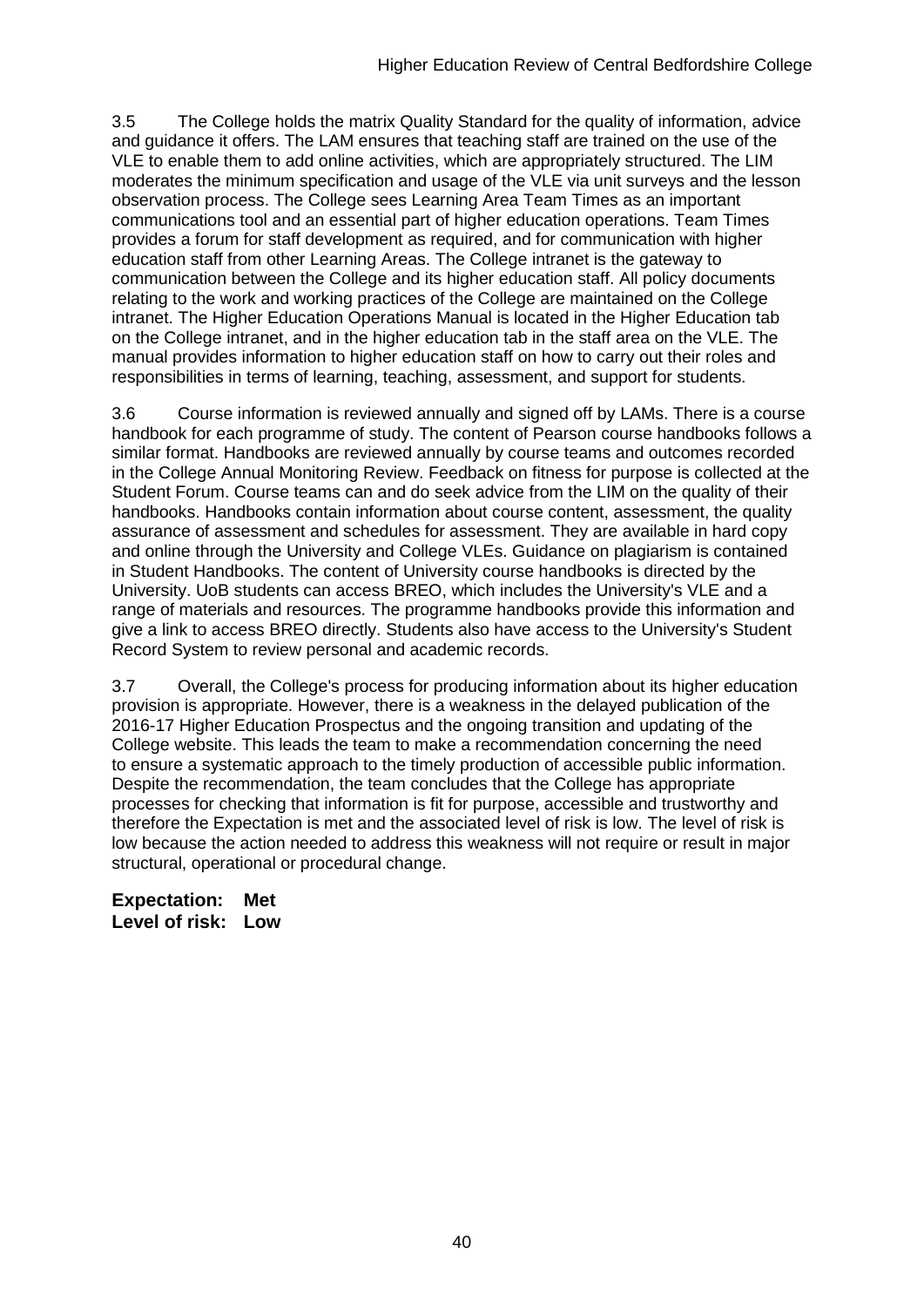## **The quality of the information about learning opportunities: Summary of findings**

3.8 In reaching its judgement relating to the quality of information about learning opportunities, the review team matched its findings against the criteria specified in Annex 2 of the published handbook. There is one recommendation in this area based on the College adopting a systematic approach to the timely production of accessible public information.

3.9 The College has systems to enable student feedback to be gathered and uses these to contribute to its action planning. The College has therefore responded to student feedback relating to the accessibility of higher education resources and the communication of course changes and guidance, and has mechanisms to monitor whether actions taken will be effective during the 2015-16 academic year. Most students are satisfied with the information they have received from the pre-course stage onwards.

3.10 The review team concludes that the quality of the information about learning opportunities at Central Bedfordshire College **meets** UK expectations.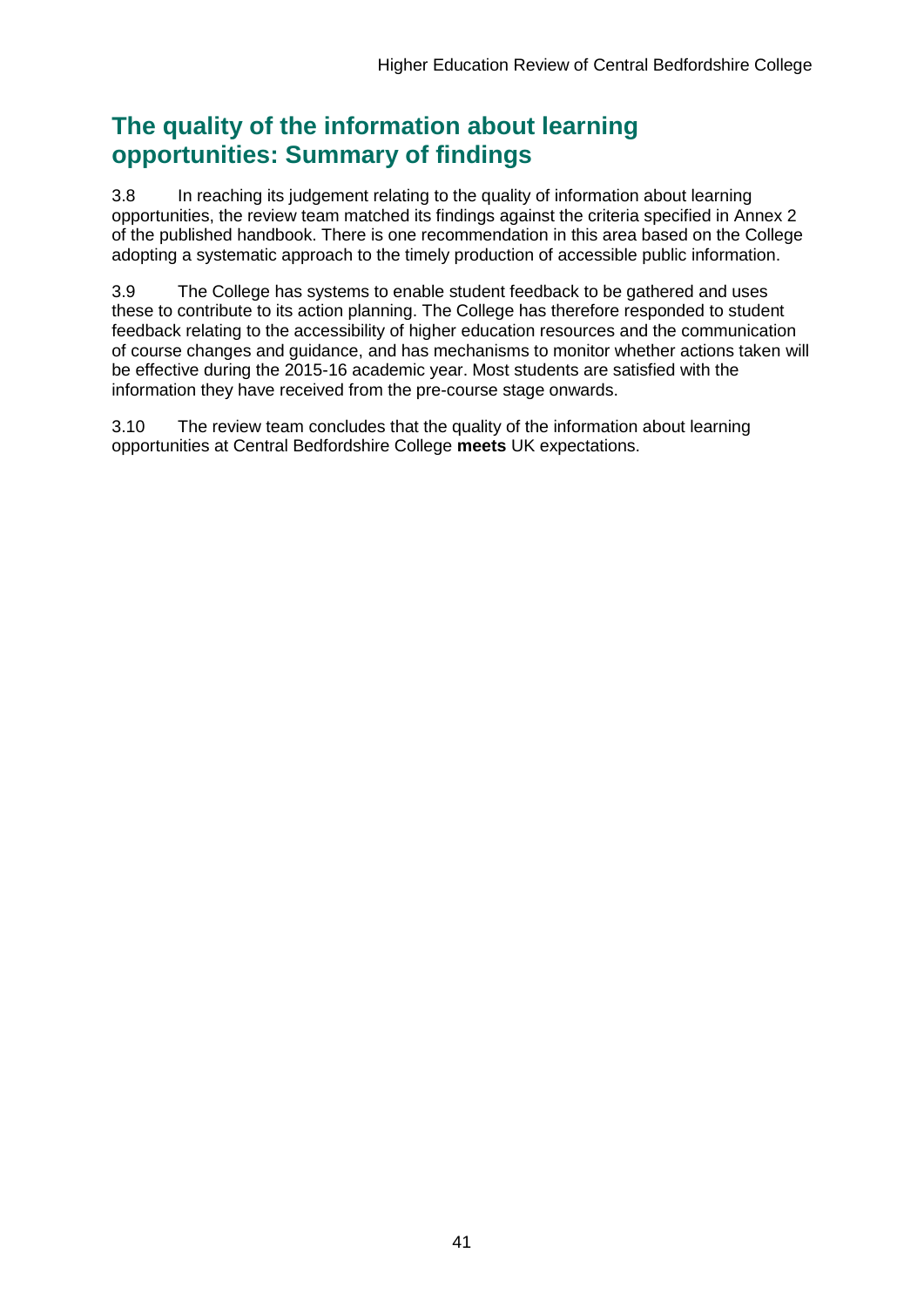## <span id="page-42-0"></span>**4 Judgement: The enhancement of student learning opportunities**

## **Expectation (Enhancement): Deliberate steps are being taken at provider level to improve the quality of students' learning opportunities.**

## **Findings**

4.1 The College has a clear strategic direction for its higher education and has taken a number of deliberate steps to progress this. In particular, the establishment of the HESG, which meets every five weeks and which is aligned with the Higher Education Quality Calendar, is central to this progress. The Group has representation from the SMT, curriculum, resources, students, employers and the Corporation. The College's annual monitoring and review reporting draws on a range of information sources, including student feedback, and the reports produced include quality enhancement plans. The higher education SAR and resulting quality enhancement plan is reported to the College Corporation Standards Committee and the quality enhancement plan, monitored by the HESG.

4.2 The College's commitment to enhancement, the monitoring and review reporting process and procedures in place, and the quality enhancement plans produced would enable the Expectation to be met.

4.3 The review team met staff and students to discuss their understanding of enhancement and the approaches used to identify opportunities for improvements to programmes and learning opportunities for higher education students. A range of documents was also reviewed, including minutes of meetings alongside AMRs and quality enhancement plans. The team was also provided with examples of improvements made in response to student feedback, including improved resources for the photography provision and an area for higher education students in the newly opened Learning Resource Centre.

4.4 The commitment to the enhancement of the students' learning experience was articulated clearly in the meetings held with the Principal, managers, support and teaching staff. Students were also able to identify ways in which the College has enhanced their experience, both at a programme and on a wider level.

4.5 The College allocates a half day per week for 'team time'. This is an opportunity for Learning Areas to meet and carry out aspects of programme management requiring discussion and collaborative input. In addition, time is allocated for sharing good practice both within the Learning Area and across the College. This is supported by staff within each Learning Area, who act as Learning Area LIMs. These staff, although reporting directly to a LAM, are also members of a cross-College group coordinated by the LIM. This, in turn, provides opportunities to share good practice, from activities such as lesson observation and higher education staff conferences, both horizontally and vertically within the College.

4.6 Philosophical enquiry is a cross-College initiative that was introduced to develop the critical questioning and enquiry skills of students at all levels of the College. Staff teaching on higher education have used the skills developed through philosophical enquiry training to encourage the higher level thinking abilities of their students. Students whom the team met were aware of philosophical enquiry and how opportunities had been taken in class to explore wider ethical and social issues. Examples of this include ethical hacking, parental influences, and homelessness.

4.7 The College was able to provide other examples of enhancement, including the purchase of IT equipment and cameras for photography and the provision of a designated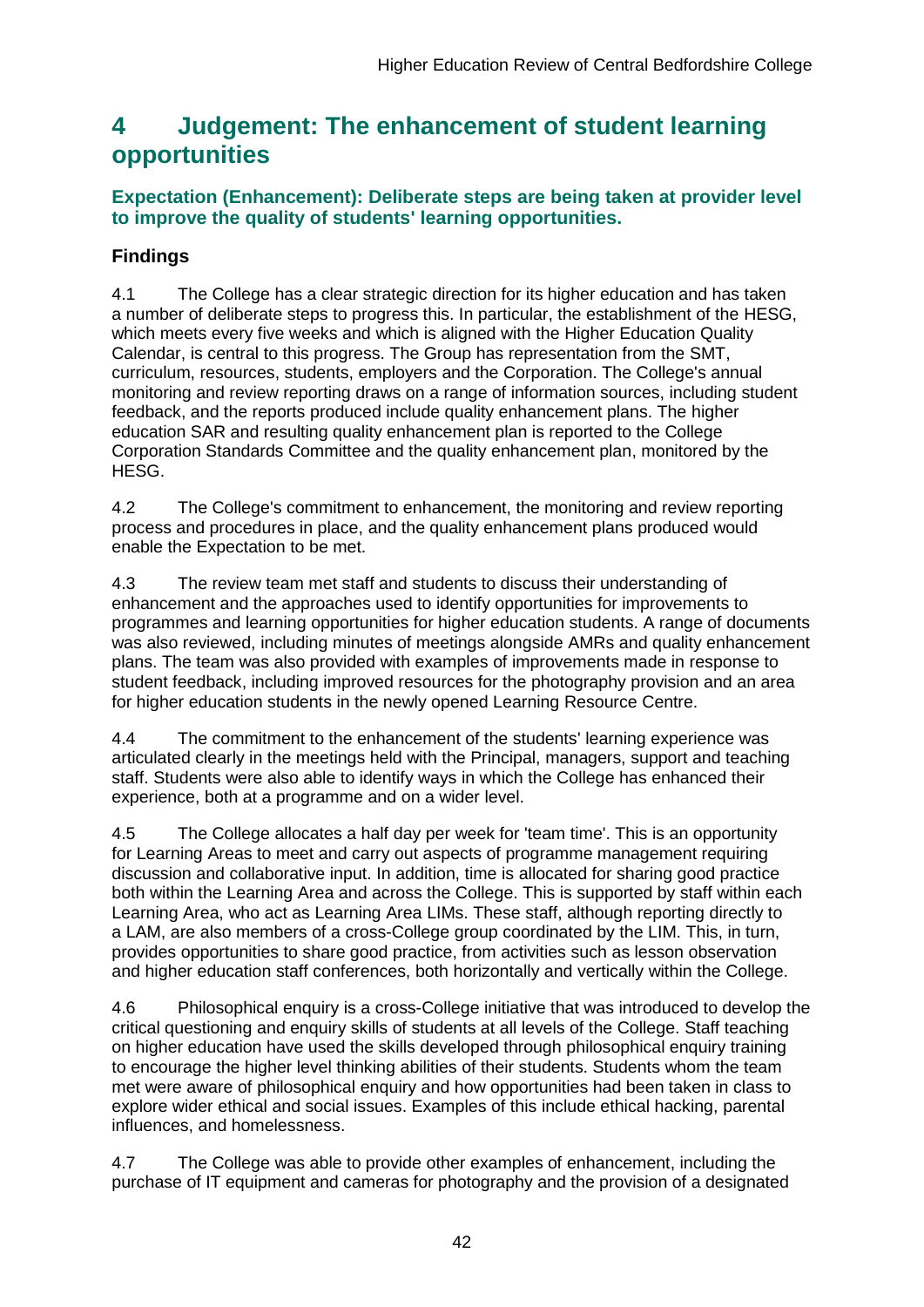higher education space in the Learning Resource Centre. The photography equipment purchase was driven by teaching staff identifying the need for students to be able to reinforce learning by using editing software and cameras after practical demonstrations. The Learning Area Manager: Sport, Public Service and Media made the case for this development to the HESG and the decision was taken to support the purchase of this equipment.

4.8 The College's new Learning Resource Centre was opened in September 2015. Feedback was sought from all students on the new facility, and higher education students identified a need for an area to access online resources and work collaboratively in small groups. A proposal to provide a dedicated room for higher education students' use was taken to the HESG and was approved. This facility has been well used by students and enhanced in February 2016 by the addition of a desktop computer. Both of these enhancements have been reported to the College Corporation Standards Committee.

4.9 In spring 2014, the HESG established a Student Opportunity Fund to enhance the experiences of higher education students. This fund has been used to support a residential weekend to help FdA Children and Family Studies students make the transition from Level 4 to Level 5. The funding allocated was £100 per student and this allowed students who otherwise could not afford this activity to take part. The outcome of the residential weekend was that students felt more confident in undertaking their Level 5 study.

4.10 The HESG forms a focal point from which deliberate steps are taken to enhance the quality of the student learning experience. This group provides a forum for discussing areas of improvement, considering feedback from staff and students and drawing on information from the monitoring and review reporting process. Examples were provided of enhancing higher education resources and facilities together with developing the high level skills of students. The review team concludes that the Expectation is met and the associated risk is low.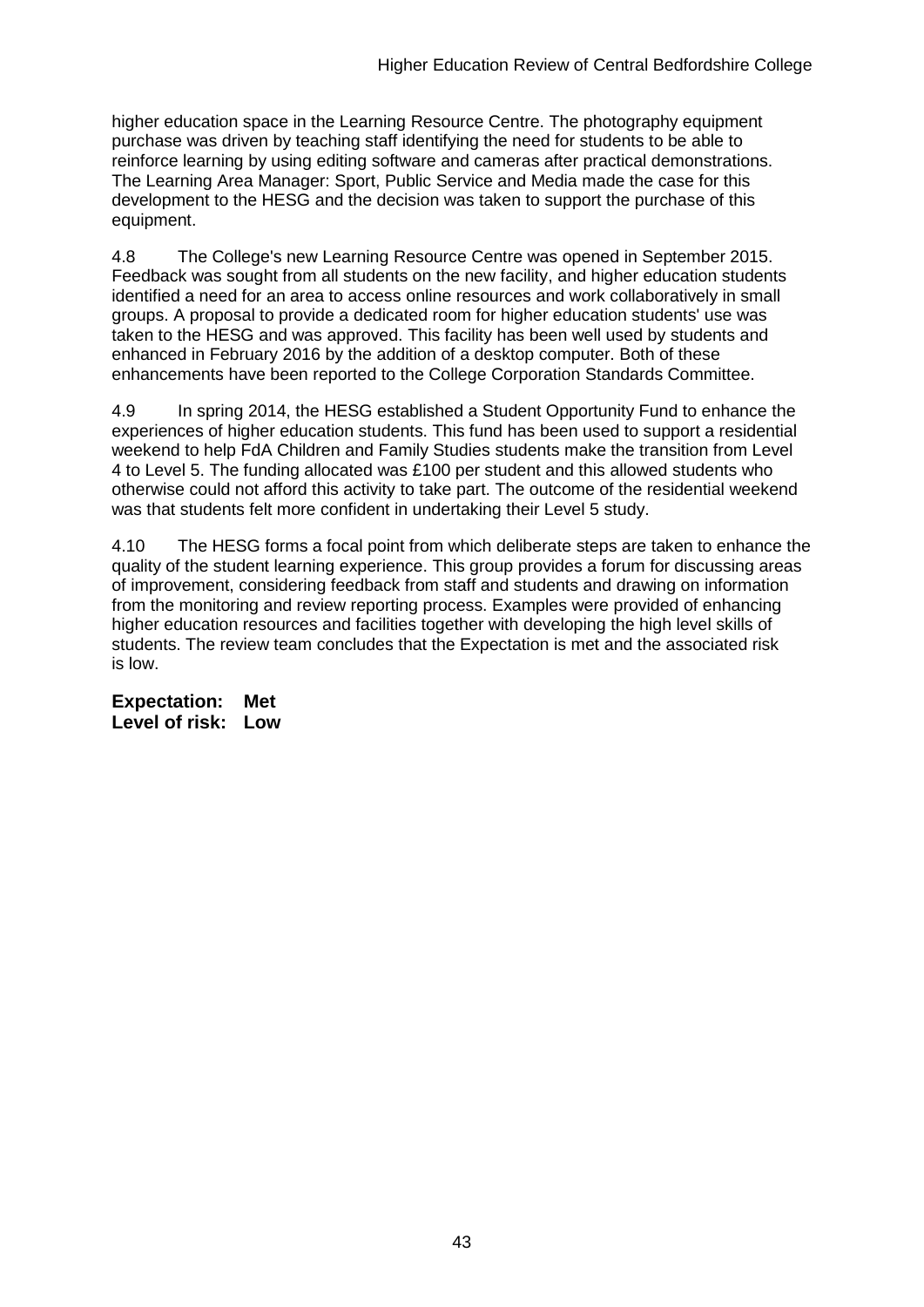## **The enhancement of student learning opportunities: Summary of findings**

4.11 In reaching its judgement, the review team matched its findings against the criteria specified in Annex 2 of the published handbook. The team identified one feature of good practice in this area, namely the introduction of philosophical enquiry as a methodology across all programmes to enhance student capacity for analytical, critical and creative thinking. There are no recommendations identified in this area.

4.12 The College takes a strategic approach to the enhancement of student learning opportunities. Enhancement initiatives are identified and implemented in a systematic manner across the College. There are clear mechanisms for sharing good practice and numerous examples of the positive impact of these mechanisms. The team also notes the College's effective engagement with the student body to assure and enhance its provision.

4.13 The review team concludes that the enhancement of student learning opportunities at Central Bedfordshire College **meets** UK expectations.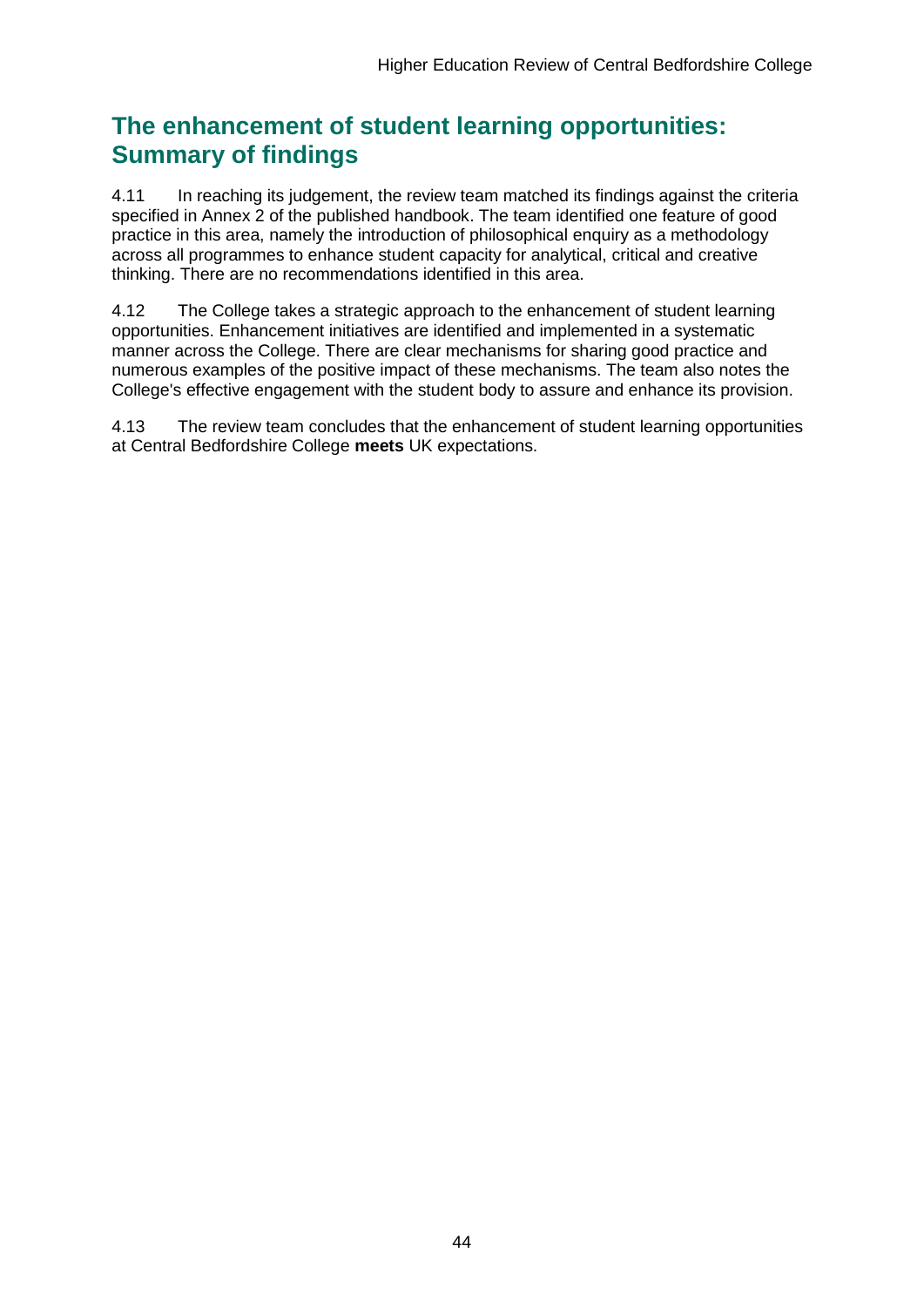## <span id="page-45-0"></span>**5 Commentary on the Theme: Student Employability**

## **Findings**

5.1 The College states in its Strategic Plan and Higher Education Strategy that vocational programmes and employability are key principles. The Higher Education Teaching and Learning Policy sets out how employability skills development is delivered. As a result of this strategy the decision was made to offer foundation degrees and Higher National awards, due to their vocational emphasis, and in the light of labour market intelligence from employers and partners. Approximately 70 per cent of the current student cohort is in employment relevant to the subject of their course, with 30 per cent having progressed from Level 3, mostly within the College.

5.2 Course development and choices are informed by employers, alumni and local businesses. Pearson programmes were chosen because of their vocational nature and links to employment. Employability is embedded in the curriculum design and assessment of all higher education courses. Every programme has at least one unit that addresses and assesses employability skills. Assessment of these units is at least partially by reflection on work-based practice. Programme handbooks set out the skills and learning opportunities that potentially increase employability, and where students can engage in these. Placements and work-based learning are areas for development of employability skills. A comprehensive guide to work-based learning and placement is provided for students with additional information provided in individual programme handbooks. Employers found the Work-based Learning Policy to be very helpful in preparing for, and carrying out, placements. The students were said to be well prepared and knowledgeable about work expectations and appropriate behaviour in the workplace. This view of preparedness was corroborated in the meeting with students.

5.3 Employers advise on curriculum development and assessment through employer forums, convened by the Learning Areas. Employers visit as speakers and host visits from groups of students. Course teams work with employers to recruit students, to receive advice on the curriculum and to provide work-based learning and placements. The College has established Higher Education Employer Forums. These are run by the LAMs and employers are consulted in terms of course design and delivery. In some areas this is an ad hoc process based on employer terms. Employers deliver masterclasses, conduct mock interviews, provide advice and guidance and present recent live case studies. For Child and Family Studies, the Employers' Forum meets once a term and the review team was provided with a delegate list, agenda and notes. Employers seem to be identified on an individual basis via tutor links or personal contacts. The creation of a database of contacts and information about employers may be useful for sharing across programmes and also for preventing duplication. Close relationship and support by College tutors had been established, which employers valued.

5.4 The College has its own Enterprise Unit, which enables teams of students from higher education and further education to take on live projects. The College's careers officers are part of the Student Services team; they support the progression of students onto higher education programmes, give impartial advice and support career development and progression into further learning or employment. The great majority of the College's higher education students progress to a top-up year at UoB, whether they have come through the University's own foundation degrees or via Pearson Higher Nationals. This progression is supported by course teams, working with the Partnership Office of the University, which arranges tasters and progression days. The focus of these events is the enhancement in employability to be gained from a full degree.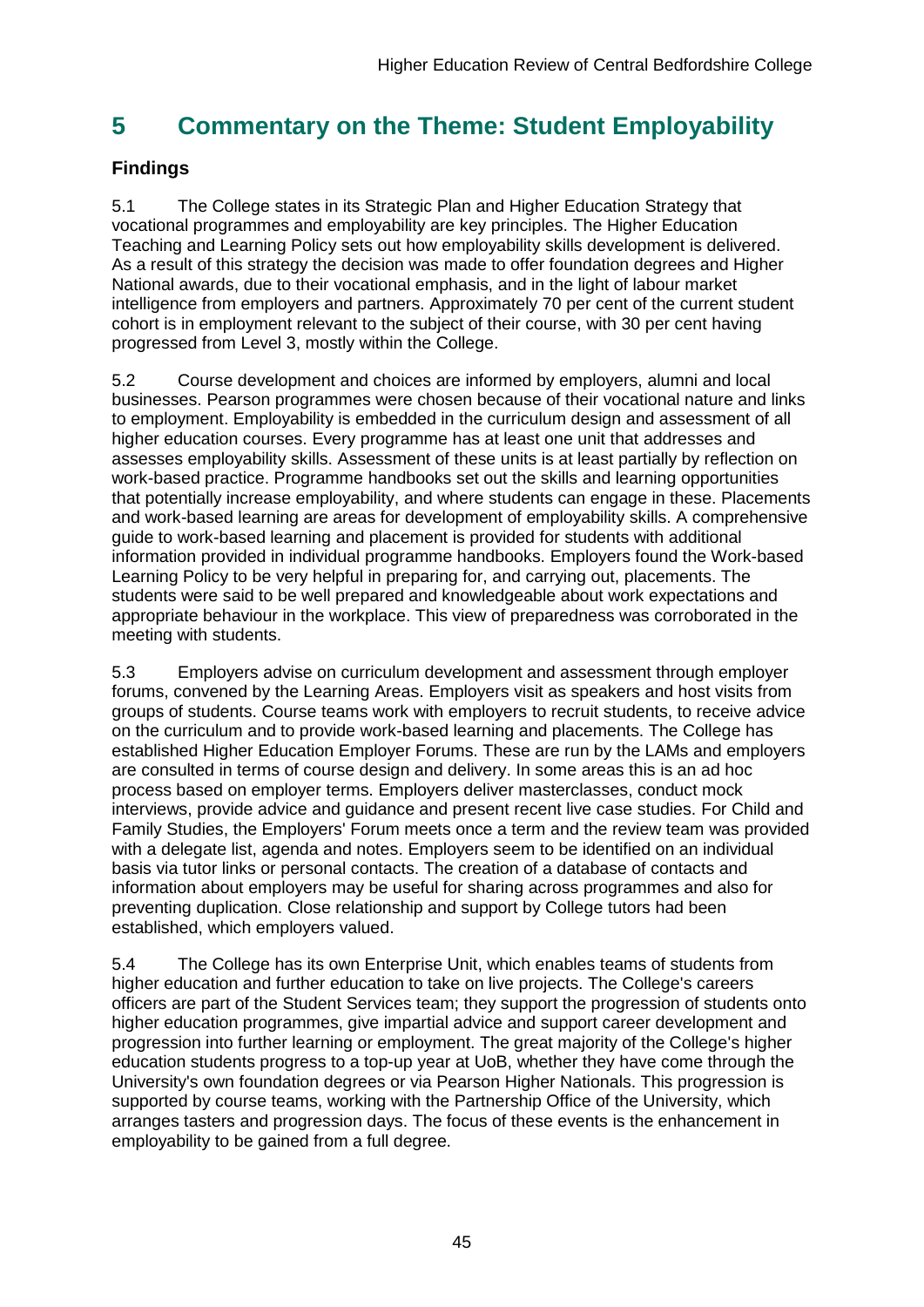5.5 As well as progressing into employment or further study, the College's students also progress at work, with many students being promoted within their current job roles.

<span id="page-46-0"></span>5.6 Students stated that they believe their courses have developed their employability skills and produced a much more professional approach to work. Work-based programmes are seen to be inherent in the courses they are studying and employability is an intrinsic part of everything they study. In 2015 all of the College's higher education students progressed either to further study, to employment, to self-employment or to promotion at work.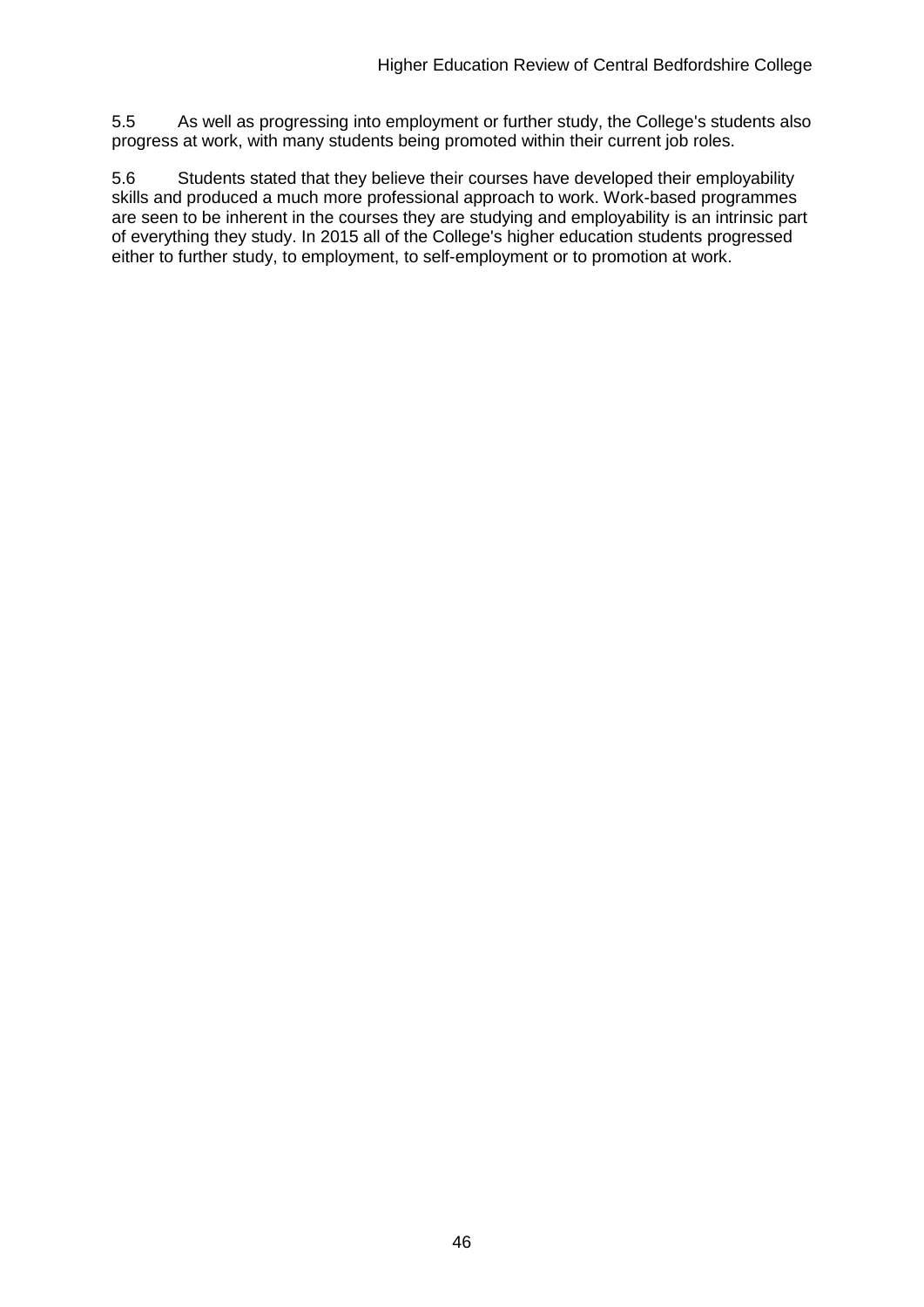## <span id="page-47-0"></span>**Glossary**

This glossary is a quick-reference guide to terms in this report that may be unfamiliar to some readers. Definitions of key operational terms are also given on pages 30 to 33 of the [Higher Education Review handbook.](http://www.qaa.ac.uk/publications/information-and-guidance/publication?PubID=2963)

If you require formal definitions of other terms please refer to the section on assuring standards and quality: [www.qaa.ac.uk/assuring-standards-and-quality](http://www.qaa.ac.uk/assuring-standards-and-quality)

User-friendly explanations of a wide range of terms can be found in the longer **Glossary** on the QAA website: [www.qaa.ac.uk/Pages/GlossaryEN.aspx](http://www.qaa.ac.uk/Pages/GlossaryEN.aspx)

#### **Academic standards**

The standards set by **degree-awarding bodies** for their courses (programmes and modules) and expected for their awards. See also **threshold academic standard**.

#### **Award**

A qualification, or academic credit, conferred in formal recognition that a student has achieved the intended **learning outcomes** and passed the assessments required to meet the academic standards set for a **programme** or unit of study.

#### **Blended learning**

Learning delivered by a number of different methods, usually including face-to-face and e-learning (see **[technology enhanced or enabled learning](http://www.qaa.ac.uk/AboutUs/glossary/Pages/glossary-t.aspx#t1)**).

#### **Credit(s)**

A means of quantifying and recognising learning, used by most institutions that provide higher education **programmes of study**, expressed as numbers of credits at a specific level.

#### **Degree-awarding body**

A UK [higher education provider](http://newlive.qaa.ac.uk/AboutUs/glossary/Pages/glossary-h.aspx#h2.1) (typically a [university\)](http://newlive.qaa.ac.uk/AboutUs/glossary/Pages/glossary-u-z.aspx#u4) with the power to award degrees, conferred by Royal Charter, or under Section 76 of the Further and Higher Education Act 1992, or under Section 48 of the Further and Higher Education (Scotland) Act 1992, or by Papal Bull, or, since 1999, granted by the Privy Council on advice from QAA (in response to applications for [taught degree awarding powers, research degree awarding powers or](http://newlive.qaa.ac.uk/AboutUs/DAP/Pages/default.aspx)  [university title\)](http://newlive.qaa.ac.uk/AboutUs/DAP/Pages/default.aspx).

#### **Distance learning**

A course of study that does not involve face-to-face contact between students and tutors but instead uses technology such as the internet, intranets, broadcast media, CD-ROM and video, or traditional methods of correspondence - learning 'at a distance'. See also **blended learning**.

#### **Dual award or double award**

The granting of separate awards (and certificates) for the same **programme** by two **degree-awarding bodies** who have jointly delivered the programme of study leading to them. See also **multiple award**.

#### **e-learning**

See technology enhanced or enabled learning.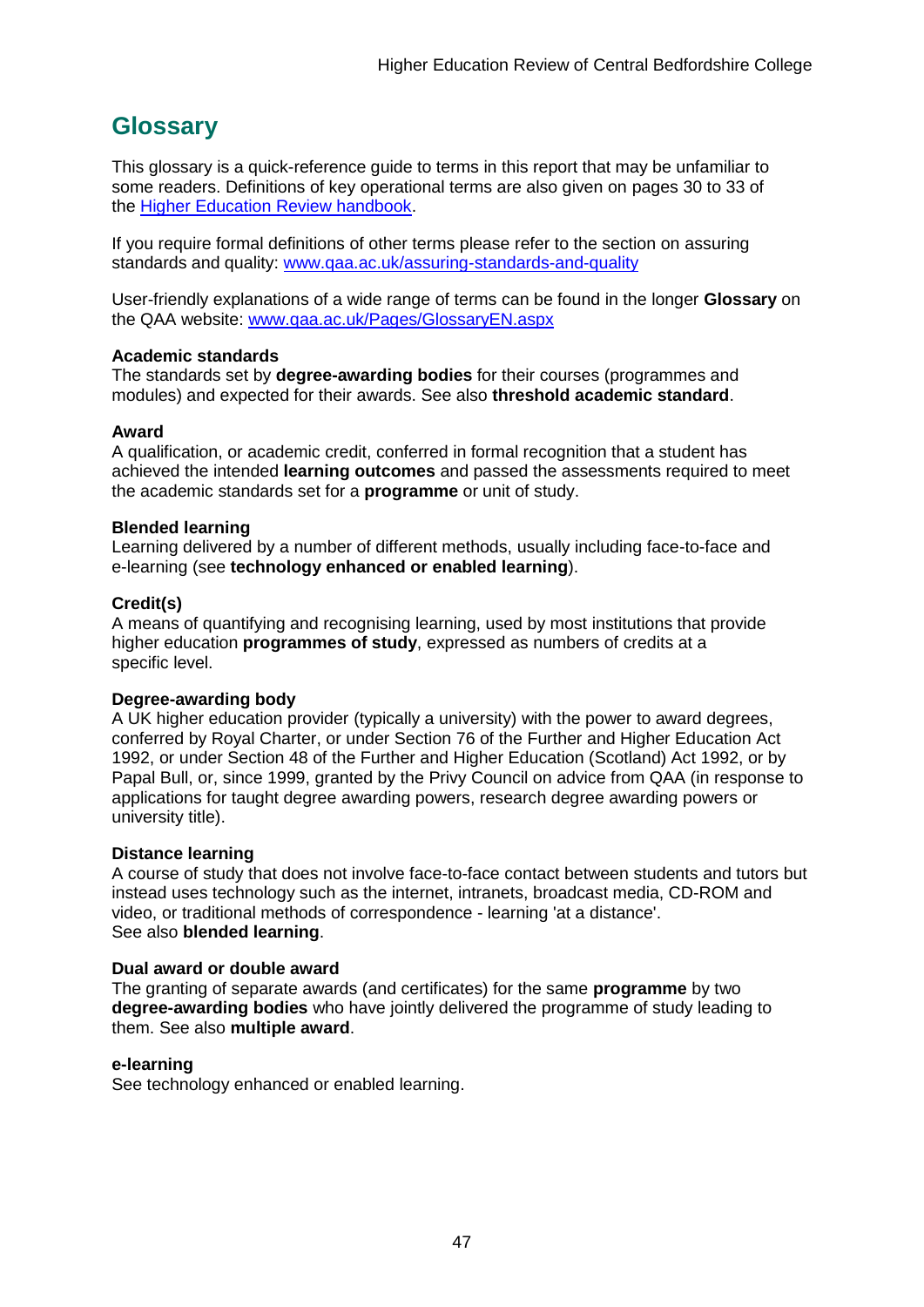#### **Enhancement**

The process by which [higher education providers](http://www.qaa.ac.uk/AboutUs/glossary/Pages/glossary-h.aspx#h2.1) systematically improve the quality of provision and the ways in which students' learning is supported. It is used as a technical term in our review processes.

#### **Expectations**

Statements in the **Quality Code** that set out what all UK [higher education providers](http://newlive.qaa.ac.uk/AboutUs/glossary/Pages/glossary-h.aspx#h2.1) expect of themselves and each other, and what the general public can therefore expect of them.

#### **Flexible and distributed learning**

A [programme](http://newlive.qaa.ac.uk/AboutUs/glossary/Pages/glossary-p.aspx#p12) or [module](http://newlive.qaa.ac.uk/AboutUs/glossary/Pages/glossary-m-o.aspx#m6) that does not require the student to attend classes or events at particular times and locations.

#### See also **distance learning**.

#### **Framework**

A published formal structure. See also **framework for higher education qualifications**.

#### **Framework for higher education qualifications**

A published formal structure that identifies a hierarchy of national qualification levels and describes the general achievement expected of holders of the main qualification types at each level, thus assisting higher education providers in maintaining academic standards. QAA publishes the following frameworks: *The Framework for Higher Education Qualifications in England, Wales and Northern Ireland* (FHEQ) and *The Framework for Qualifications of Higher Education Institutions in Scotland* (FQHEIS).

#### **Good practice**

A process or way of working that, in the view of a QAA review team, makes a particularly positive contribution to a higher education provider's management of academic standards and the quality of its educational provision. It is used as a technical term in QAA's audit and review processes.

#### **Learning opportunities**

The provision made for students' learning, including planned study, teaching, assessment, academic and personal support, and resources (such as libraries and information systems, laboratories or studios).

#### **Learning outcomes**

What a learner is expected to know, understand and/or be able to demonstrate after completing a process of learning.

#### **Multiple awards**

An arrangement where three or more **degree-awarding bodies** together provide a single jointly delivered **programme** (or programmes) leading to a separate **award** (and separate certification) of each awarding body. The arrangement is the same as for **dual/double awards**, but with three or more awarding bodies being involved.

#### **Operational definition**

A formal definition of a term, establishing exactly what QAA means when using it in reviews and reports.

#### **Programme (of study)**

An approved course of study that provides a coherent learning experience and normally leads to a qualification.